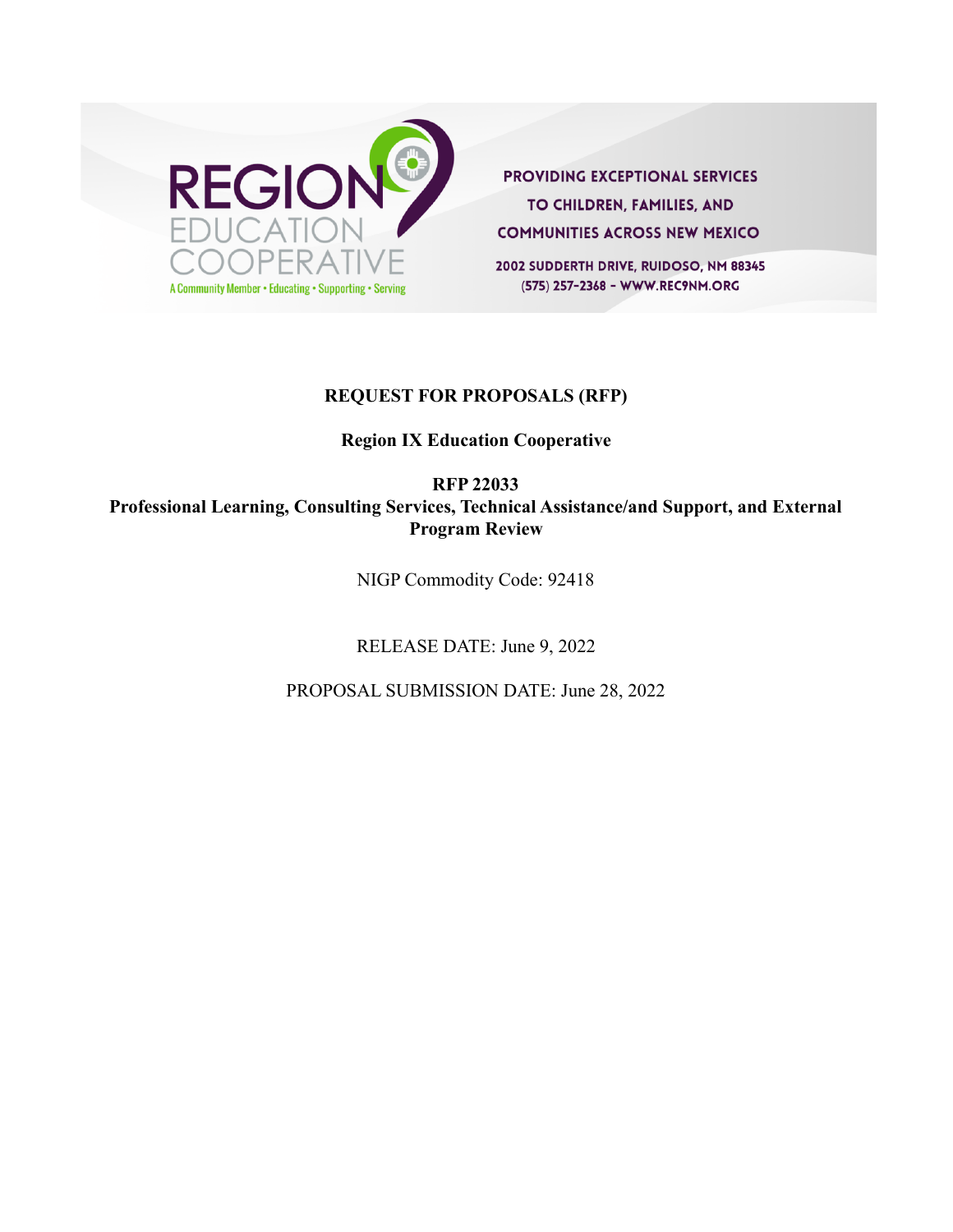| <b>INTRODUCTION</b>                                | $\overline{\mathbf{4}}$ |
|----------------------------------------------------|-------------------------|
| PURPOSE OF THIS REQUEST FOR PROPOSALS              | $\overline{4}$          |
| <b>SCOPE OF WORK</b>                               | $\overline{4}$          |
| PROCUREMENT AND CONTRACT CONTACT                   | 5                       |
| DEFINITION OF TERMINOLOGY                          | 8                       |
| <b>ELIGIBLE APPLICANTS</b>                         | 10                      |
| <b>CONDITIONS GOVERNING THE PROCUREMENT</b>        | 10                      |
| <b>SEQUENCE OF EVENTS</b>                          | 10                      |
| <b>EXPLANATION OF EVENTS</b>                       | 11                      |
| <b>GENERAL REQUIREMENTS</b>                        | 14                      |
| ACCEPTANCE OF CONDITIONS GOVERNING THE PROCUREMENT | 14                      |
| <b>INCURRING COST</b>                              | 14                      |
| PRIME CONTRACTOR RESPONSIBILITY                    | 14                      |
| SUBCONTRACTORS/CONSENT                             | 15                      |
| <b>AMENDED PROPOSALS</b>                           | 15                      |
| OFFEROR'S RIGHTS TO WITHDRAW PROPOSAL              | 15                      |
| PROPOSAL OFFER FIRM                                | 15                      |
| DISCLOSURE OF PROPOSAL CONTENTS                    | 15                      |
| NO OBLIGATION                                      | 16                      |
| <b>TERMINATION OF RFP</b>                          | 16                      |
| <b>SUFFICIENT APPROPRIATION</b>                    | 16                      |
| <b>LEGAL REVIEW</b>                                | 16                      |
| <b>GOVERNING LAW</b>                               | 16                      |
| <b>BASIS FOR PROPOSAL</b>                          | 17                      |
| CONTRACT TERMS AND CONDITIONS                      | 17                      |
| <b>CONTRACT DEVIATIONS</b>                         | 17                      |
| OFFEROR QUALIFICATIONS                             | 18                      |
| RIGHT TO WAIVE MINOR IRREGULARITIES                | 18                      |
| CHANGE IN CONTRACTOR REPRESENTATIVES               | 18                      |
| <b>NOTICE OF PENALTIES</b>                         | 18                      |
| <b>AGENCY RIGHTS</b>                               | 18                      |
| <b>RIGHT TO PUBLISH</b>                            | 18                      |
| <b>OWNERSHIP OF PROPOSALS</b>                      | 18                      |
| <b>CONFIDENTIALITY</b>                             | 19                      |
| ELECTRONIC MAIL ADDRESS REQUIRED                   | 19                      |
| USE OF ELECTRONIC VERSIONS OF THIS RFP             | 19                      |
|                                                    |                         |

Page **2** of **43**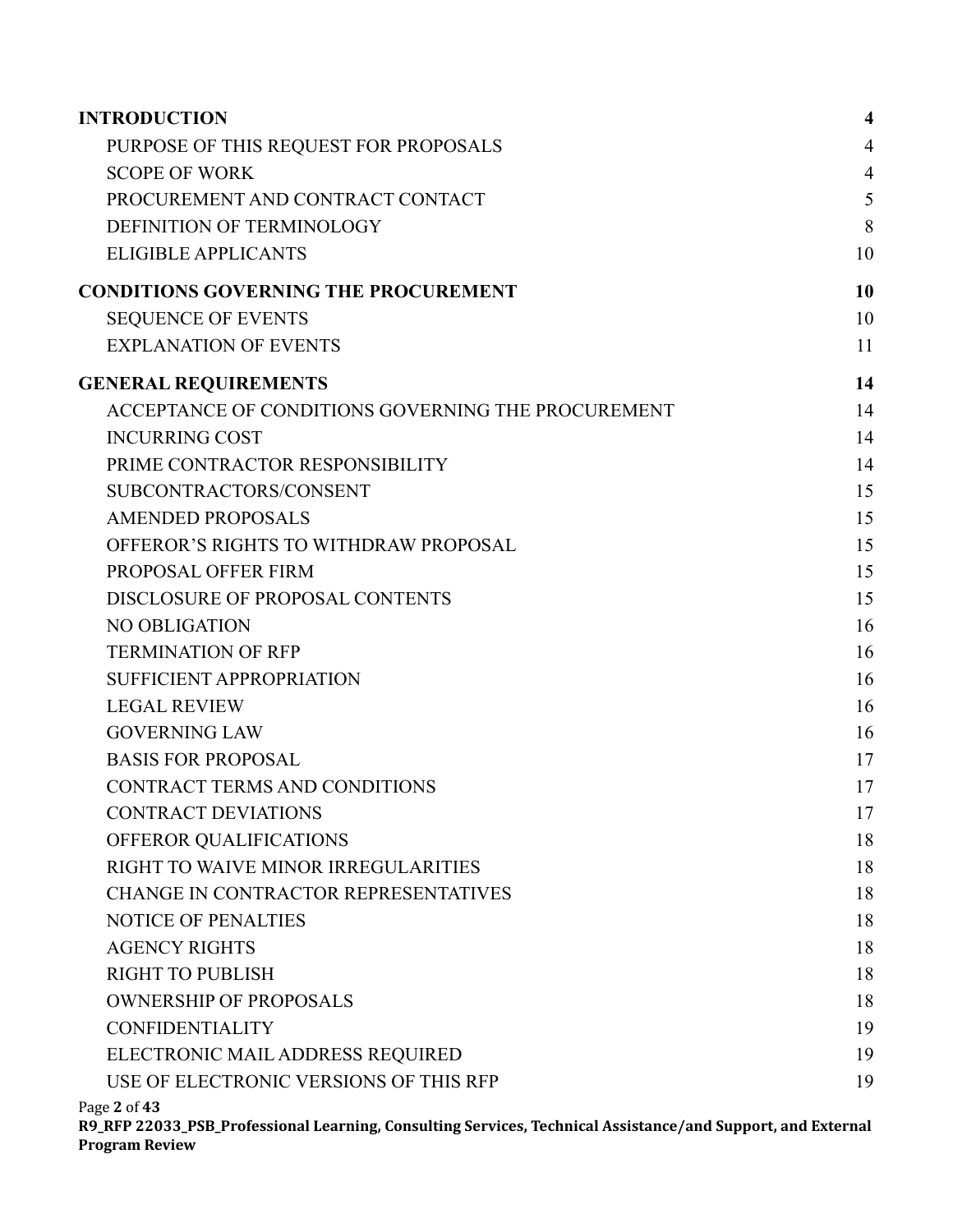| NEW MEXICO EMPLOYEES HEALTH COVERAGE - Appendix A    | 19 |
|------------------------------------------------------|----|
| CAMPAIGN CONTRIBUTION DISCLOSURE FORM- Appendix B    | 20 |
| <b>CONFLICT OF INTEREST - Appendix C</b>             | 20 |
| DEBARMENT/SUSPENSION CERTIFICATION FORM - Appendix D | 20 |
| <b>RESPONSE FORMAT AND ORGANIZATION</b>              | 22 |
| <b>NUMBER OF RESPONSES</b>                           | 22 |
| <b>METHOD OF SUBMISSION</b>                          | 22 |
| <b>SUBMISSION FORMAT</b>                             | 22 |
| <b>TECHNICAL ISSUES</b>                              | 22 |
| PROPOSAL FORMAT                                      | 22 |
| <b>RESPONSE ORGANIZATION</b>                         | 22 |
| <b>EVALUATION</b>                                    | 25 |
| <b>ADMINISTRATIVE REQUIREMENTS</b>                   | 25 |
| <b>APPENDIX A</b>                                    | 27 |
| <b>APPENDIX B</b>                                    | 28 |
| <b>APPENDIX C</b>                                    | 31 |
| <b>APPENDIX D</b>                                    | 33 |
| <b>APPENDIX E</b>                                    | 34 |
| <b>APPENDIX F</b>                                    | 35 |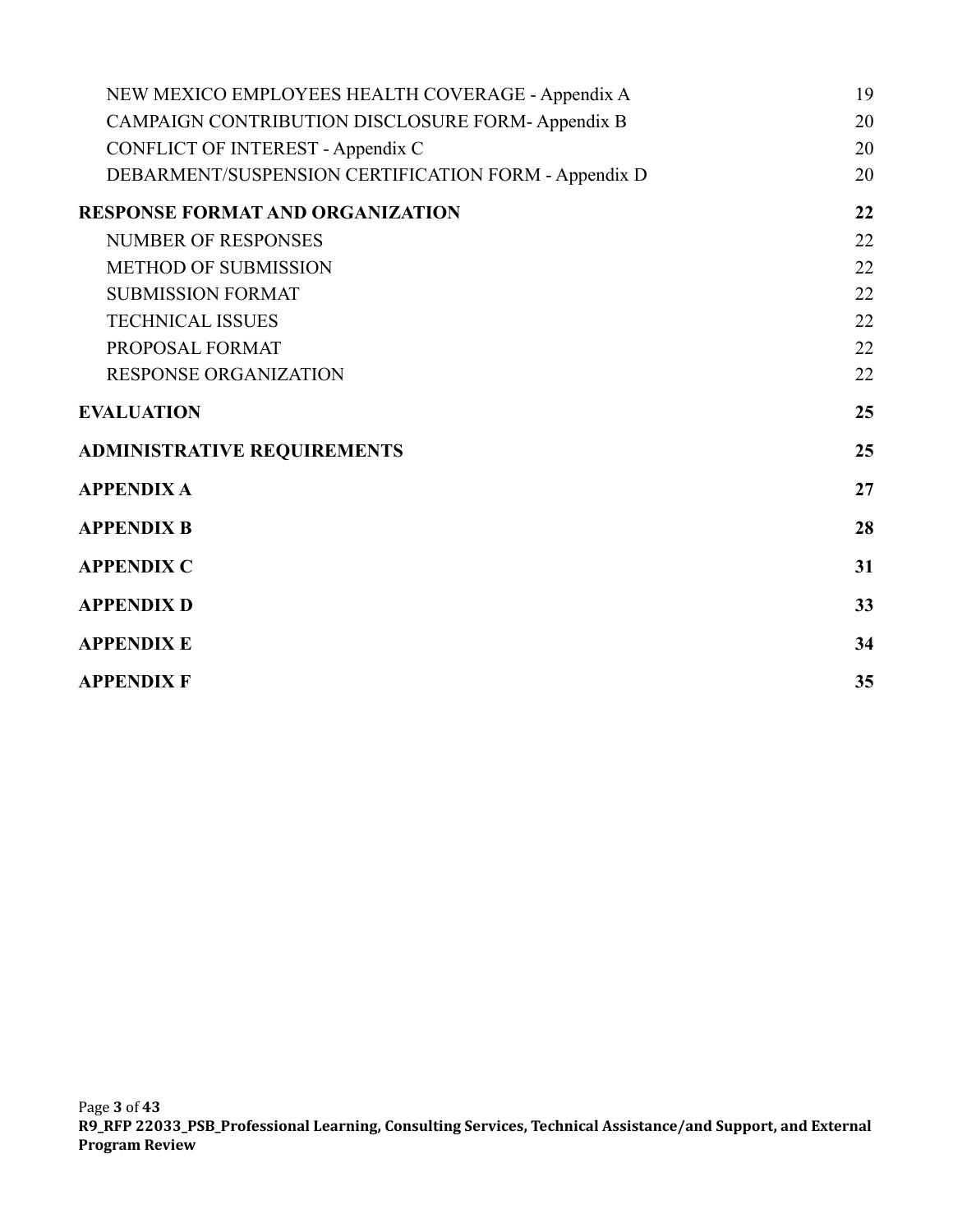# <span id="page-3-0"></span>**i. INTRODUCTION**

# *A. PURPOSE OF THIS REQUEST FOR PROPOSALS*

<span id="page-3-1"></span>Region IX Education Cooperative (REC IX) is seeking Regional Support Specialist Services for Public Schools, Charter Schools, State Agencies, Cities, Counties and all other government agencies and non-profit organizations. Information necessary to submit a proposal is contained herein.

# <span id="page-3-2"></span>*B. SCOPE OF WORK*

To provide support and assistance to New Mexico (NM) districts and school personnel with the implementation of Public Education Department initiatives to include:

- 1. Provide professional development, technical assistance and/or performance coaching support to Principal Professional Development and Leadership Development; and to support the development, implementation and monitoring of the NM DASH 90-day plan, to inform decisions, assist in problem solving in NM districts and schools.
- **2.** Provide professional development, technical assistance and/or performance coaching support to Teacher LeadershipsProfessional Development leaders to support the development, implementation, and monitoring of instructional strategies to support rigorous classroom practices to build their capacity and improve outcomes for students.
- 3. Provide professional development, technical assistance and/or performance coaching support to schools in need of improvement and Support schools leaders to support the leaders to support the development, implementation and monitoring of the NM DASH 90-day plan, to inform decisions, assist in root cause analysis and the development, implementation and monitoring of instructional strategies to support rigorous classroom practices to build their capacity and improve outcomes for students.
- 4. Provide technical assistance and monitoring to schools to support the development, implementation and monitoring of the NM DASH plan, and provide reporting that link the NM DASH and school improvement efforts.

Assist in the strategic implementation of initiatives lead by the Priority Schools Bureau by:

- 1. Using a continuous improvement approach;
- 2. Collaborating with colleagues to coordinate district and school reform efforts based on data;
- 3. Use of technology to meet either face to face and/or virtually, by phone or email to accomplish work as assigned;
- 4. Use of technology to include google docs; zoom; google meet; excel;

Page **4** of **43**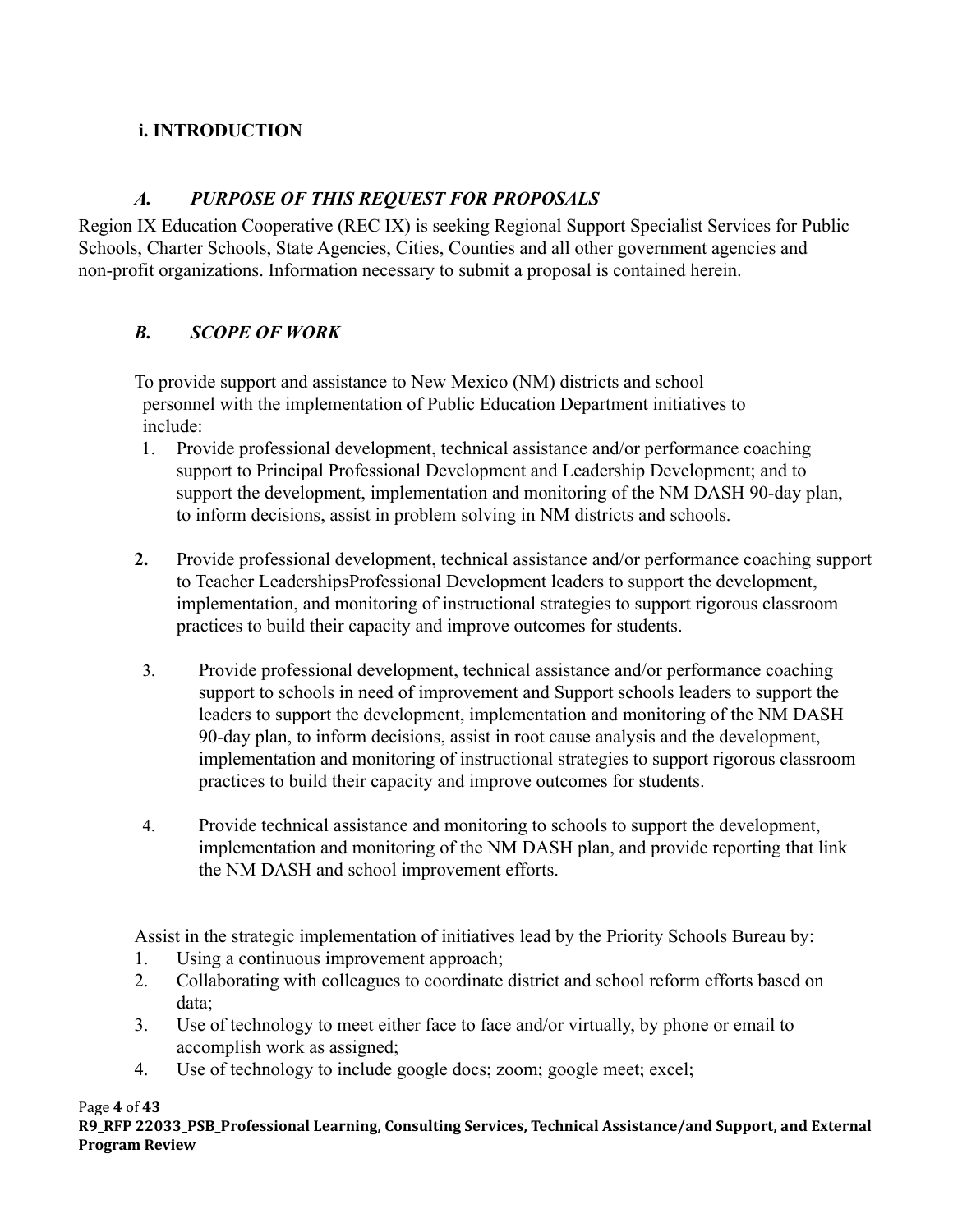5. Sound communication strategies that employ coaching methods when working with NM districts and schools.

Knowledge & Skills:

- 1. Leadership: Experience in providing leadership to district and school administrators with planning, implementation, review of data and implementation of critical actions;
- 2. Education and Training: Education degree required; administrative licensure preferred.;
- 3. Technology required to include: computer (with access to email and internet), cell phone.

Working Conditions:

- 6. Ability to travel to NM districts and schools as assigned. In-state travel may include overnight(s);
- 7. Ability to collaborate with others, and lead people to a positive solution to a problem by:
	- Articulating well-thought out contributions
	- Contributing as a productive team member
	- Actively listening
	- Writing skills with clarity of thought and attention to detail;
	- Ability to work with diverse populations, i.e. legislative, department, bureau, district and school personnel;
- 8. Ability to function in a fast and ever-changing environment;
- 9. Timely and accurate submission of invoice.
- B. This contract shall be available for use by all public agencies, including but not limited to: schools, charter schools, any/all federal departments and/or agencies, any/all state department and/or agencies, boards, commissions of any state, county, city or town, all municipal corporations, and any other political subdivision or any state, any non-profit agency of any state.
- C. It is the intent of REC IX to award the contract to the most qualified, responsible Offeror(s) as detailed in the Scope of Work, and with consideration of the potential costs for services. REC IX will negotiate with the Offeror(s) deemed most qualified to address the specific services to be provided, the time and order of services, staffing, areas of responsibility and proposed fee structure, including the amount and method of payment.
- D. REC IX may remove any contractor whose performance or conduct is not in accordance with the standards of REC IX, or who fails to comply with the State of New Mexico's and REC IX policies, rules, or regulations.

## WORK BY THE AGENCY

The agency reserves the right to undertake or award contracts for the performance of the same or similar type work as contemplated herein, and to do so will not breach or otherwise violate this Contract.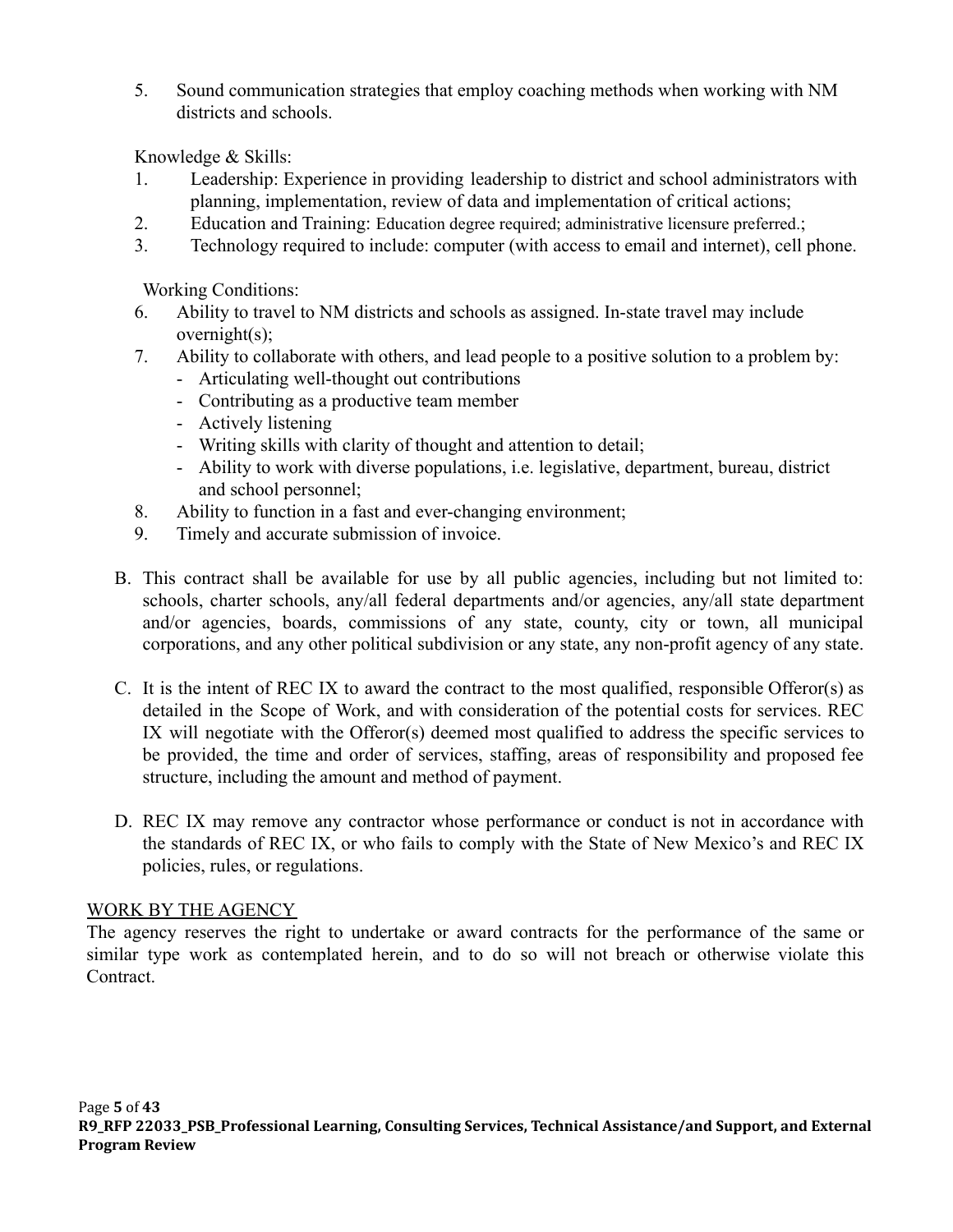# <span id="page-5-0"></span>*C. PROCUREMENT AND CONTRACT CONTACT*

This RFP may result in contractual award(s) between the two parties (awarded Offeror and the Agency). This procurement may be used by other parties. The contract may be implemented for a term of one (1) year, and may be extended on an annual basis for up to three (3) years in one-year increments for a total of four (4) years, contingent upon sufficient funding and satisfactory work performance provided by the selected vendor.

In no case will the contract, including all renewals thereof, exceed a total of four (4) years in duration, as set forth in NMSA 1978, § 13-1-150. A contract awarded as a result of this RFP is contingent upon appropriation by the New Mexico Legislature or other funding sources for the period of this procurement, satisfactory contract compliance, and the Contractor's ability to successfully provide services. Should contract non-compliance be determined, the contract may be terminated or amended. A potential offeror or the offeror agrees to comply with state laws and rules pertaining to workers' compensation insurance coverage for its employees. If the offeror fails to comply with the Workers' Compensation Act and applicable rules when required to do so, the contract may be canceled effective immediately.

Region IX Education Cooperative will manage all aspects of procurement whose name, address, telephone number, and email address are listed below:

| Procurement Coordinator: |                                        |  |
|--------------------------|----------------------------------------|--|
| Name:                    | <b>Region IX Education Cooperative</b> |  |
|                          | Arissa Klumker                         |  |
| Address:                 | 2002 Sudderth Dr., Ruidoso, NM 88345   |  |
| Telephone:               | $(575)$ 519-2001                       |  |
| Fax:                     | $(575)$ 257-2141                       |  |
| Email:                   | arissa.klumker@regionix.org            |  |

**Any inquiries or requests** regarding this procurement should be submitted, in writing, to the Region IX Education Cooperative, Procurement Coordinator listed above. Offerors may contact ONLY Region IX Education Cooperative, Procurement Coordinator regarding this procurement. Other state employees or Evaluation Committee members do not have the authority to respond.

**Protests of the solicitation or award must be delivered by mail to the Region IX Protest Manager.** ONLY protests delivered directly to the Protest Manager in writing in the 15 calendar day protest period will be considered to have been submitted properly and in accordance with statute, rule and this Request for Proposals. Emailed protests will not be considered as properly submitted, nor will protests delivered to Region IX Education Cooperative, Procurement Coordinator be considered properly submitted.

Protest Manager: Name: Bryan Dooley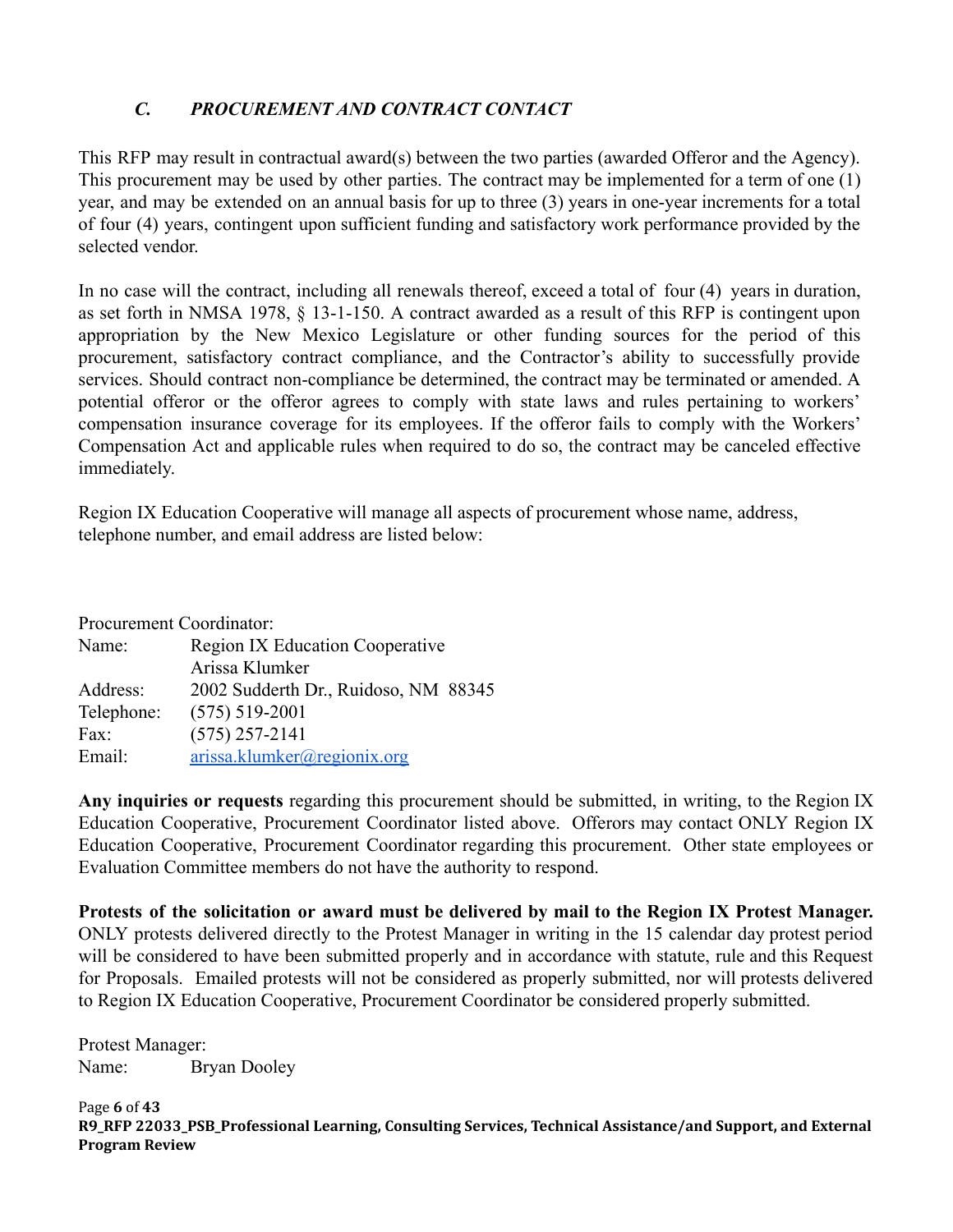Executive Director Region IX Education Cooperative Address: 2002 Sudderth Dr., Ruidoso, NM 88345 Telephone: (575) 257-2368 Fax: (575) 257-2141 Email: [bryan.dooley@regionix.org](mailto:gina.corliss@regionix.org)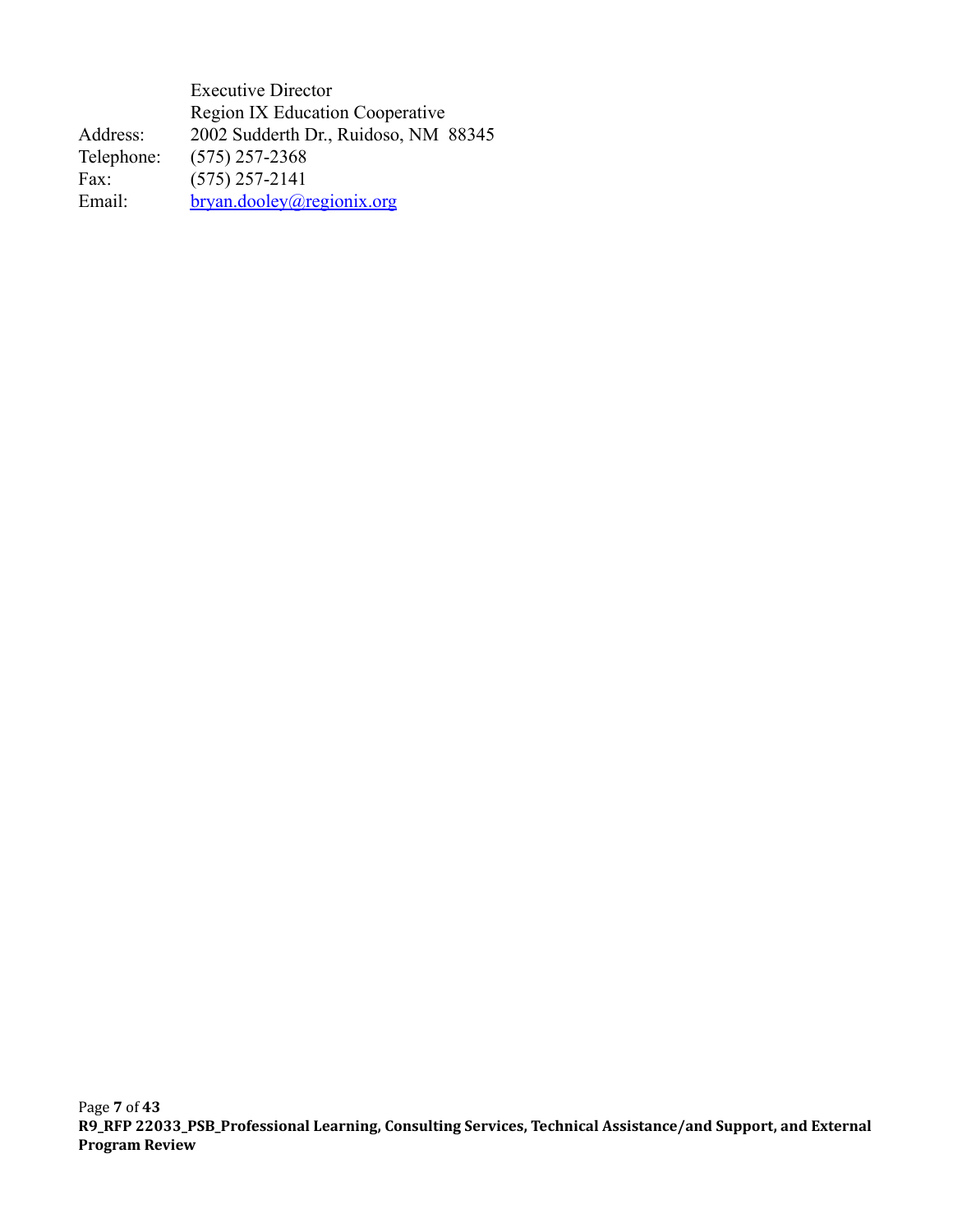# <span id="page-7-0"></span>*D. DEFINITION OF TERMINOLOGY*

This section contains definitions that are used throughout this procurement document, including appropriate abbreviations.

- 1. **"Agency"** is the issuing agency of procurement, contracts, purchase orders and all aspects associated with contract/procurement management. Agency shall be used, unless otherwise written specifically identifying the entity.
- 2. **"Close of Business"** means 5:00 PM Mountain Standard or Mountain Daylight Time, whichever is in effect on the date given.
- 3. **"Contract"** means any agreement for the procurement of items of tangible personal property, services or construction.
- 4. **"Contract Manager"** means the individual selected by the Agency to monitor and manage all aspects of the contract resulting from this RFP.
- 5. **"Contractor"** means any business having a contract with a state agency or local public body.
- 6. **"Deliverable"** means any measurable, tangible, verifiable outcome, result, or item that must be produced to complete a project or part of a project.
- 7. **"Department of Information Technology"** means the New Mexico Department of Information Technology which is responsible for operating the data center and all communications related items.
- 8. **"Desirable"** the terms "may," "can," "should," "preferably," or "prefers" identify a desirable or discretionary item or factor (as opposed to "mandatory").
- 9. **"Determination"** means the written documentation of a decision of a procurement manager including findings of fact supporting a decision. A determination becomes part of the procurement file to which it pertains.
- 10. **"DFA"** means the Department of Finance and Administration for the State of New Mexico.
- 11. **"DFA/CRB"** means the Contracts Review Board of the Department of Finance and Administration for the State of New Mexico.
- 12. **"Evaluation Committee"** means a body appointed by the Agency management to perform the evaluation of offeror proposals.
- 13. **"Evaluation Committee Report"** means a report prepared by the Procurement Manager and the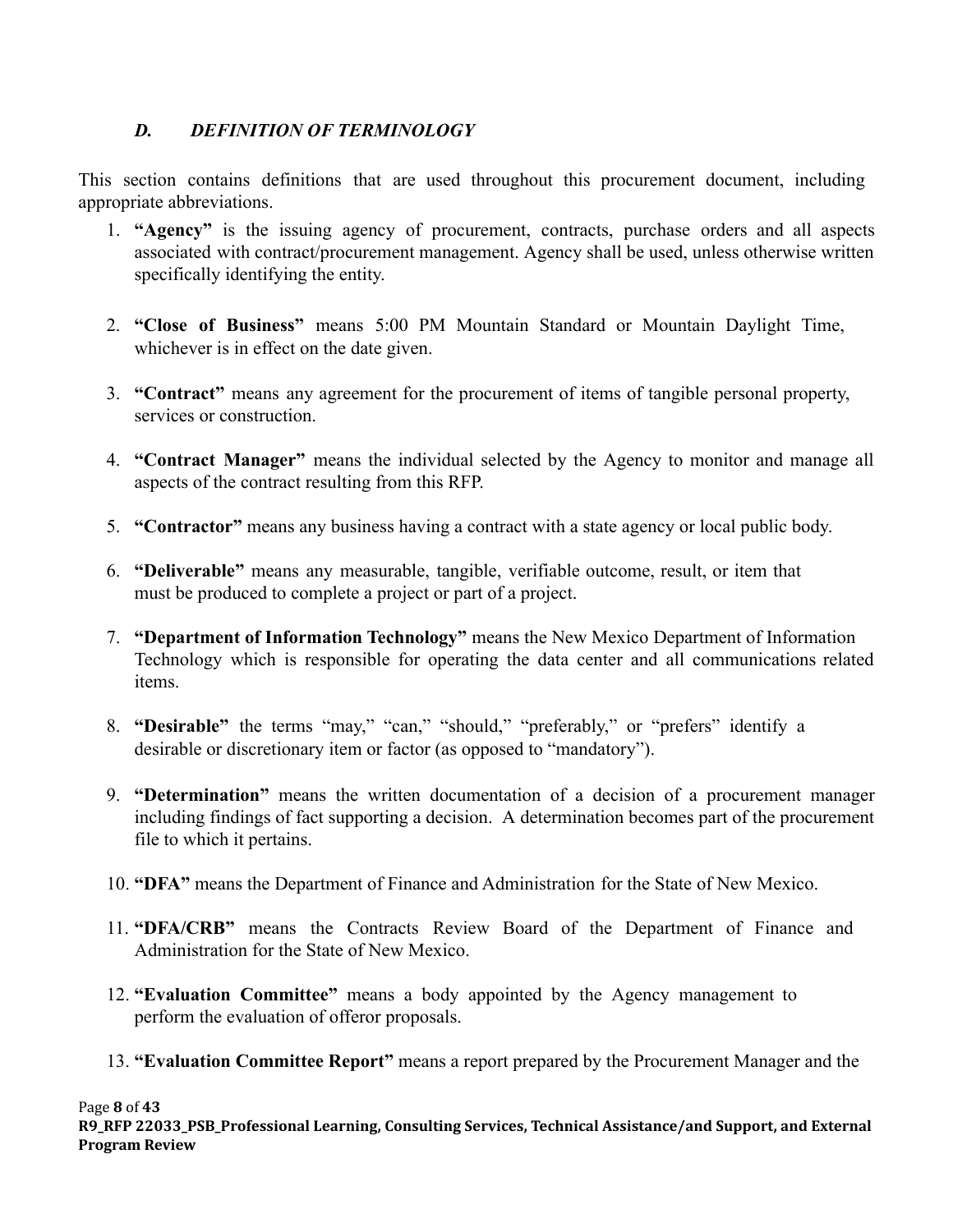- 14. Evaluation Committee for submission for contract award that contains all written determinations resulting from the conduct of a procurement requiring the evaluation of competitive sealed proposals.
- 15. **"Finalist"** is defined as an offeror who meets all the mandatory specifications of the Request for Proposal and whose score on evaluation factors is sufficiently high to qualify that offeror for further consideration by the Evaluation Committee.
- 16. "**Hourly Rate**" means the proposed fully loaded maximum hourly rates that include travel, per diem, fringe benefits and any overhead costs for contractor personnel, as well as subcontractor personnel if appropriate.
- 17. **"Mandatory"** The terms "must," "shall," "will," "is required," identify a mandatory item or factor (as opposed to "desirable"). Failure to meet a mandatory item or factor will result in the rejection of the offeror's proposal.
- 18. "**Minor Irregularities**" means anything in the proposal that does not affect the price, quality and/or quantity, or any other mandatory requirement.
- 19. **"New Mexico Employee"** means any resident of the State of New Mexico, performing the majority of their work within the State of New Mexico, for any employer regardless of the location of the employer's office or offices.
- 20. **"Offeror(s)"** is any person, corporation, or partnership who chooses to submit a proposal.
- 21. **"Procurement Manager"** means the person or designee authorized by the Agency to manage or administer a procurement requiring the evaluation of competitive proposals.
- 22. "**Project**" means a temporary process undertaken to solve a well-defined goal or objective with clearly defined start and end times, a set of clearly defined tasks, and a budget. The project terminates once the project scope is achieved and project acceptance is given by the project executive sponsor.
- 23. "**Redacted**" means a version/copy of the Offeror's proposal with the information considered proprietary or confidential (as defined by §§57-3A-1 to 57-3A-7, NMSA 1978 and NMAC 1.4.1.45 and summarized herein and outlined in Section II.C.8 of this RFP) blacked-out BUT NOT omitted or removed.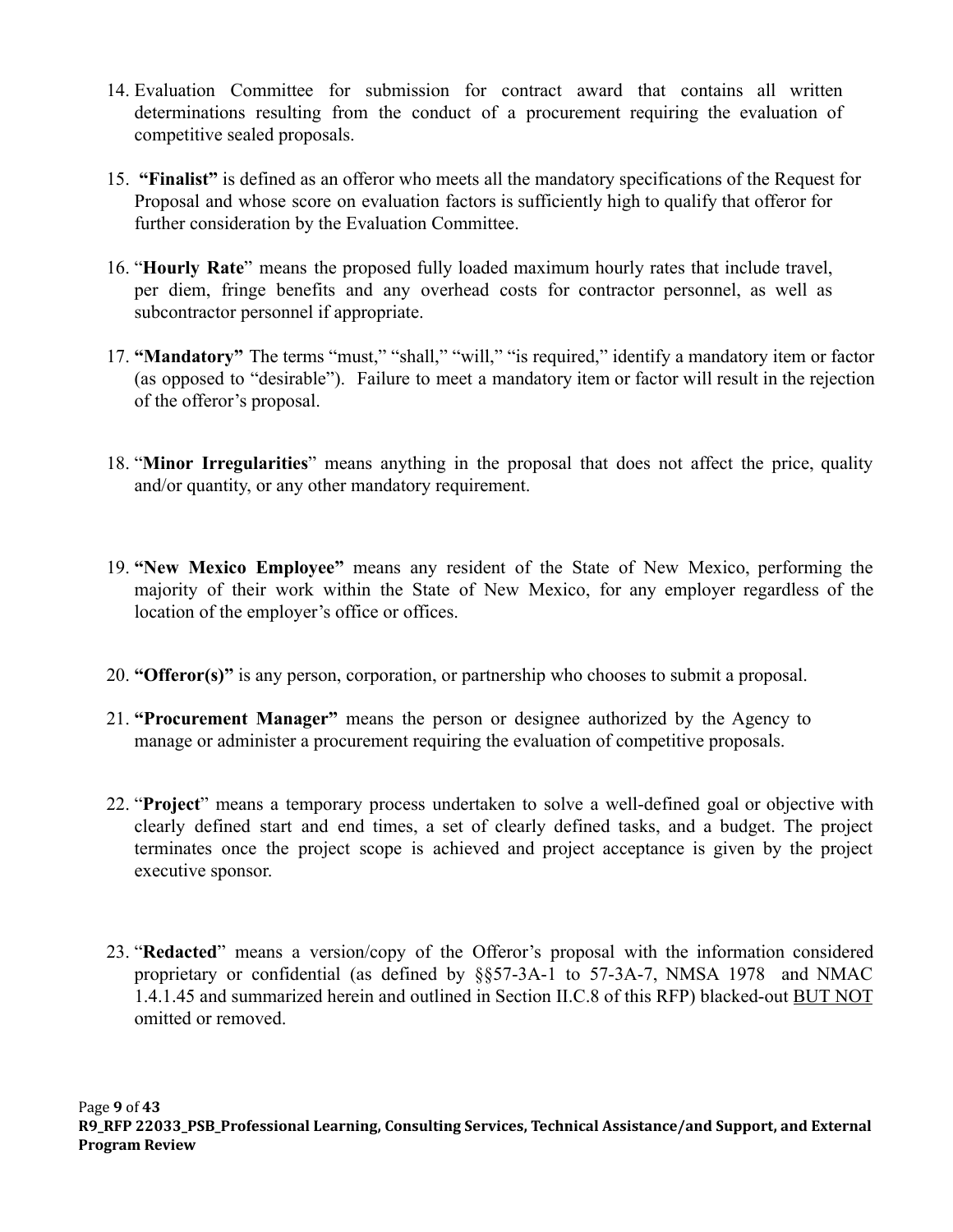- 24. **"Request for Proposals"** or "RFP" means all documents, including those attached or incorporated by reference, used for soliciting proposals.
- 25. **"Requirements"** are obligatory and mean the system functions that are related to the organization's goals and business opportunities. Requirements are defined by the project team and are usually prioritized.
- 26. **"Responsive Offer or Responsive Proposal"** means an offer or proposal that conforms in all material respects to the requirements set forth in the request for proposals. Material respects of a request for proposals include, but are not limited to, price, quality, quantity or delivery requirements.
- 27. **"Responsible Offeror"** means an offeror who submits a responsive proposal and who has furnished, when required, information and data to prove that his financial resources production, or service facilities, personnel, service reputation, and experience are adequate to make satisfactory delivery of the services or items of tangible personal property described in the proposal.
- 28. **"Solicitations"** means ITBs and RFPs.
- 29. **"State (the State)"** means the State of New Mexico.
- 30. **"State Purchasing Agent"** or "SPA" means the purchasing agent for the State of New Mexico or a designated representative.

# *E. ELIGIBLE APPLICANTS*

<span id="page-9-0"></span>Eligible applicants include public or private organizations with documented and demonstrated ability to provide Services as described in this RFP.

## **ii. CONDITIONS GOVERNING THE PROCUREMENT**

<span id="page-9-1"></span>This section of the RFP contains the schedule for the procurement and describes the major procurement events as well as the conditions governing the procurement. Region IX Education Cooperative reserves the right to alter or update the schedule. Region IX Education Cooperative will make every effort to adhere to the schedule.

## *A. SEQUENCE OF EVENTS*

<span id="page-9-2"></span>The Procurement Manager will make every effort to adhere to the following schedule:

| Action            | <b>Responsible Party</b>               | Due Dates            |
|-------------------|----------------------------------------|----------------------|
| Issue RFP         | <b>Region IX Education Cooperative</b> | <b>June 9, 2022</b>  |
| Distribution List | Potential Offerors                     | <b>June 15, 2022</b> |

Page **10** of **43**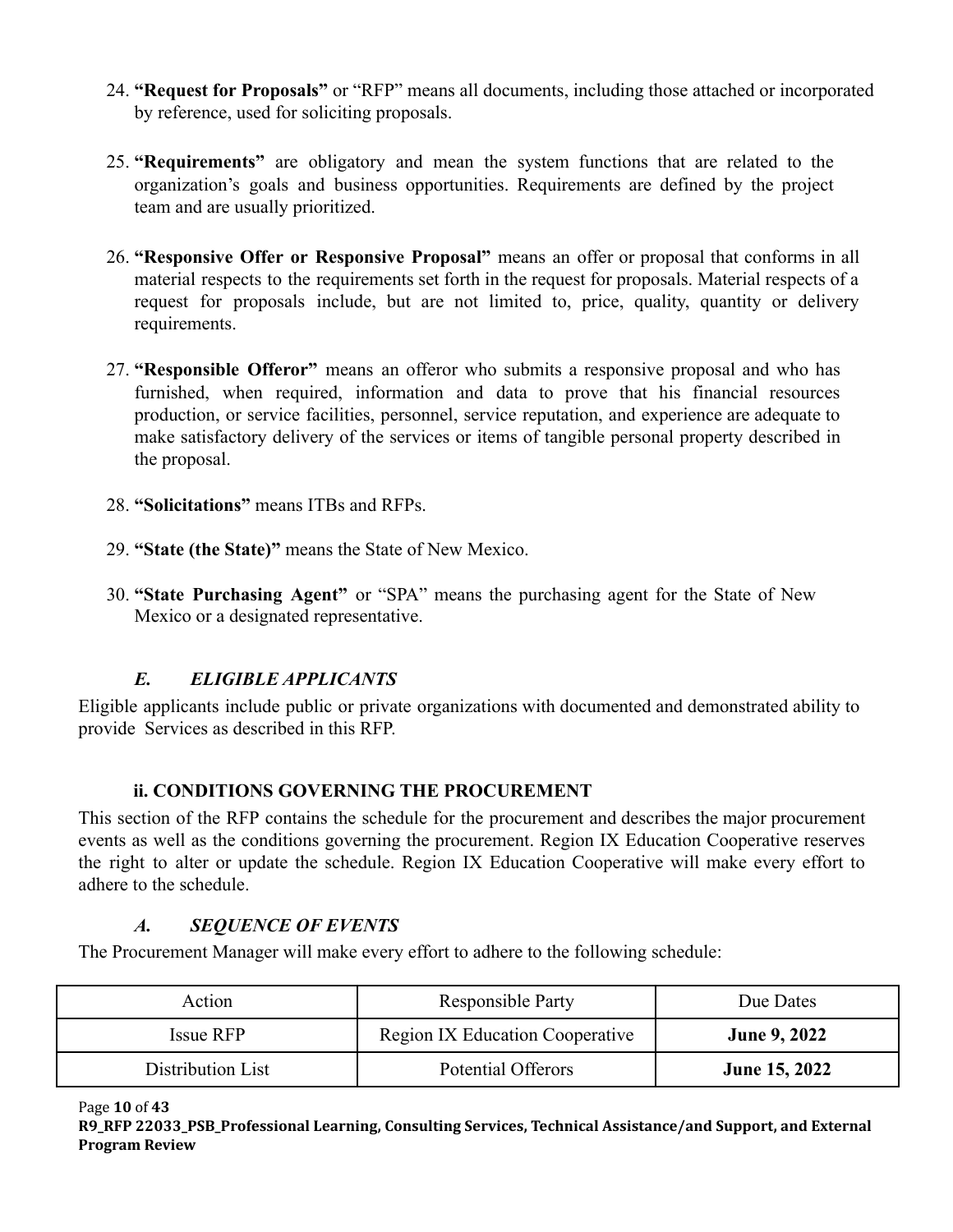| Deadline to Submit Questions                                           | <b>Potential Offerors</b>            | June 15, 2022           |
|------------------------------------------------------------------------|--------------------------------------|-------------------------|
| <b>Response to Written Questions</b>                                   | <b>RECIX</b>                         | June 17, 2022           |
| <b>Submission of Proposal</b>                                          | <b>Potential Offerors</b>            | <b>June 28, 2022</b>    |
| Proposal Evaluation                                                    | <b>Evaluation Committee</b>          | June 28 - June 30, 2022 |
| <b>Selection of Finalists</b>                                          | <b>Evaluation Committee</b>          | June 28 - June 30, 2022 |
| Oral Presentations by Finalists<br>(At Region IX and PED's Discretion) | <b>Offerors/Evaluation Committee</b> | June 28 - June 30, 2022 |
| <b>Finalize Contractual Agreements</b>                                 | <b>Agency/Finalist Offerors</b>      | June 28 - June 30, 2022 |
| <b>Contract Awards</b>                                                 | Agency/Finalist Offerors             | June 28 - June 30, 2022 |
| <b>Protest Deadline</b>                                                | <b>RECIX</b>                         | 15 days after award     |

# *B. EXPLANATION OF EVENTS*

<span id="page-10-0"></span>The following paragraphs describe the activities listed in the sequence of events shown in **Section II** –**A SEQUENCE OF EVENTS** above.

### **Issuance of RFP**

This RFP is being issued by Region IX Education Cooperative on June 9, 2022. The RFP may be viewed and downloaded at [https://www.rec9nm.org/RFPS-Bids.](https://www.rec9nm.org/RFPS-Bids)

### **Distribution List**

Potential Offerors should complete the on-line *Distribution Form* to have their organization placed on the procurement distribution list. The form should be submitted by an authorized representative of the organization by 5:00 pm MDT/MST on June 15, 2022.

The procurement Distribution List will be used for the distribution of written responses to questions, and/or any amendments to the RFP. Failure to submit the on-line *Distribution Form* does not prohibit potential Offerors from submitting a response to this RFP. However, by not completing the Distribution Form by the time and date indicated, the potential Offeror's representative shall not be included on the Distribution List communications, and will be solely responsible for obtaining responses to written questions and any amendments to the RFP.

### LINK TO ACCESS THE DISTRIBUTION LIST ----> **<https://forms.gle/AccR4oVFfhDXLLdd7>**

### **Deadline to Submit Written Questions**

Potential Offerors may submit written questions to the Procurement Manager as to the intent or clarity of this RFP until June 15, 2022 at 5:00 p.m. Mountain Standard Time/Daylight Time as indicated in the sequence of events. All written questions must be e-mailed to [contracts.procurement@regionix.org](mailto:contracts.procurement@regionix.org).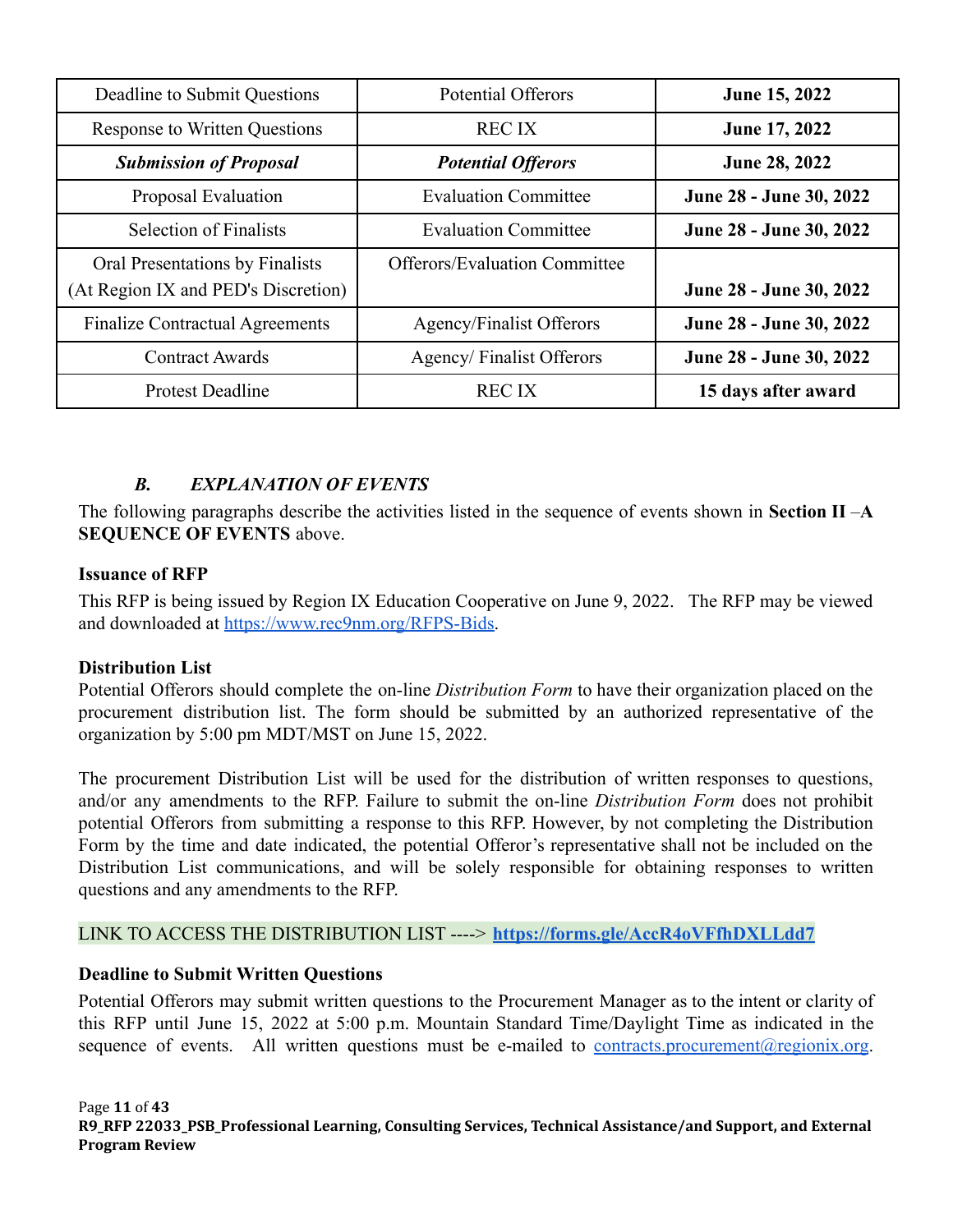Questions shall be clearly labeled and shall cite the Section(s) in the RFP or other document which form the basis of the question.

### **Response to Written Questions**

Written responses to written questions will be provided via email and posted as an Addendum to the RFP on <https://www.rec9nm.org/RFPS-Bids> by the Procurement Manager on or before the time and date indicated in the Sequence of Events.

### **Submission of Proposal**

At this time, only electronic proposal submission is allowed. Do not submit hard copies until further notice.

Proposals must be submitted electronically through R9's electronic procurement system. A link to the Submission Portal can be found in Section *IV., B. Method of Submission*.

ALL PROPOSALS MUST BE RECEIVED BY THE PROCUREMENT MANAGER OR DESIGNEE NO LATER THAN 3:00 PM MST/MDT ON June 28, 2022. NO LATE PROPOSALS CAN BE ACCEPTED. The date and time of receipt will be recorded on each proposal. Proposals will be time-stamped in the system when the Offeror clicks "Submit." Such electronic submissions will be considered sealed in accordance with statute.

*It is the Offeror's responsibility to ensure all documents are completely uploaded and submitted electronically. The proposal submission system will automatically cease uploading data at the date and time of the deadline. Please ensure that you, as the Offeror, allow adequate time for large uploads and to fully complete your submittal by the deadline. A submission that is not both: (1) fully complete; and (2) received, via the online proposal submission system: [https://www.formpl.us/form/6256204015468544,](https://www.formpl.us/form/6256204015468544) will be deemed late. Further, a submission that is not fully complete and received via the proposal submission system by the deadline because the response was captured, blocked, filtered, quarantined or otherwise prevented from reaching the proper destination server by any anti-virus or other security software will be deemed late. In accordance with statute and rule,* NO LATE PROPOSAL CAN BE ACCEPTED.

Proposals submitted by facsimile, or other electronic means other than through the proposal submission system, will not be accepted.

A log will be kept of the names of all Offeror organizations that submitted proposals. Pursuant to §13-1-116, NMSA 1978, the contents of proposals shall not be disclosed to competing potential Offerors during the negotiation process. The negotiation process is deemed to be in effect until the contract is awarded pursuant to this Request for Proposals.

### **Proposal Evaluation**

An Evaluation Committee will perform the evaluation of proposals. This process will take place as indicated in the **Sequence of Events**, depending upon the number of proposals received.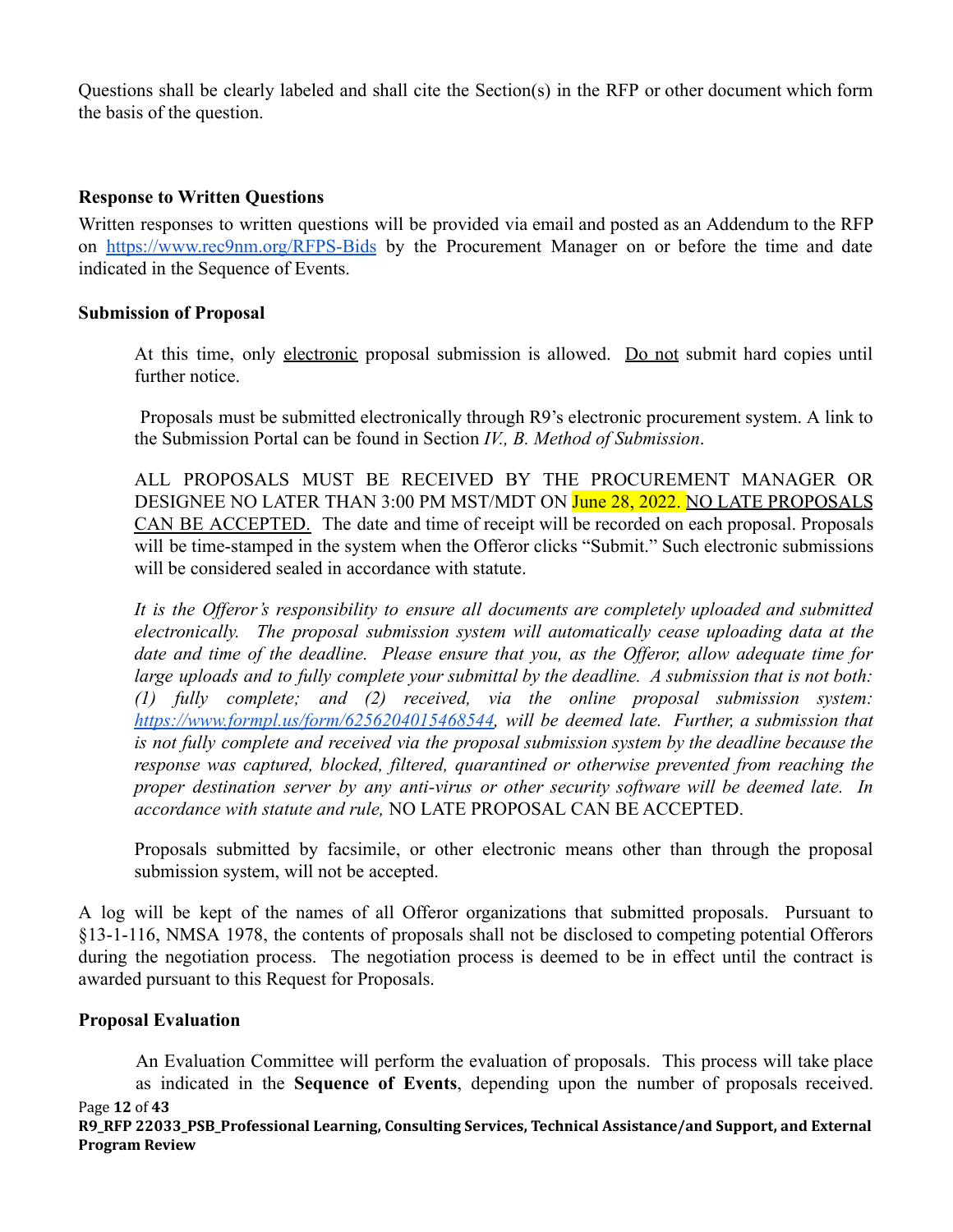During this time, the Procurement Manager may initiate discussions with Offerors who submit responsive or potentially responsive proposals for the purpose of clarifying aspects of the proposals. However, proposals may be accepted and evaluated without such discussion. Discussions SHALL NOT be initiated by the Offerors.

#### **Selection of Finalists**

The Evaluation Committee will select and the Procurement Manager will notify the finalist Offerors by **June 28 - June 30, 2022** or as soon as possible. Only finalists will be invited to participate in the subsequent steps of the procurement. The schedule for the oral presentations/demonstrations will be determined at this time.

#### **Best and Final Offers**

Finalist Offerors may be asked to submit revisions to their proposals for the purpose of obtaining best and final offers. Best and final offers may also be clarified and amended at finalist Offeror's oral presentation and demonstration.

#### **Oral Presentation and/or Product Demonstrations by Finalists**

Finalist Offerors, as selected per above, may be required to conduct an oral presentation at a venue to be determined as per the Sequence of Events, or as soon as possible thereafter. If oral presentations are held, Finalist Offerors may be required to make their presentations through electronic means (GoToMeeting, Zoom, etc). The Agency will provide Finalist Offerors with applicable details. Whether or not Oral Presentations will be held is at the discretion of the Agency.

#### **Finalize Contractual Agreements**

Any Contractual agreement(s) resulting from this RFP will be finalized with the most advantageous Offeror in accordance with the Sequence of Events, or as soon thereafter. . This date is subject to change . In the event mutually agreeable terms cannot be reached with the apparent most advantageous Offeror in the time specified, the Agency reserves the right to finalize a contractual agreement with the next most advantageous Offeror(s) without undertaking a new procurement process.

#### **Contract Awards**

After review by the Evaluation Committee the Agency will make an award(s) in accordance with the Sequence of Events, or as soon as possible thereafter. This date is subject to change at the discretion of the Agency.

The contract shall be awarded to the Offeror (or Offerors) whose proposals are most advantageous to support the Scope of Work The most advantageous proposal may or may not have received the most points.

#### **Protest Deadline**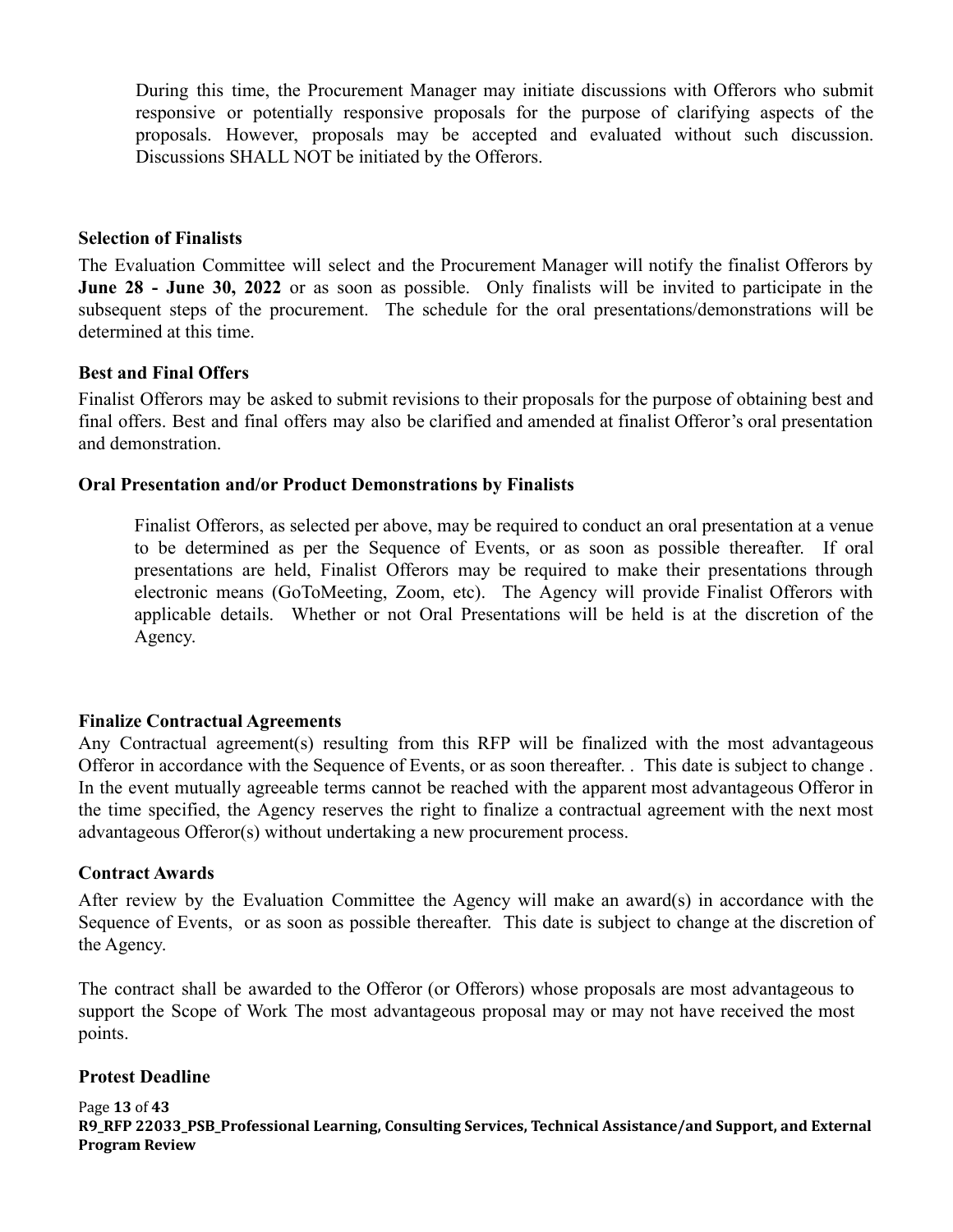Any protest by an Offeror must be timely and in conformance with NMSA 1978, § 13-1-172 and applicable procurement regulations. ONLY protests delivered directly to the Protest Manager in writing within the protest period will be considered to have been submitted properly and in accordance with statute, rule and this Request for Proposals.Emailed protests will not be considered as properly submitted nor will protests delivered to Region IX Education Cooperative, Procurement Coordinator be considered properly submitted.

The 15 calendar day protest period shall begin on the day following the actual date of Contract Awards and will end at 5:00 pm Mountain Standard Time/Daylight Time on the 15<sup>th</sup> day. Protests must be written and must include the name and address of the protestor and the request for proposal number. It must also contain a statement of the grounds for protest including appropriate supporting exhibits and it must specify the ruling requested from the party listed below.

PROTESTS RECEIVED AFTER THE DEADLINE WILL NOT BE ACCEPTED. The protest must be delivered to:

Name: Region IX Education Cooperative Bryan Dooley, Executive Director Address: 2002 Sudderth Dr., Ruidoso, NM 88345 Telephone: (575) 257-2368 Fax: (575) 257-2141 Email: [bryan.dooley@regionix.org](mailto:melvina.torres@regionix.org) Protests received after the deadline will not be accepted.

# <span id="page-13-0"></span>**iii. GENERAL REQUIREMENTS**

## *A. ACCEPTANCE OF CONDITIONS GOVERNING THE PROCUREMENT*

<span id="page-13-1"></span>Potential Offerors must indicate their acceptance of the Conditions Governing the Procurement section in the electronic submission form. Submission of a proposal constitutes acceptance of the Evaluation Factors contained in *Section IV., G. Evaluation* of this RFP.

## *B. INCURRING COST*

<span id="page-13-2"></span>Any cost incurred by the potential Offeror in preparation, transmittal, and/or presentation of any proposal or material submitted in response to this RFP shall be borne solely by the Offeror. Any cost incurred by the Offeror for set up and demonstration of the proposed equipment and/or system shall be borne solely by the Offeror.

### *C. PRIME CONTRACTOR RESPONSIBILITY*

<span id="page-13-3"></span>Any contractual agreement that may result from this RFP shall specify that the prime contractor is solely responsible for fulfillment of all requirements of the contractual agreement with a state agency which may derive from this RFP. The state agency entering into a contractual agreement with a vendor will make payments to only the prime contractor.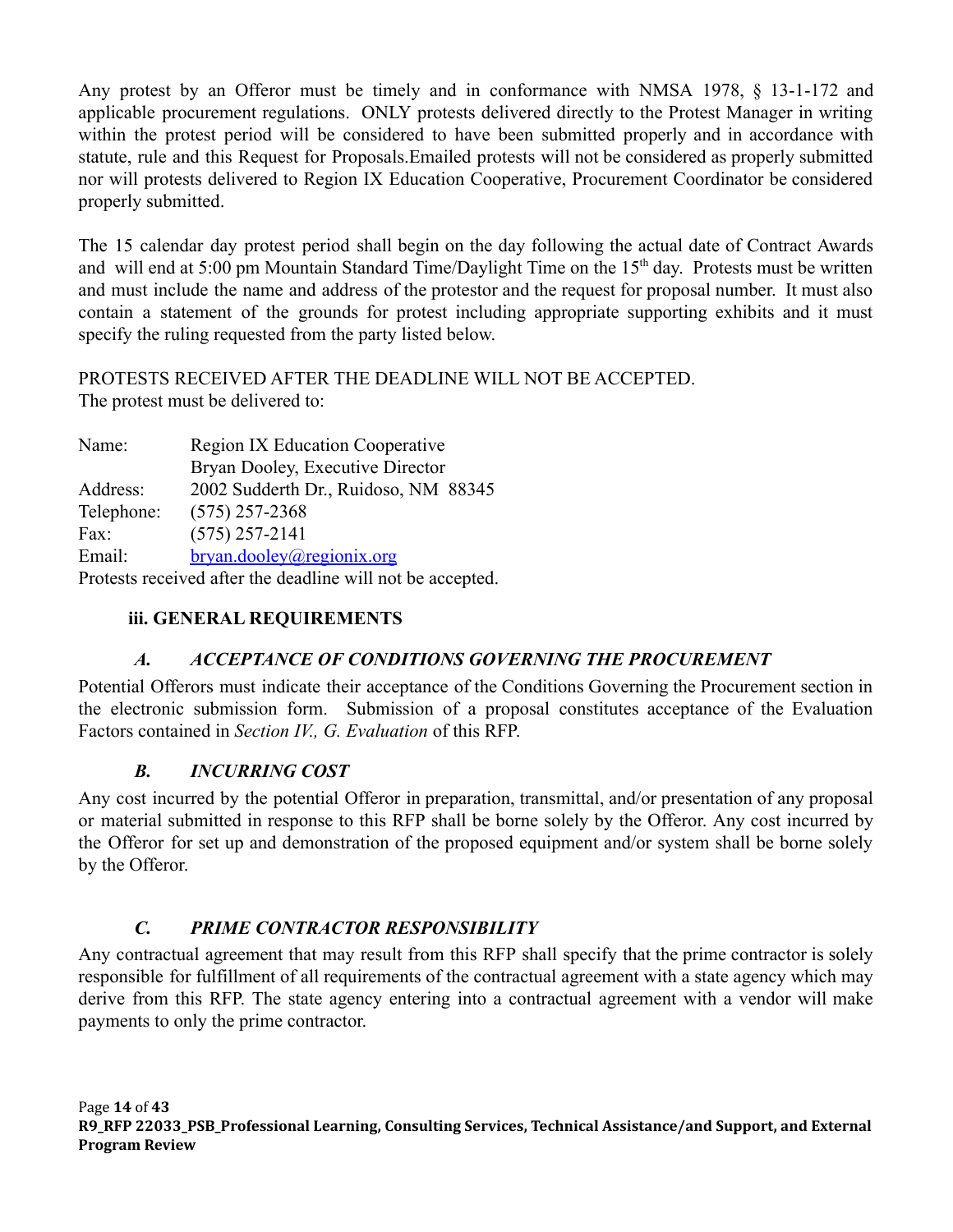# *D. SUBCONTRACTORS/CONSENT*

<span id="page-14-0"></span>The use of subcontractors is allowed. The prime contractor shall be wholly responsible for the entire performance of the contractual agreement whether or not subcontractors are used. Additionally, the prime contractor must receive approval, in writing, from the Agency awarding any resultant contract, before any subcontractor is used during the term of this agreement.

# *E. AMENDED PROPOSALS*

<span id="page-14-1"></span>An Offeror may submit an amended proposal before the deadline for receipt of proposals. Such amended proposals must be complete replacements for a previously submitted proposal and must be clearly identified as such in the transmittal letter. Region IX Education Cooperative personnel will not merge, collate, or assemble proposal materials.

# <span id="page-14-2"></span>*F. OFFEROR'S RIGHTS TO WITHDRAW PROPOSAL*

- 1) Offerors will be allowed to withdraw their proposals at any time prior to the deadline for receipt of proposals. The Offeror must submit a written withdrawal request electronically and signed by the Offeror's duly authorized representative.
- 2) The approval or denial of withdrawal requests received after the deadline for receipt of the proposals is governed by the applicable procurement regulations.

# *G. PROPOSAL OFFER FIRM*

<span id="page-14-3"></span>Responses to this RFP, including proposal prices for services, will be considered firm for one hundred twenty (120) days after the due date for receipt of proposals or ninety (90) days after the due date for the receipt of a best and final offer, if the Offeror is invited or required to submit one.

# <span id="page-14-4"></span>*H. DISCLOSURE OF PROPOSAL CONTENTS*

The contents of all submitted proposals will be kept confidential until the final award has been completed by the Agency. At that time, all proposals and documents pertaining to the proposals will be available for public inspection, *except* for proprietary or confidential material as follows:

# a. *Proprietary and Confidential information is restricted to*:

1. confidential financial information concerning the Offeror's organization; and

2. information that qualifies as a trade secret in accordance with the Uniform Trade Secrets Act, §§57-3A-1 through 57-3A-7, NMSA 1978.

b. If the offeror choses to redact Proprietary and Confidential information, an additional but separate redacted version of Offeror's proposal, as outlined and defined in this RFP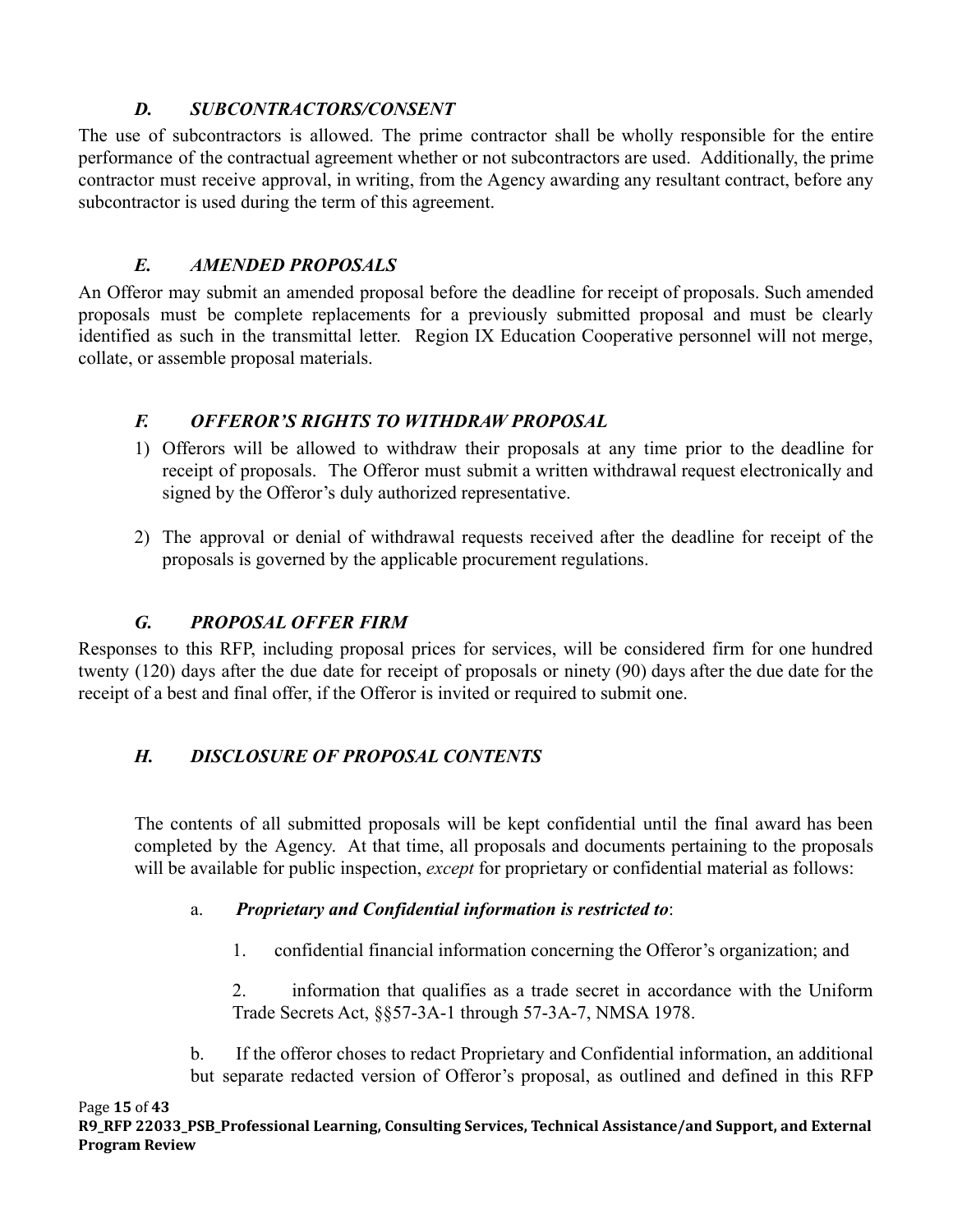shall be submitted, on or before the Proposal Submission date as indicated in the Sequence of Events. A redacted proposal, in accordance with state law, containing the blacked-out proprietary or confidential information, shall be used in order to facilitate eventual public inspection (IPRA) of the non-confidential version of Offeror's proposal.

**IMPORTANT**: The price of products offered or the cost of services proposed **SHALL NOT** be designated as proprietary or confidential information.

If a request is received for disclosure of proprietary or confidential materials, the Agency shall examine the request and make a written determination that specifies which portions of the proposal should be disclosed. The proposal shall be open to public inspection subject to any continuing prohibition on the disclosure of proprietary or confidential information.

## *I. NO OBLIGATION*

<span id="page-15-0"></span>This RFP in no manner obligates Region IX Education Cooperative to the use of any Offeror's services until a valid written contract is awarded and approved by appropriate authorities.

## *J. TERMINATION OF RFP*

<span id="page-15-1"></span>This RFP may be canceled at any time and any and all proposals may be rejected in whole or in part when the agency determines such action to be in the best interest of Region IX Education Cooperative.

### *K. SUFFICIENT APPROPRIATION*

<span id="page-15-2"></span>Any contract awarded as a result of this RFP process may be terminated if sufficient appropriations or authorizations do not exist. Such terminations will be effected by sending written notice to the contractor. The Agency's decision as to whether sufficient appropriations and authorizations are available will be accepted by the contractor as final.

### *L. LEGAL REVIEW*

<span id="page-15-3"></span>Region IX Education Cooperative requires that all Offerors agree to be bound by the General Requirements contained in this RFP. Any Offeror's concerns must be promptly submitted in writing to the attention of the Procurement Manager.

### *M. GOVERNING LAW*

<span id="page-15-4"></span>This RFP and any agreement with an Offeror which may result from this procurement shall be governed by the laws of the State of New Mexico.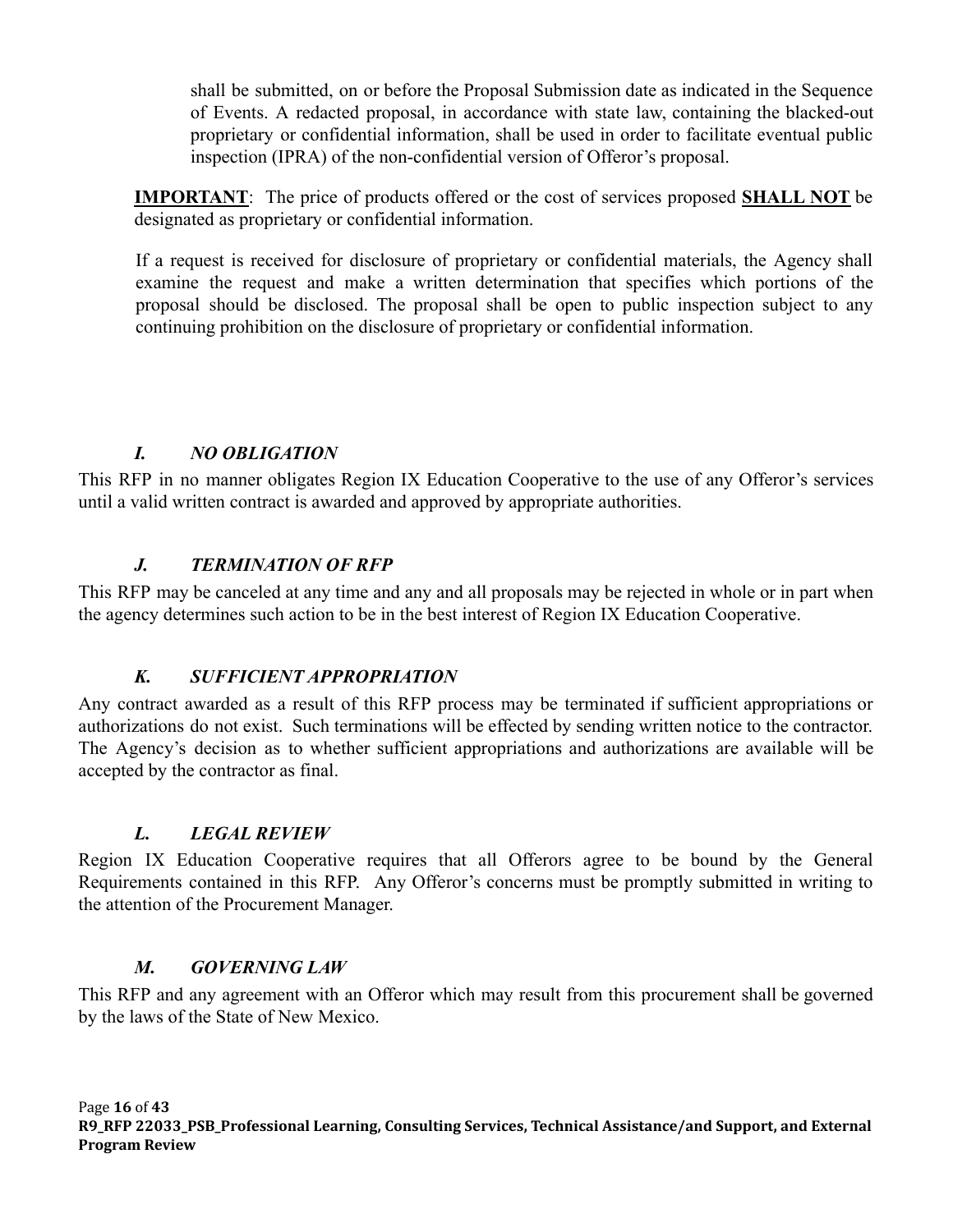# *N. BASIS FOR PROPOSAL*

<span id="page-16-0"></span>Only information supplied, in writing, by the Agency through the Procurement Manager or in this RFP should be used as the basis for the preparation of Offeror proposals.

# <span id="page-16-1"></span>*O. CONTRACT TERMS AND CONDITIONS*

1. The contract may follow the format specified and contain the terms and conditions set forth in the Sample Contract Appendix E. However, the Agency reserves the right to negotiate provisions in addition to those contained in this RFP (Sample Contract) with any Offeror. The contents of this RFP, as revised and/or supplemented, and the successful Offeror's proposal will be incorporated into and become part of any resultant contract.

2. Exceptions from the contract terms and conditions as set forth in the RFP Sample Contract are discouraged. Such exceptions may cause a proposal to be rejected as non responsive when, in the sole judgment of the Agency (and its evaluation team), the proposal appears to be conditioned on the exception, or correction of what is deemed to be a deficiency, or an unacceptable exception is proposed which would require a substantial proposal rewrite to correct.

3. Should an Offeror object to any of the terms and conditions as set forth in the RFP Sample Contract (APPENDIX E) strongly enough to propose alternate terms and conditions in spite of the above, the Offeror must propose specific alternative language. The Agency may or may not accept the alternative language. General references to the Offeror's terms and conditions or attempts at complete substitutions of the Sample Contract are not acceptable to the Agency and will result in disqualification of the Offeror's proposal.

4. Offerors must provide a brief discussion of the purpose and impact, if any, of each proposed change followed by the specific proposed alternate wording.

5. If an Offeror fails to propose any alternate terms and conditions during the procurement process (the RFP process prior to selection as successful Offeror), proposed alternate terms and conditions may not be considered later during the negotiation process. Failure to propose alternate terms and conditions during the procurement process (the RFP process prior to selection as successful Offeror) is considered an explicit agreement by the Offeror that the contractual terms and conditions contained herein are accepted by the Offeror.

6. The initial contract resulting from this RFP will be for a period of one years. The contract may be extended beyond the original contract period by one-year or multi-year renewal options for a maximum of three additional years, at the Agency's sole discretion and by mutual agreement. The contract term will not exceed a total of four (4) years.

# *P. CONTRACT DEVIATIONS*

<span id="page-16-2"></span>Any additional terms and conditions, which may be the subject of negotiation (such terms and conditions having been proposed during the procurement process, that is, the RFP process prior to selection as Page **17** of **43**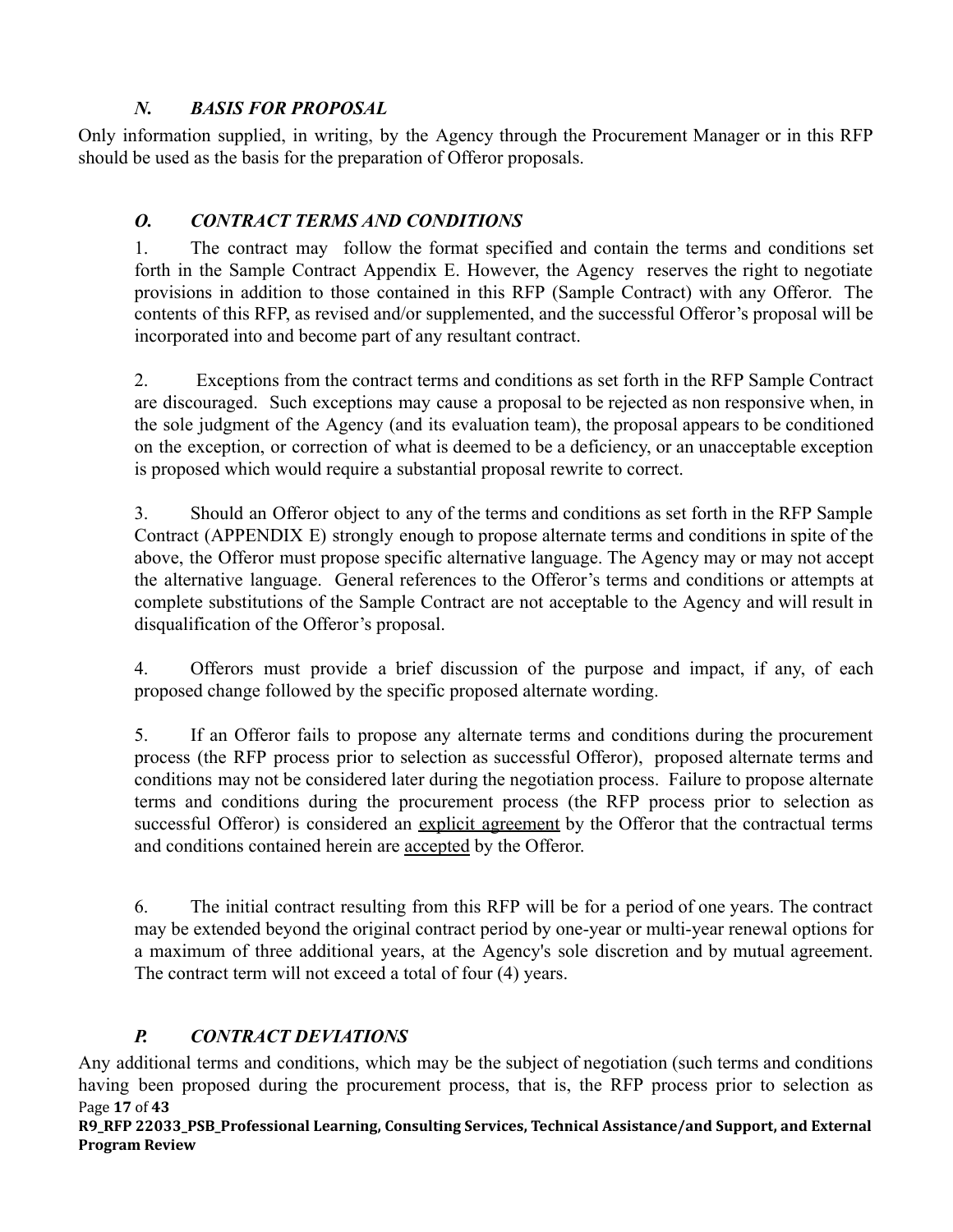successful Offeror), will be discussed only between and the Offeror selected and shall not be deemed an opportunity to amend the Offeror's proposal.

# *Q. OFFEROR QUALIFICATIONS*

<span id="page-17-0"></span>The Evaluation Committee may make such investigations as necessary to determine the ability of the potential Offeror to adhere to the requirements specified within this RFP. The Evaluation Committee will reject the proposal of any potential Offeror who is not a Responsible Offeror or fails to submit a responsive offer as defined in NMSA 1978, § 13-1-83 and 13-1-85.

## *R. RIGHT TO WAIVE MINOR IRREGULARITIES*

<span id="page-17-1"></span>The Evaluation Committee reserves the right to waive minor irregularities. The Evaluation Committee also reserves the right to waive mandatory requirements provided that all of the otherwise responsive proposals failed to meet the same mandatory requirements and the failure to do so does not otherwise materially affect the procurement. This right is at the sole discretion of the Evaluation Committee.

# *S. CHANGE IN CONTRACTOR REPRESENTATIVES*

<span id="page-17-2"></span>The Agency reserves the right to require a change in contractor representatives if the assigned representative(s) is (are) not, in the opinion of the Agency, adequately meeting the needs of the Agency.

# *T. NOTICE OF PENALTIES*

<span id="page-17-3"></span>The Procurement Code, NMSA 1978, § 13-1-28 through 13-1-199, imposes civil, misdemeanor and felony criminal penalties for its violation. In addition, the New Mexico criminal statutes impose felony penalties for bribes, gratuities and kickbacks.

## *U. AGENCY RIGHTS*

<span id="page-17-4"></span>The Agency in agreement with the Evaluation Committee reserves the right to accept all or a portion of a potential Offeror's proposal.

## *V. RIGHT TO PUBLISH*

<span id="page-17-5"></span>Throughout the duration of this procurement process and contract term, Offerors and contractors must secure from Region IX Education Cooperative and or written approval prior to the release of any information that pertains to the potential work or activities covered by this procurement and/or agency contracts deriving from this procurement. Failure to adhere to this requirement may result in disqualification of the Offeror's proposal or removal from the contract.

## *W. OWNERSHIP OF PROPOSALS*

<span id="page-17-6"></span>All documents submitted in response to the RFP shall become property of the Region IX Education Cooperative.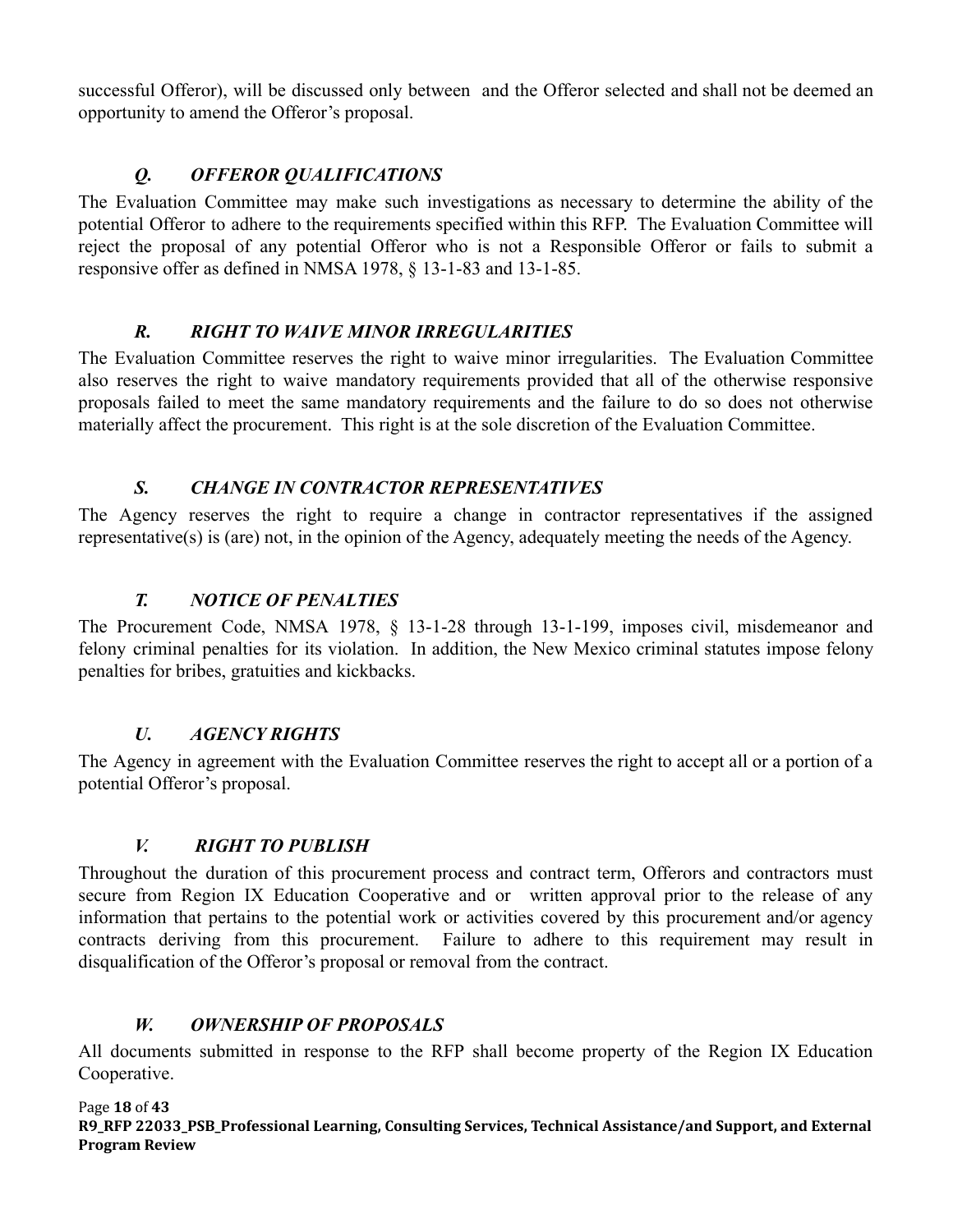# *X. CONFIDENTIALITY*

<span id="page-18-0"></span>Any confidential information provided to, or developed by, the contractor in the performance of the contract resulting from this RFP shall be kept confidential and shall not be made available to any individual or organization by the contractor without the prior written approval of Region IX Education Cooperative.

The Contractor(s) agrees to protect the confidentiality of all confidential information and not to publish or disclose such information to any third party without procuring the Agency's written permission.

# *Y. ELECTRONIC MAIL ADDRESS REQUIRED*

<span id="page-18-1"></span>A large part of the communication regarding this procurement will be conducted by electronic mail (e-mail). Offeror must have a valid e-mail address to receive this correspondence.

# *Z. USE OF ELECTRONIC VERSIONS OF THIS RFP*

<span id="page-18-2"></span>This RFP is being made available by electronic means. In the event of conflict between a version of the RFP in the Offeror's possession and the version maintained by the agency, the Offeror acknowledges that the version maintained by the agency shall govern.

# <span id="page-18-3"></span>*AA. NEW MEXICO EMPLOYEES HEALTH COVERAGE - Appendix A*

1. If the Offeror has, or grows to, six (6) or more employees who work, or who are expected to work, an average of at least 20 hours per week over a six (6) month period during the term of the contract, Offeror must agree to have in place, and agree to maintain for the term of the contract, health insurance for those employees if the expected annual value in the aggregate of any and all contracts between Contractor and the State exceed \$250,000 dollars.

2. Offeror must agree to maintain a record of the number of employees who have (a) accepted health insurance; (b) decline health insurance due to other health insurance coverage already in place; or (c) decline health insurance for other reasons. These records are subject to review and audit by a representative of the state.

3. Offeror must agree to advise all employees of the availability of State publicly financed health care coverage programs by providing each employee with, as a minimum, the following web site link to additional information [https://bewellnm.com](https://bewellnm.com/).

4. For Indefinite Quantity, Indefinite Delivery contracts (price agreements without specific limitations on quantity and providing for an indeterminate number of orders to be placed against it); these requirements shall apply the first day of the second month after the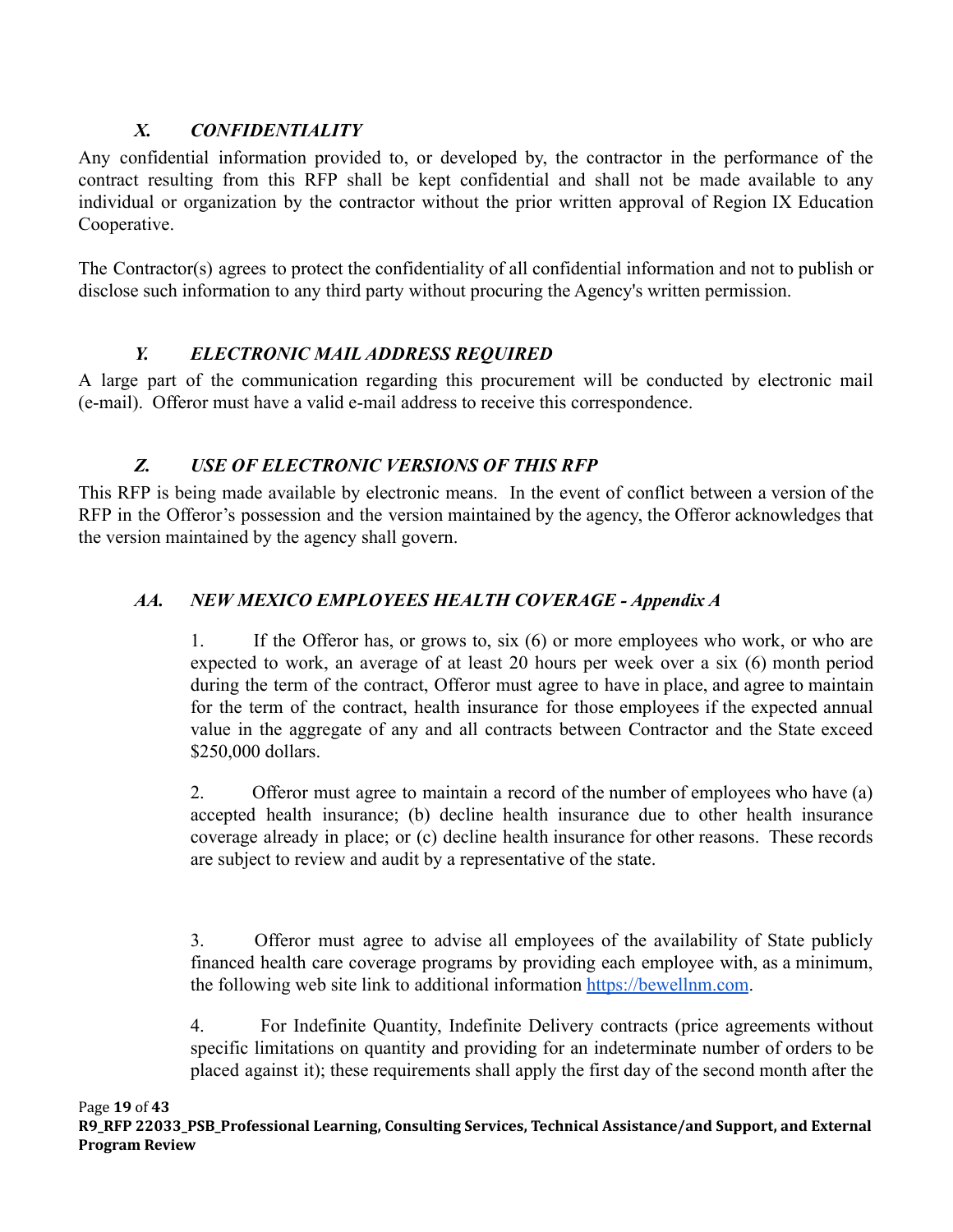Offeror reports combined sales (from state and, if applicable, from local public bodies if from a state price agreement) of \$250,000.

# *BB. CAMPAIGN CONTRIBUTION DISCLOSURE FORM- Appendix B*

<span id="page-19-0"></span>Offeror must complete, sign, and return the Campaign Contribution Disclosure Form, Appendix B, as a part of their proposal. This requirement applies regardless whether a covered contribution was made or not made for the positions of Governor and Lieutenant Governor or other identified official. Failure to complete and return the signed unaltered form will result in disqualification.

# *CC. CONFLICT OF INTEREST - Appendix C*

<span id="page-19-1"></span>Offers must complete, sign and return the Conflict of Interest Form, Appendix C as a part of their proposal. Failure to complete and return the signed unaltered form will result in disqualification.

# *DD. DEBARMENT/SUSPENSION CERTIFICATION FORM - Appendix D*

<span id="page-19-2"></span>Any prospective Contractor and any of its Principals who enter into a contract greater than sixty thousand dollars (\$60,000.00) with any state agency or local public body for professional services, tangible personal property, services or construction agrees to disclose whether the Contractor, or any principal of the Contractor's company:

- 1. is presently debarred, suspended, proposed for debarment, or declared ineligible for award of contract by any federal entity, state agency or local public body;
- 2. has within a three-year period preceding this offer, been convicted in a criminal matter or had a civil judgment rendered against them for: the commission of fraud or a criminal offense in connection with obtaining, attempting to obtain, or performing a public (federal, state or local) contract or subcontract; violation of Federal or state antitrust statutes related to the submission of offers; or the commission in any federal or state jurisdiction of embezzlement, theft, forgery, bribery, falsification or destruction of records, making false statements, tax evasion, violation of Federal criminal tax law, or receiving stolen property;
- 3. is presently indicted for, or otherwise criminally or civilly charged by any (federal state or local) government entity with the commission of any of the offenses enumerated in paragraph A of this disclosure;
- 4. has, preceding this offer, been notified of any delinquent Federal or state taxes in an amount that exceeds \$3,000.00 of which the liability remains unsatisfied. Taxes are considered delinquent if the following criteria apply.
	- a. The tax liability is finally determined.
		- i. The liability is finally determined if it has been assessed. A liability is not finally determined if there is a pending administrative or judicial challenge.
		- ii. In the case of a judicial challenge of the liability, the liability is not finally determined until all judicial appeal rights have been exhausted.
	- b. The taxpayer is delinquent in making payment. A taxpayer is delinquent if the taxpayer has failed to pay the tax liability when full payment was due and required. A taxpayer is not delinquent in cases where enforced collection action is precluded.
- 5. Have within a three year period preceding this offer, had one or more contracts terminated for default by any federal or state agency or local public body.) Principal, for the purpose of this

Page **20** of **43**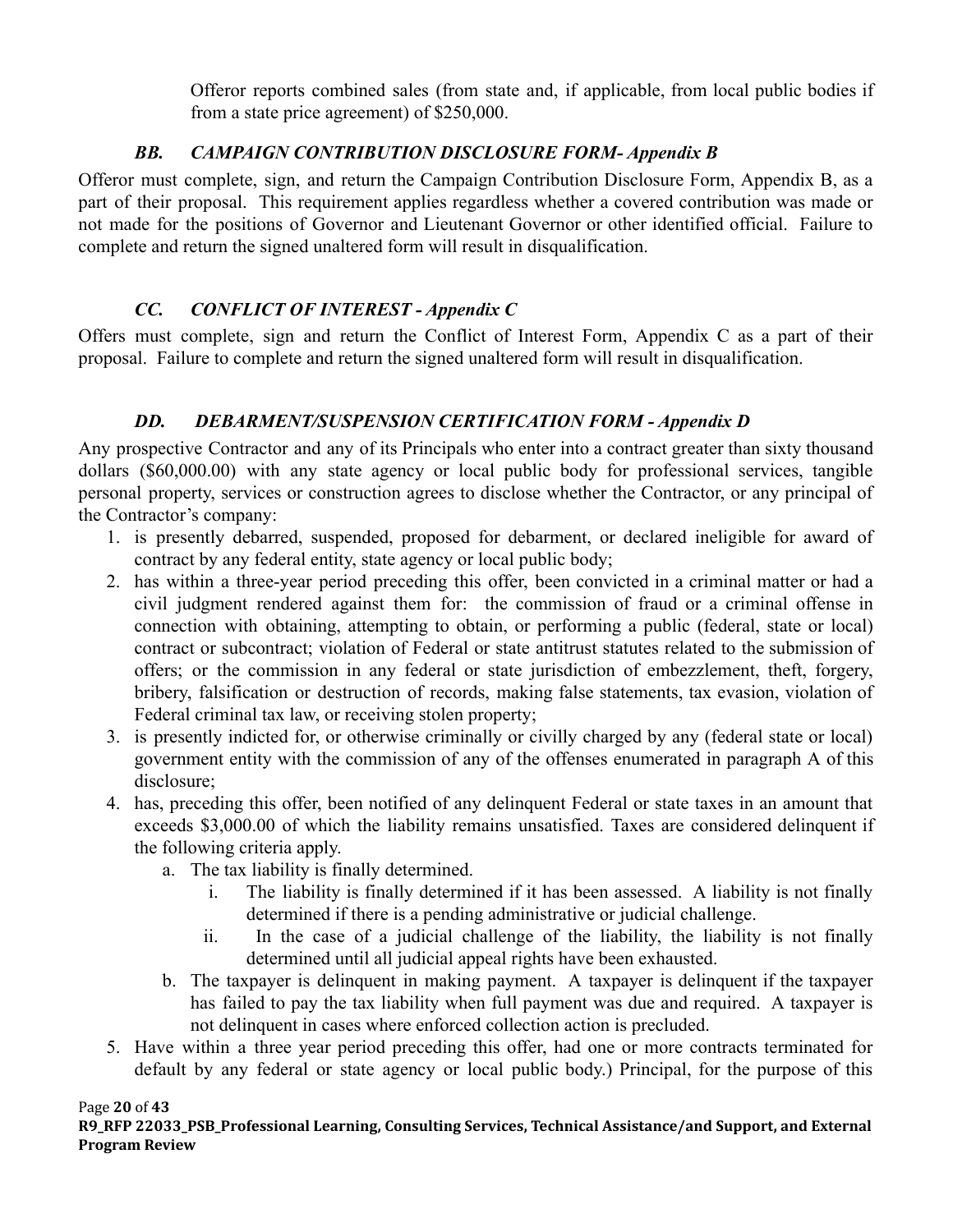disclosure, means an officer, director, owner, partner, or a person having primary management or supervisory responsibilities within a business entity or related entities. The Contractor shall provide immediate written notice to the State Purchasing Agent or other party to this Agreement if, at any time during the term of this Agreement, the Contractor learns that the Contractor's disclosure was at any time erroneous or became erroneous by reason of changed circumstances. A disclosure that any of the items in this requirement exist will not necessarily result in termination of this Agreement. However, the disclosure will be considered in the determination of the Contractor's responsibility and ability to perform under this Agreement. Failure of the Contractor to furnish a disclosure or provide additional information as requested will render the Offeror nonresponsive.

6. Nothing contained in the foregoing shall be construed to require establishment of a system of records in order to render, in good faith, the disclosure required by this document. The knowledge and information of a Contractor is not required to exceed that which is the normally possessed by a prudent person in the ordinary course of business dealings. The disclosure requirement provided is a material representation of fact upon which reliance was placed when making an award and is a continuing material representation of the facts during the term of this Agreement. If during the performance of the contract, the Contractor is indicted for or otherwise criminally or civilly charged by any government entity (federal, state or local) with commission of any offenses named in this document the Contractor must provide immediate written notice to the State Purchasing Agent or other party to this Agreement. If it is later determined that the Contractor knowingly rendered an erroneous disclosure, in addition to other remedies available to the Government, the State Purchasing Agent or Central Purchasing Officer may terminate the involved contract for cause. Still further the State Purchasing Agent or Central Purchasing Officer may suspend or debar the Contractor from eligibility for future solicitations until such time as the matter is resolved to the satisfaction of the State Purchasing Agent or Central Purchasing Officer.

## *EE. New Mexico Preferences*

To ensure adequate consideration and application of §13-1-21, NMSA 1978 (as amended), Offerors **must** include a copy of their preference certificate with their proposal. Certificates for preferences must be obtained through the New Mexico Department of Taxation & Revenu[e](http://www.tax.newmexico.gov/Businesses/in-state-veteran-preference-certification.aspx) [http://www.tax.newmexico.gov/Businesses/in-state-veteran-preference-certification.aspx.](http://www.tax.newmexico.gov/Businesses/in-state-veteran-preference-certification.aspx)

### A. **New Mexico Business Preference**

A copy of the certification must accompany Offeror's proposal**.**

### B. **New Mexico Resident Veterans Business Preference**

A copy of the certification must accompany Offeror's proposal.

**An agency shall not award a business both a resident business preference and a resident veteran business preference.**

**The New Mexico Preferences shall not apply if/because the expenditures for this RFP includes federal funds.**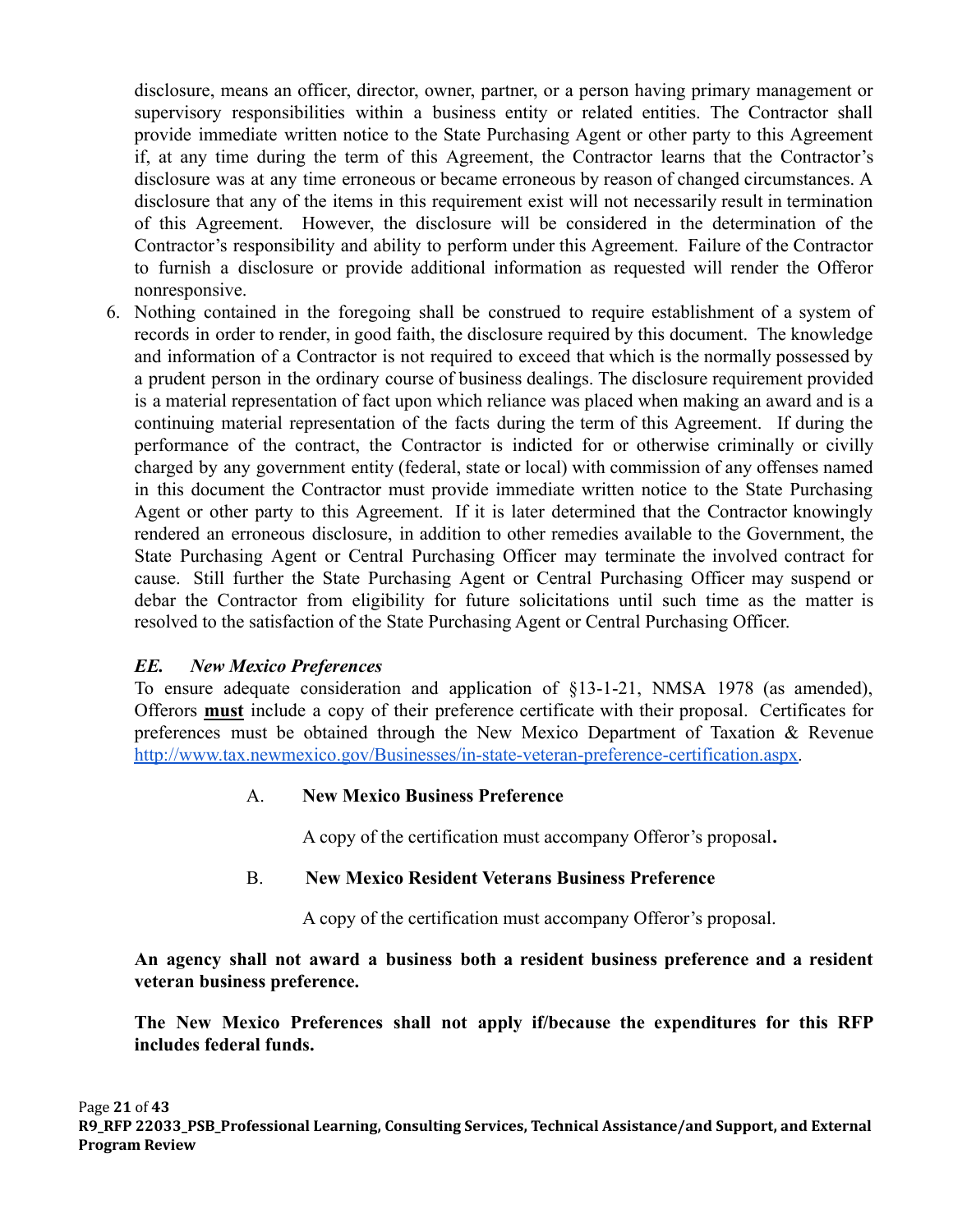# **iv. RESPONSE FORMAT AND ORGANIZATION**

<span id="page-21-1"></span><span id="page-21-0"></span>Any proposal that does not adhere to the requirements of this Section may be deemed non-responsive and rejected on that basis.

# *A. NUMBER OF RESPONSES*

<span id="page-21-2"></span>Offerors shall submit only one (1) proposal.

# *B. METHOD OF SUBMISSION*

All proposals must be submitted electronically.

LINK TO ACCESS THE PROPOSAL SUBMISSION SYSTEM ---> <https://www.formpl.us/form/6256204015468544>

<span id="page-21-3"></span>The Offeror need only submit a single electronic copy of the proposal, outlined below.

# *C. SUBMISSION FORMAT*

All information for the technical proposal must be combined into a single pdf file/document for uploading. File naming convention <COMPANY NAME\_RFP22033>

# *D. TECHNICAL ISSUES*

<span id="page-21-5"></span><span id="page-21-4"></span>For technical support issues contact Arissa Klumker (575) 519-2001

# *E. PROPOSAL FORMAT*

All proposals must be submitted as follows:

- Typeface must be easily readable such as Ariel, Courier, or Times Roman and type size must be 12-point.
- The proposal may be no longer than 80 single-spaced pages as a whole. Supplemental information may be appended to the proposal.
- All pages shall be numbered.

# *F. RESPONSE ORGANIZATION*

<span id="page-21-6"></span>The proposal must be organized in the following format and must contain, at a minimum, all listed items in the sequence indicated. Offerors should respond in the form of a thorough narrative to each specification in correlation unless otherwise instructed. The narratives, including required supporting materials will be evaluated and awarded points accordingly.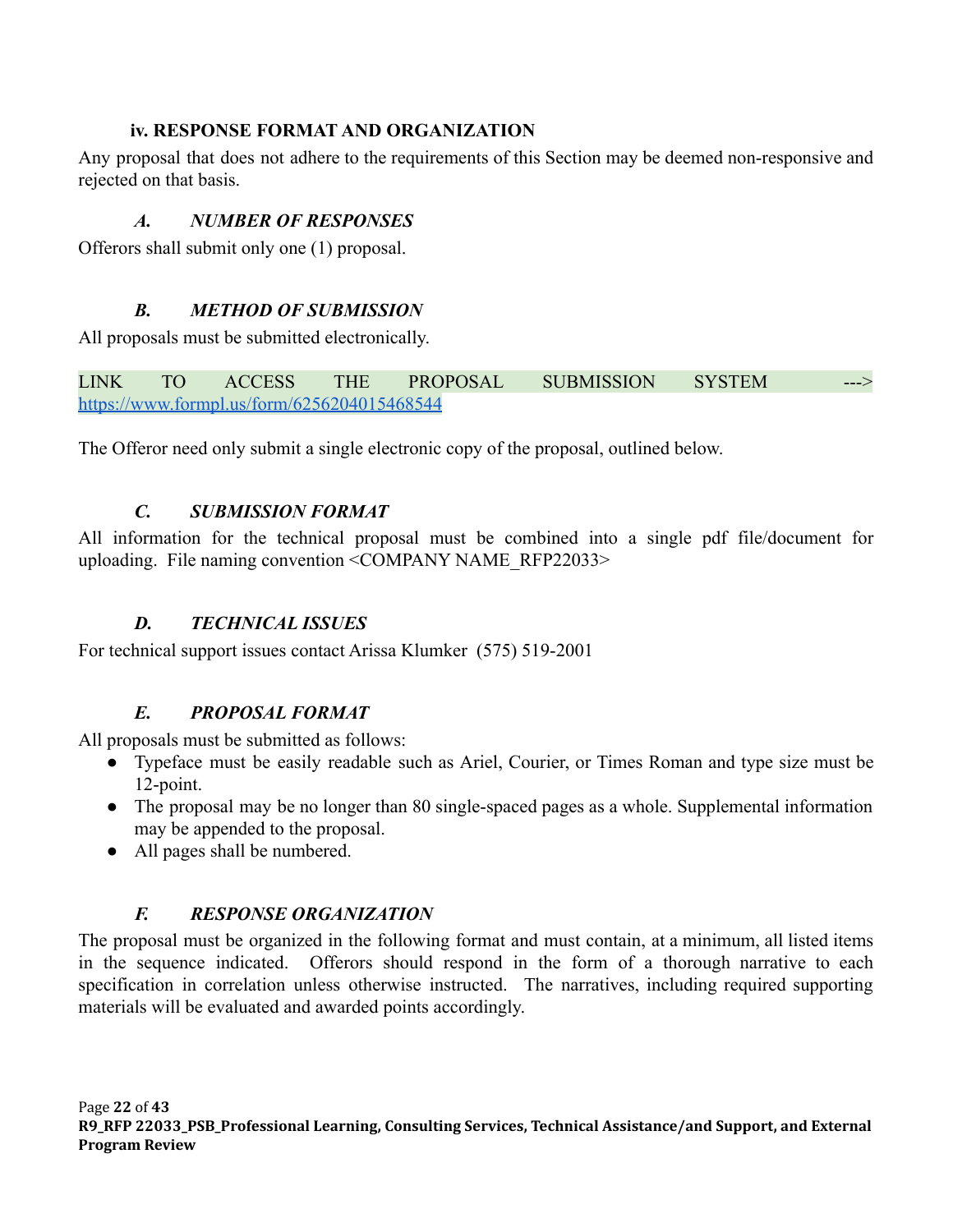## **1. Technical Proposal**

## **a. Background and Qualifications**: (100 points)

Offeror Introduction including background that supports the ability of the offeror to carry out the proposal based on their experience and expertise.

- i. Years of experience on similar projects, describing previous projects and scale
- ii. List and describe specific places (national, states, districts, etc.) where similar services were provided
- iii. Applicable offeror expertise related to project; links to prior projects or reports developed are acceptable.

## **b. References:** (50 points)

Offeror shall provide three (3) letters of reference from prior partnerships related to the project proposed.

## **c. Staff Qualifications**: (50 points)

Provide the number of team members the offeror will assign to the project, a job description, and required qualifications for each team member that will be involved in contract execution.

- i. Lead project manager should be identified by name and with a resume provided.
- ii. In addition, if the offeror can provide resumes of those to be assigned to the project, please do.

## **d. Implementation Plan:** (200 points)

- i. Specify which project option is being targeted (roman numeral and title)
- ii. Provide a project scope for the proposed offering aligned to the core element, criteria, or requirement.
- iii. Include research-based evidence being levered aligned to the scope of work being offered; reference list (including web links, if applicable) are acceptable.

## **e. Cost Proposal:** (100 points)

i. Cost proposal can include daily rate, number of days available for work, total Full-time employees dedicated to the projects, cost per deliverable, etc.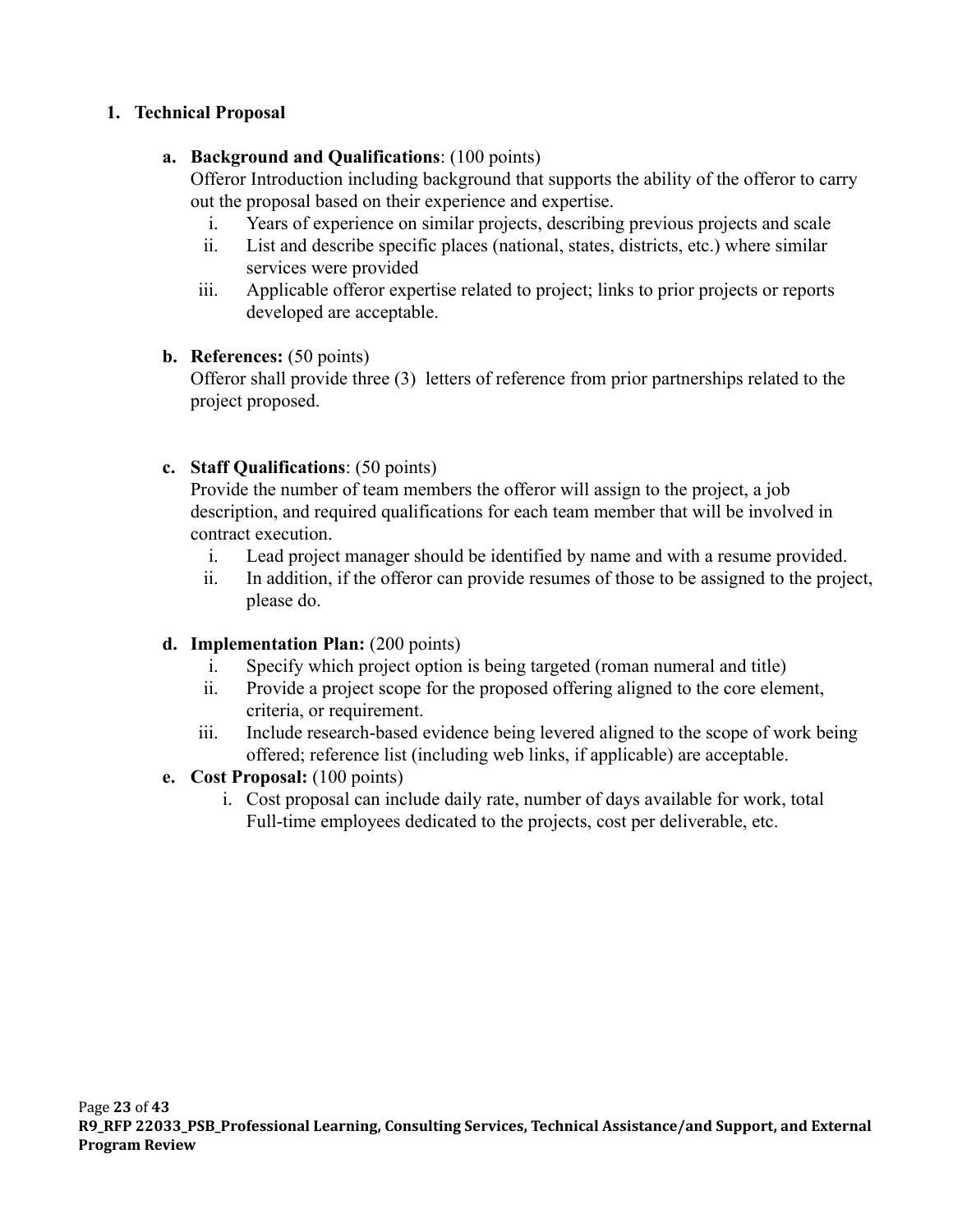### **2. Mandatory Requirements**

Proposals that do not meet the mandatory requirements may be deemed non-responsive and rejected**.**

- a. Appendix A New Mexico Employees Health Coverage Form (Pass/Fail)
- b. Appendix B Signed Campaign Contribution Form (Pass/Fail)
- c. Appendix C Conflict of Interest Form(Pass/Fail)
- d. Appendix D Debarment/Suspension Certification Form (Pass/Fail)
- e. Appendix E Response to Contract Terms and Conditions (Pass/Fail)

### **3. Supplemental Information**

- a. Offeror's Additional Terms and Conditions (Optional)
- b. Other supporting documentation to support the Technical Proposal.
- c. New Mexico Preferences

This procurement could result in contractual agreements between two parties; the procurement may be used by other parties (agency).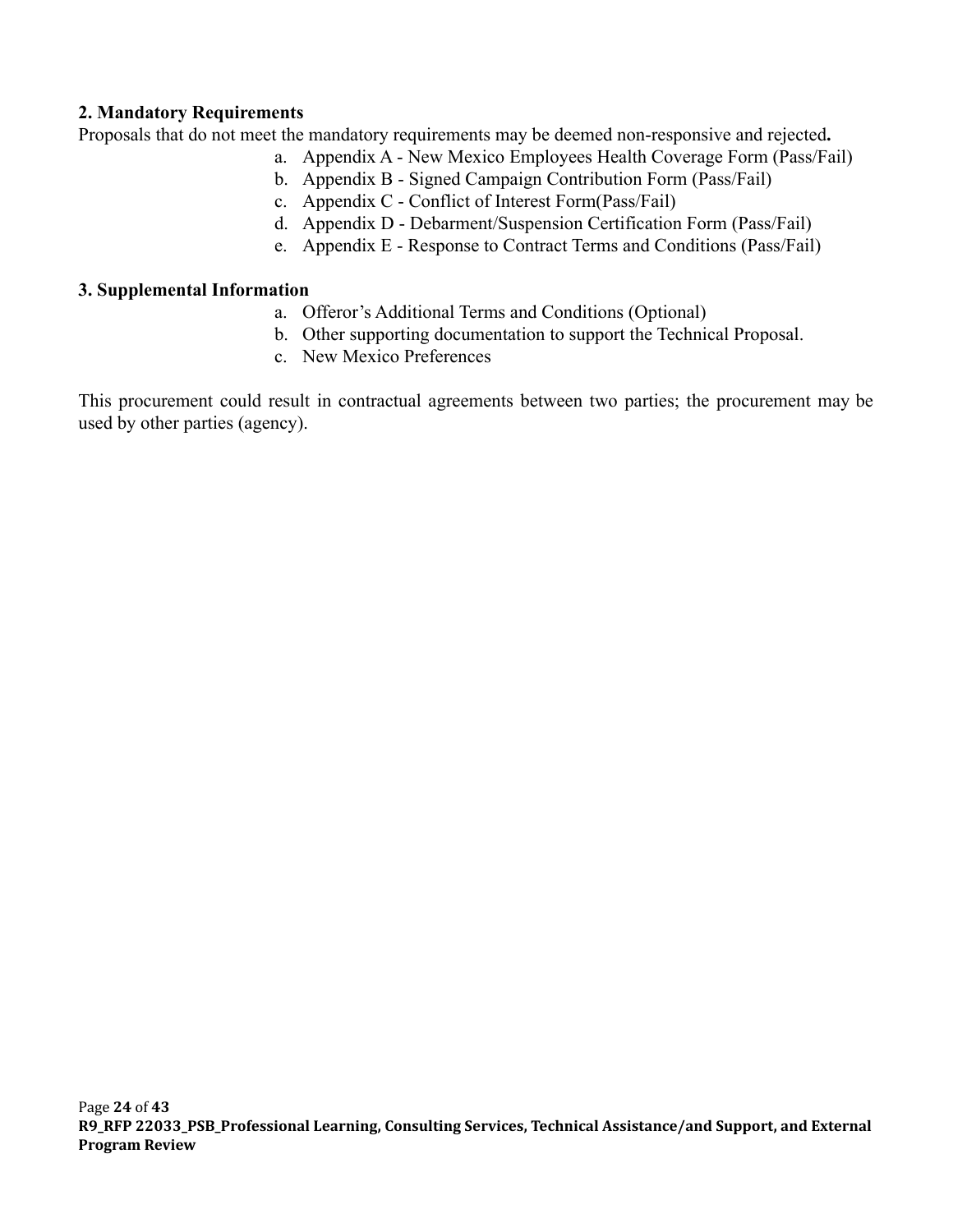# **G. EVALUATION**

# <span id="page-24-0"></span>**A. Evaluation Point Summary and Factors**

- 1. All Offeror proposals will be reviewed for compliance with the requirements and specifications stated within the RFP. Proposals deemed non-responsive will be eliminated from further consideration.
- 2. The Procurement Manager may contact the Offeror for clarification of the response.
- 3. The Evaluation Committee may use other sources to perform the evaluation.
- 4. Responsive proposals will be evaluated on the factors in Section IV, which have been assigned a point value. The responsible Offerors with the highest scores may be selected as finalist Offerors, based upon the proposals submitted. Awards shall be made to the most responsible Offeror(s) whose proposals are most advantageous to the State taking into consideration the evaluation factors. The most responsible Offeror(s) is not determined by the highest score. Please note, however, that a serious deficiency in the response to any one factor may be grounds for rejection regardless of overall score.

| <b>Evaluation Factors</b>                                                 | <b>Available</b><br><b>Points</b> |
|---------------------------------------------------------------------------|-----------------------------------|
| The proposal is organized as described in Section IV. Response Format     | Pass/Fail                         |
| and Organization and contains all listed items in the sequence indicated. |                                   |
| <b>Background and Qualifications</b>                                      | 100                               |
| References                                                                | 50                                |
| <b>Staff Qualifications</b>                                               | 50                                |
| <b>Implementation Plan</b>                                                | 200                               |
| <b>Cost Proposal</b>                                                      | 100                               |
| New Mexico Employees Health Coverage Form - Appendix A                    | Pass/Fail                         |
| Signed Campaign Contribution Form - Appendix B                            | Pass/Fail                         |
| Conflict of Interest Form - Appendix C                                    | Pass/Fail                         |
| Debarment/Suspension Certification Form - Appendix D                      | Pass/Fail                         |
| Response to Contract Terms and Conditions - Appendix E                    | Pass/Fail                         |
| <b>Offeror's Additional Terms and Conditions</b>                          | Optional                          |
| New Mexico Resident Business Preference                                   | Optional                          |
| New Mexico Resident Veterans Business Preference                          | Optional                          |

## **v. ADMINISTRATIVE REQUIREMENTS**

<span id="page-24-1"></span>Awarded Offeror's will be required to provide the following documents before or within 30 of contract execution date:

● Proof of insurance as required in the SAMPLE CONTRACT Appendix E

Page **25** of **43**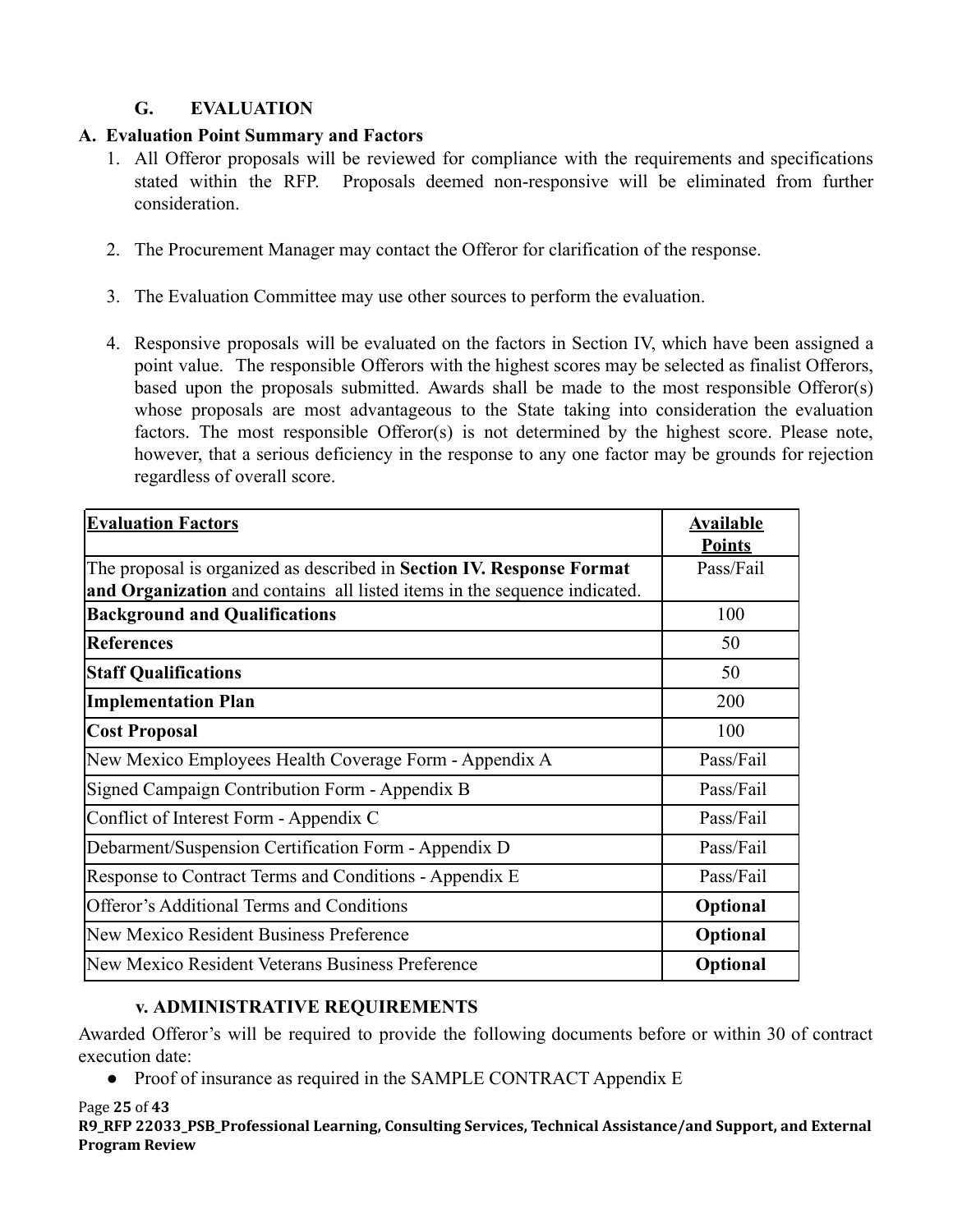- Contractor must be a registered business in the State of New Mexico with a CRS number
- Tax Identification: The Offeror must possess a tax identification number
- Offeror must provide background checks, as directed by Region IX, for all persons within the organization that will be providing on-site services within New Mexico schools.
- Federal W-9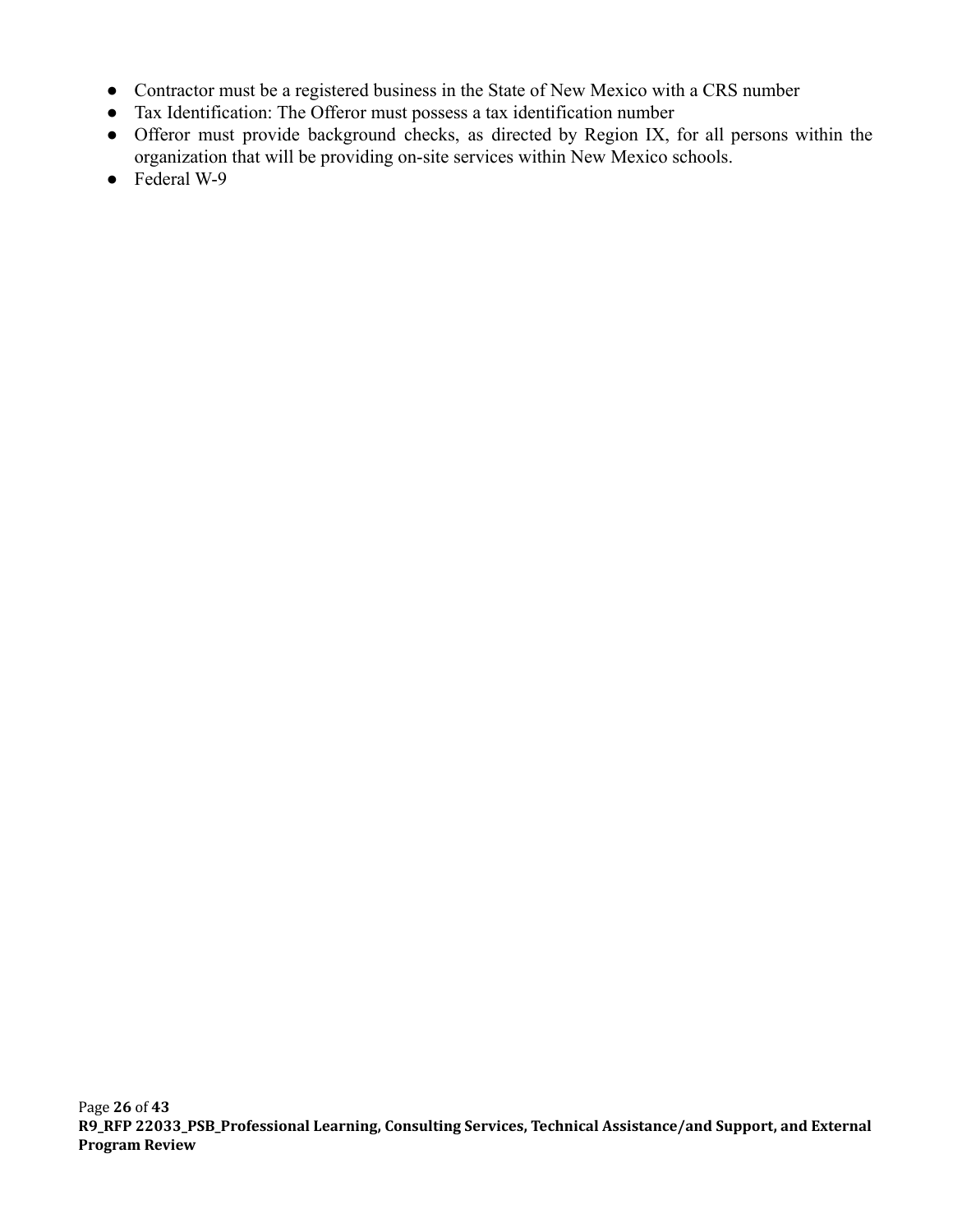## **APPENDIX A**

## <span id="page-26-0"></span>**NEW MEXICO EMPLOYEES HEALTH COVERAGE FORM R9 RFP 22033**

- 1. If Offeror has, or grows to, six (6) or more employees who work, or who are expected to work, an average of at least 20 hours per week over a six (6) month period during the term of the contract, Offeror certifies, by signing this agreement, to have in place and agree to maintain the term of the contract, health insurance for those employees and offer that health insurance to those employees, if the expected annual value in the aggregate of any and all contracts between Offeror and the Agency exceed \$250,000.00.
- 2. Offeror agrees to maintain a record of the number of employees who have (a) accepted health insurance; (b) declined health insurance due to other health insurance coverage already in place; or (c) declined health insurance for other reasons.
- 3. Offeror agrees to advise all employees of the availability of State publically financed health care coverage programs by providing each employee with, as a minimum, the following web site link to additional information: [https://www.bewellnm.com/.](https://www.bewellnm.com/)

Signature of Offeror: \_\_\_\_\_\_\_\_\_\_\_\_\_\_\_\_\_\_\_\_\_\_\_\_\_\_\_\_\_\_\_\_\_\_\_\_\_\_\_\_

Date:  $\frac{1}{2}$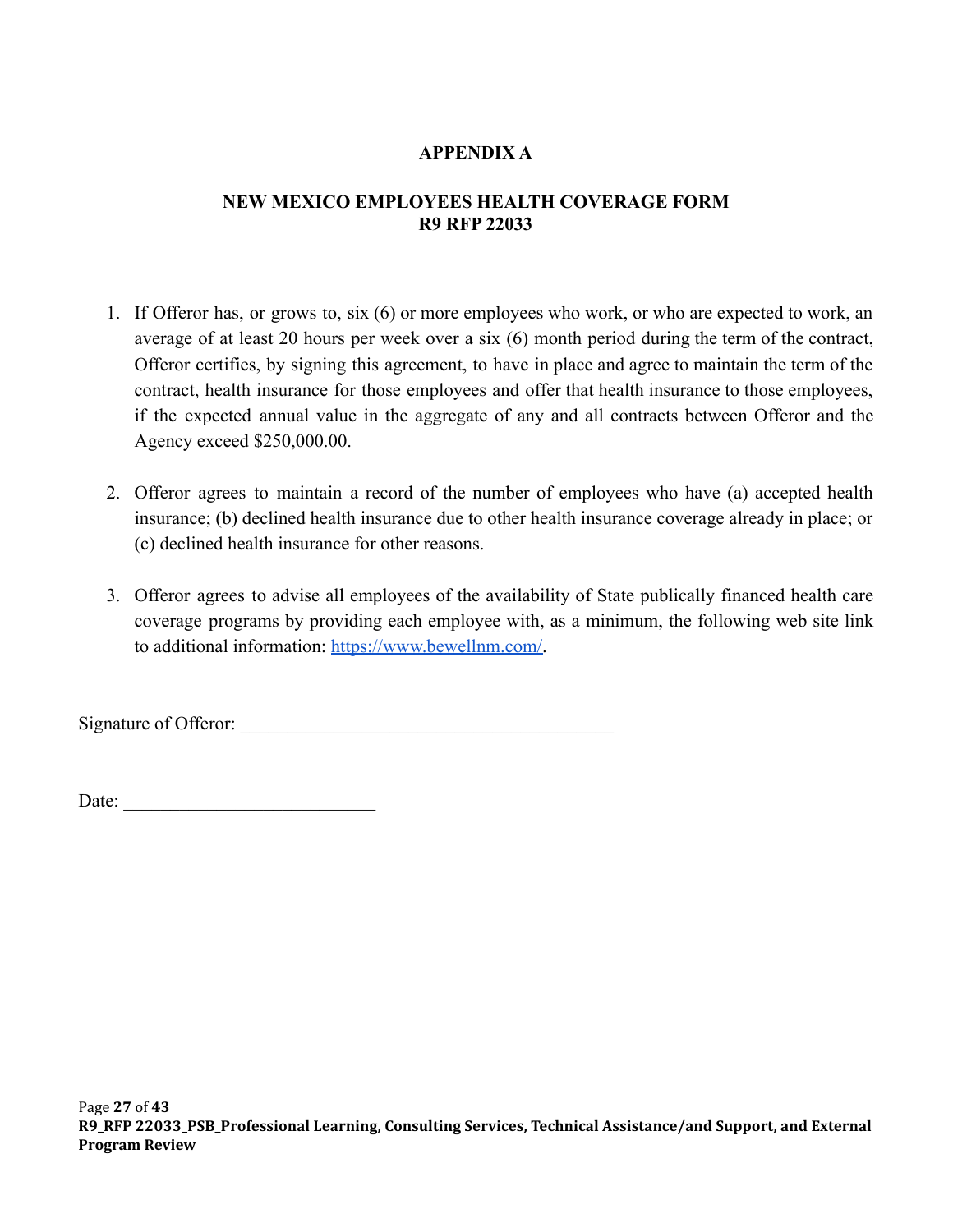#### **APPENDIX B**

#### **CAMPAIGN CONTRIBUTION DISCLOSURE FORM R9 RFP 22033**

<span id="page-27-0"></span>Pursuant to NMSA 1978, § 13-1-191.1 (2006), any person seeking to enter into a contract with any state agency or local public body for professional services, a design and build project delivery system, or the design and installation of measures the primary purpose of which is to conserve natural resources must file this form with that state agency or local public body. This form must be filed even if the contract qualifies as a small purchase or a sole source contract. The prospective contractor must disclose whether they, a family member or a representative of the prospective contractor has made a campaign contribution to an applicable public official of the state or a local public body during the two years prior to the date on which the contractor submits a proposal or, in the case of a sole source or small purchase contract, the two years prior to the date the contractor signs the contract, if the aggregate total of contributions given by the prospective contractor, a family member or a representative of the prospective contractor to the public official exceeds two hundred and fifty dollars (\$250) over the two year period.

Furthermore, the state agency or local public body shall void an executed contract or cancel a solicitation or proposed award for a proposed contract if: 1) a prospective contractor, a family member of the prospective contractor, or a representative of the prospective contractor gives a campaign contribution or other thing of value to an applicable public official or the applicable public official's employees during the pendency of the procurement process or 2) a prospective contractor fails to submit a fully completed disclosure statement pursuant to the law.

THIS FORM MUST BE FILED BY ANY PROSPECTIVE CONTRACTOR WHETHER OR NOT THEY, THEIR FAMILY MEMBER, OR THEIR REPRESENTATIVE HAS MADE ANY CONTRIBUTIONS SUBJECT TO DISCLOSURE.

The following definitions apply:

"Applicable public official" means a person elected to an office or a person appointed to complete a term of an elected office, who has the authority to award or influence the award of the contract for which the prospective contractor is submitting a competitive sealed proposal or who has the authority to negotiate a sole source or small purchase contract that may be awarded without submission of a sealed competitive proposal.

"Campaign Contribution" means a gift, subscription, loan, advance or deposit of money or other thing of value, including the estimated value of an in-kind contribution, that is made to or received by an applicable public official or any person authorized to raise, collect or expend contributions on that official's behalf for the purpose of electing the official to either statewide or local office. "Campaign Contribution" includes the payment of a debt incurred in an election campaign, but does not include the value of services provided without compensation or unreimbursed travel or other personal expenses of individuals who volunteer a portion or all of their time on behalf of a candidate or political committee, nor does it include the administrative or solicitation expenses of a political committee that are paid by an organization that sponsors the committee.

#### Page **28** of **43**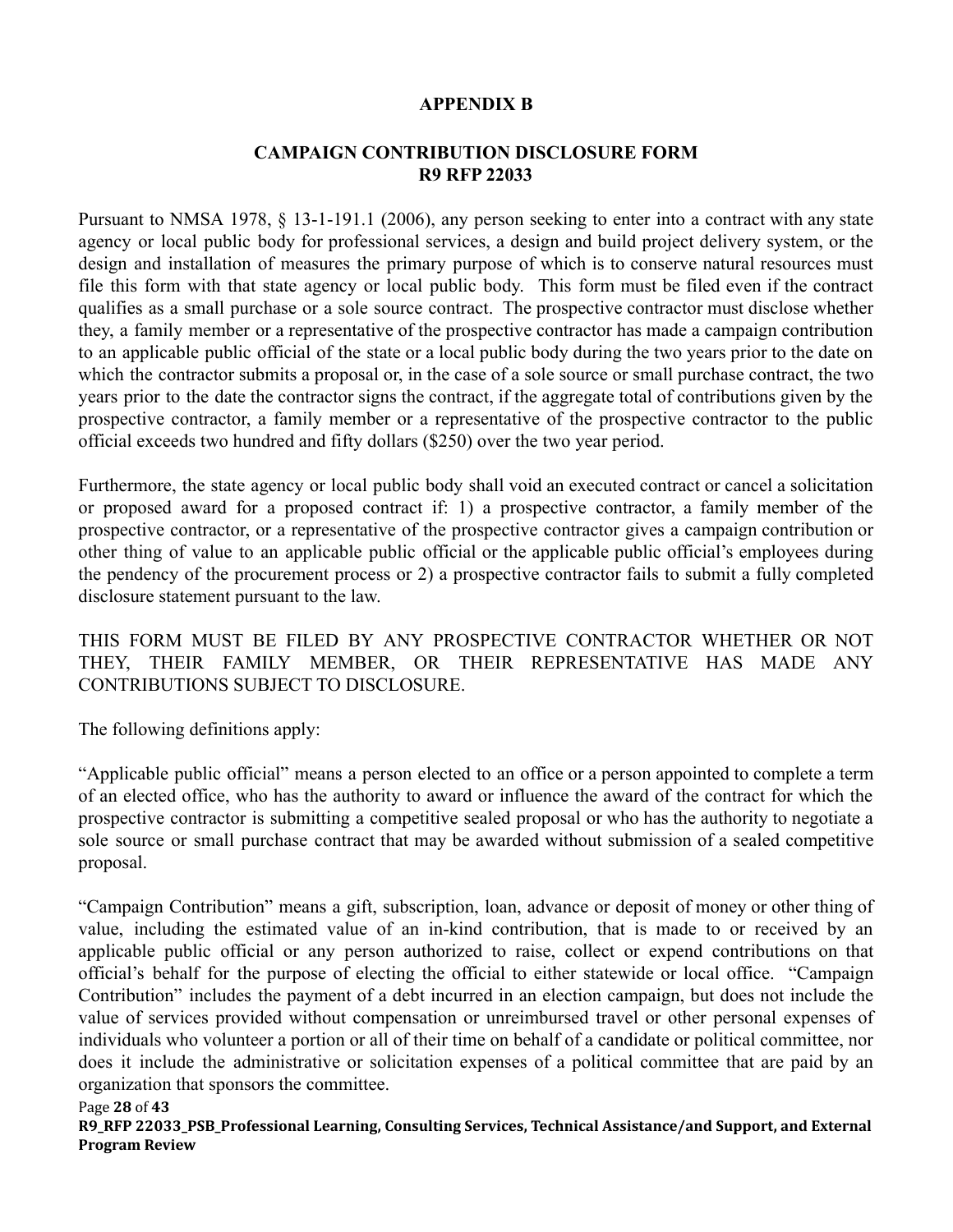"Family member" means spouse, father, mother, child, father-in-law, mother-in-law, daughter-in-law or son-in-law.

"Pendency of the procurement process" means the time period commencing with the public notice of the request for proposals and ending with the award of the contract or the cancellation of the request for proposals.

"Person" means any corporation, partnership, individual, joint venture, association or any other private legal entity.

"Prospective contractor" means a person who is subject to the competitive sealed proposal process set forth in the Procurement Code or is not required to submit a competitive sealed proposal because that person qualifies for a sole source or a small purchase contract.

"Representative of a prospective contractor" means an officer or director of a corporation, a member or manager of a limited liability corporation, a partner of a partnership or a trustee of a trust of the prospective contractor.

DISCLOSURE OF CONTRIBUTIONS:

| Contribution Made By:               | <u> 1960 - Johann John Stone, martin de Britannich (b. 1980)</u>                                                       |  |
|-------------------------------------|------------------------------------------------------------------------------------------------------------------------|--|
| Relation to Prospective Contractor: | <u> 1989 - Johann John Barn, mars an deus an deus an deus an deus an deus an deus an deus an deus an deus an deu</u>   |  |
| Name of Applicable Public Official: | <u> 1989 - Johann John Stein, markin fan it ferstjer fan it ferstjer fan it ferstjer fan it ferstjer fan it fers</u>   |  |
| Date Contribution(s) Made:          | <u> 1989 - Johann John Stone, mark eta berezko erregea eta gainaren 1989 - Erregea eta bat erregea eta bat erregea</u> |  |
| Amount(s) of Contribution(s)        | <u> 1989 - Johann John Stein, marwolaethau (b. 1989)</u>                                                               |  |
| Nature of Contribution(s)           | <u> 1989 - Johann John Stone, mars eta bainar eta industrial eta erromana eta erromana eta erromana eta erromana</u>   |  |
| Purpose of Contribution(s)          |                                                                                                                        |  |
|                                     |                                                                                                                        |  |
| (Attach extra pages if necessary)   |                                                                                                                        |  |
| Signature                           | Date                                                                                                                   |  |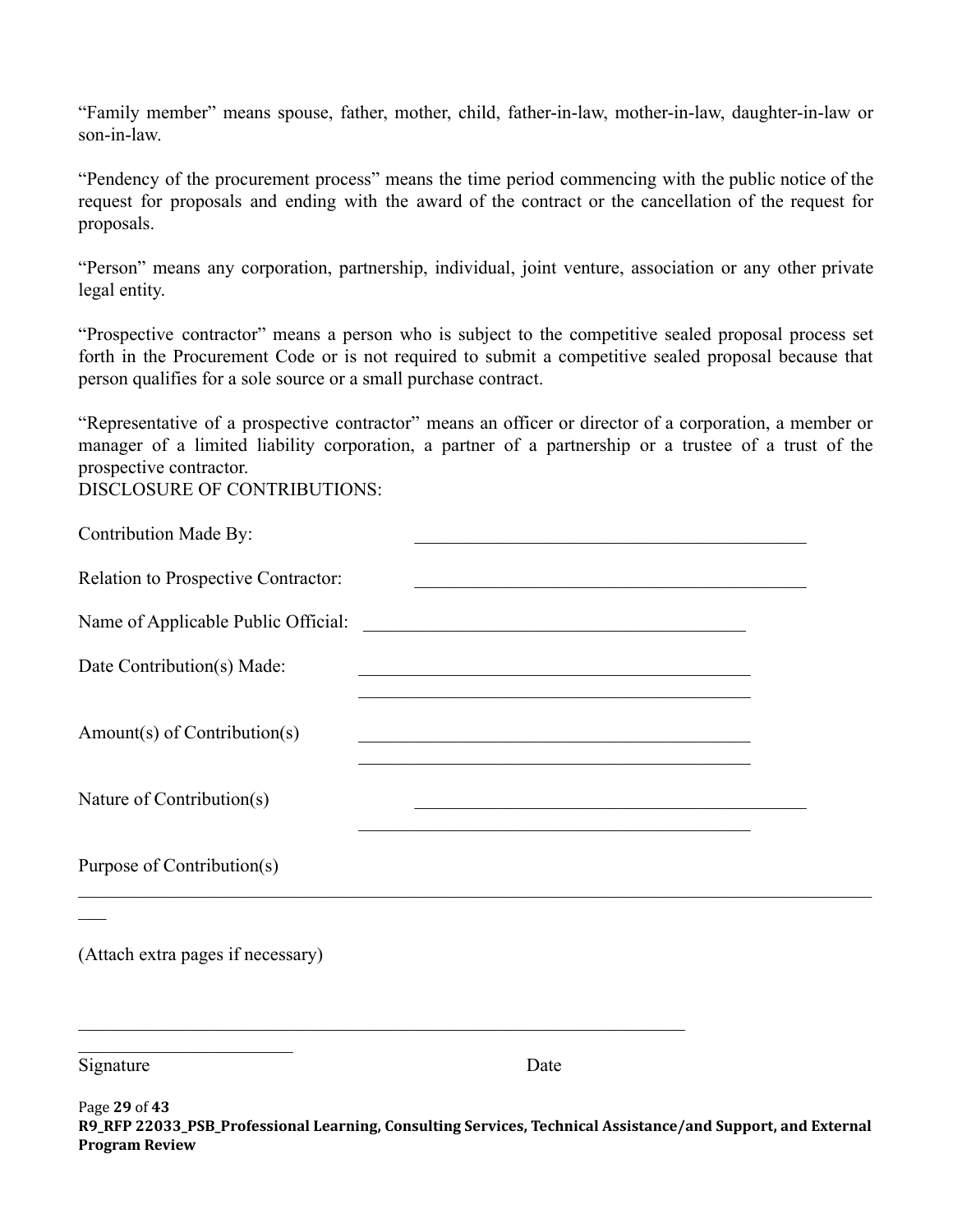Title (position)

**—OR—**

NO CONTRIBUTIONS IN THE AGGREGATE TOTAL OVER TWO HUNDRED FIFTY DOLLARS (\$250) WERE MADE to an applicable public official by me, a family member or representative.

 $\mathcal{L}_\mathcal{L} = \{ \mathcal{L}_\mathcal{L} = \{ \mathcal{L}_\mathcal{L} = \{ \mathcal{L}_\mathcal{L} = \{ \mathcal{L}_\mathcal{L} = \{ \mathcal{L}_\mathcal{L} = \{ \mathcal{L}_\mathcal{L} = \{ \mathcal{L}_\mathcal{L} = \{ \mathcal{L}_\mathcal{L} = \{ \mathcal{L}_\mathcal{L} = \{ \mathcal{L}_\mathcal{L} = \{ \mathcal{L}_\mathcal{L} = \{ \mathcal{L}_\mathcal{L} = \{ \mathcal{L}_\mathcal{L} = \{ \mathcal{L}_\mathcal{$ 

 $\mathcal{L}_\text{max}$  , and the contribution of the contribution of the contribution of the contribution of the contribution of the contribution of the contribution of the contribution of the contribution of the contribution of t

Signature Date

Title (Position)

\_\_\_\_\_\_\_\_\_\_\_\_\_\_\_\_\_\_\_\_\_\_\_

 $\mathcal{L}_\text{max}$  , and the set of the set of the set of the set of the set of the set of the set of the set of the set of the set of the set of the set of the set of the set of the set of the set of the set of the set of the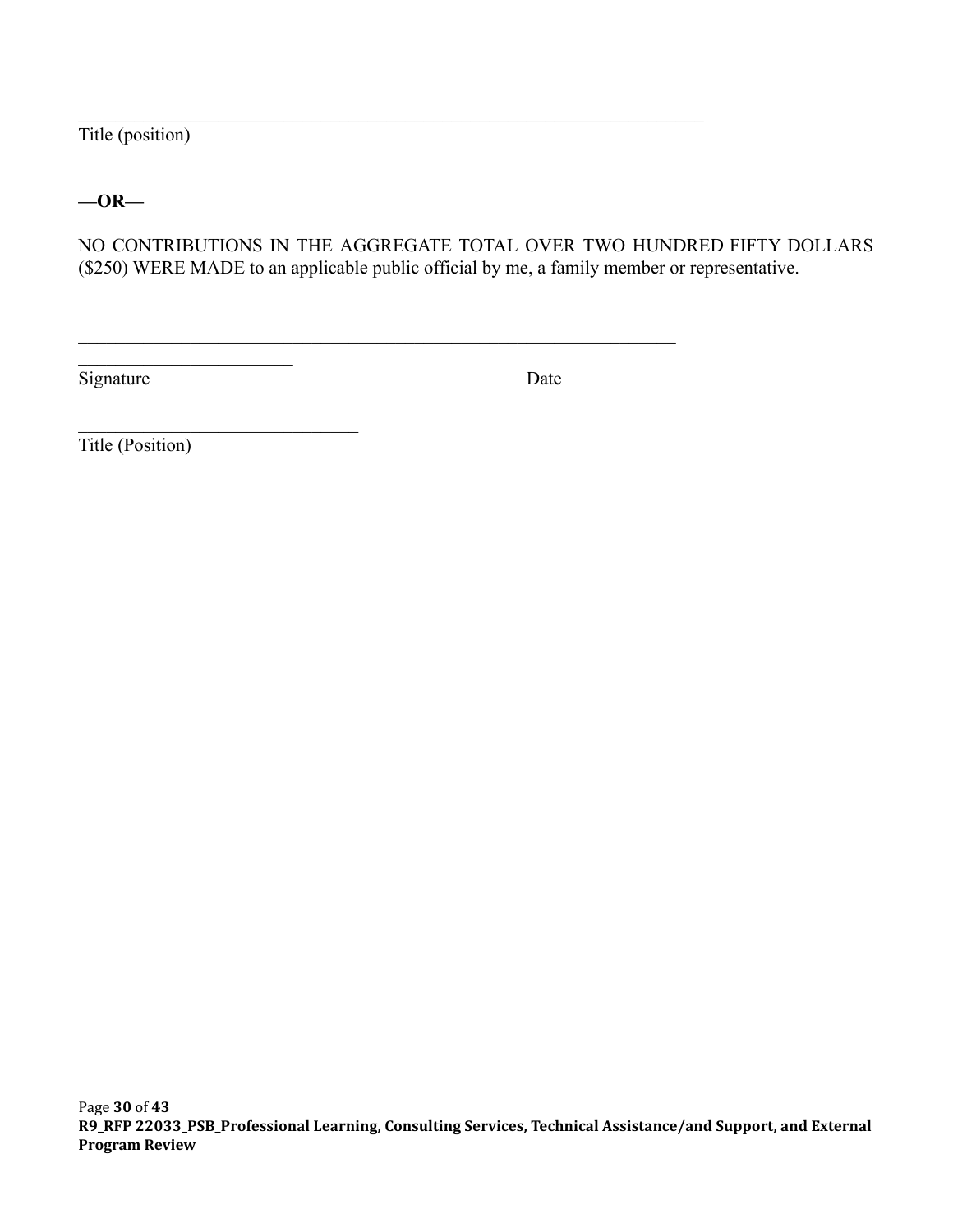#### **APPENDIX C**

#### **CONFLICT OF INTEREST FORM R9 RFP 22033**

<span id="page-30-0"></span>As utilized herein, the term "Vendor" shall mean that entity submitting a proposal to The Agency in response to the above referenced request for proposals.

The authorized Person, Firm and/or Corporation states that to the best of his/her belief and knowledge: No employee or Coordinating Council member of the Agency or New Mexico Public Education Department (or close relative), with the exception of the person(s) identified below, has a direct or indirect financial interest in the Vendor or in the proposed transaction. Vendor neither employs, nor is negotiating to employ, any Agency employee, council member or close relative, with the exception of the person(s) identified below.

Vendor did not participate, directly or indirectly, in the preparation of specifications upon which the quote or offer is made. If the Vendor is a New Mexico State Legislator or if a New Mexico State Legislator holds a controlling interest in Vendor, please identify the Legislator:

 $\mathcal{L}_\mathcal{L} = \{ \mathcal{L}_\mathcal{L} = \{ \mathcal{L}_\mathcal{L} = \{ \mathcal{L}_\mathcal{L} = \{ \mathcal{L}_\mathcal{L} = \{ \mathcal{L}_\mathcal{L} = \{ \mathcal{L}_\mathcal{L} = \{ \mathcal{L}_\mathcal{L} = \{ \mathcal{L}_\mathcal{L} = \{ \mathcal{L}_\mathcal{L} = \{ \mathcal{L}_\mathcal{L} = \{ \mathcal{L}_\mathcal{L} = \{ \mathcal{L}_\mathcal{L} = \{ \mathcal{L}_\mathcal{L} = \{ \mathcal{L}_\mathcal{$ 

List below the names(s) of any New Mexico Public Education Department or Agency employee, board member or close relative who now or within the preceding 12 months (1) works for the Vendor; (2) has an ownership interest

in the Vendor (other than as an owner of less than 1% of Vendor's stock, if Vendor is a publicly traded corporation); (3) is a partner, officer, director, trustee or consultant to the Vendor; (4) has received grant, travel, honoraria or other similar support from Vendor; or (5) has a right to receive royalties from the vendor.

 $\_$  , and the contribution of the contribution of the contribution of the contribution of  $\mathcal{L}_\text{max}$ 

 $\_$  , and the contribution of the contribution of the contribution of the contribution of  $\mathcal{L}_\text{max}$ 

 $\_$  , and the contribution of the contribution of the contribution of the contribution of  $\mathcal{L}_\text{max}$ 

 $\_$  , and the contribution of the contribution of the contribution of the contribution of  $\mathcal{L}_\text{max}$ 

#### **CERTIFICATION**

 $\mathcal{L}_\text{max}$  and  $\mathcal{L}_\text{max}$  and  $\mathcal{L}_\text{max}$  and  $\mathcal{L}_\text{max}$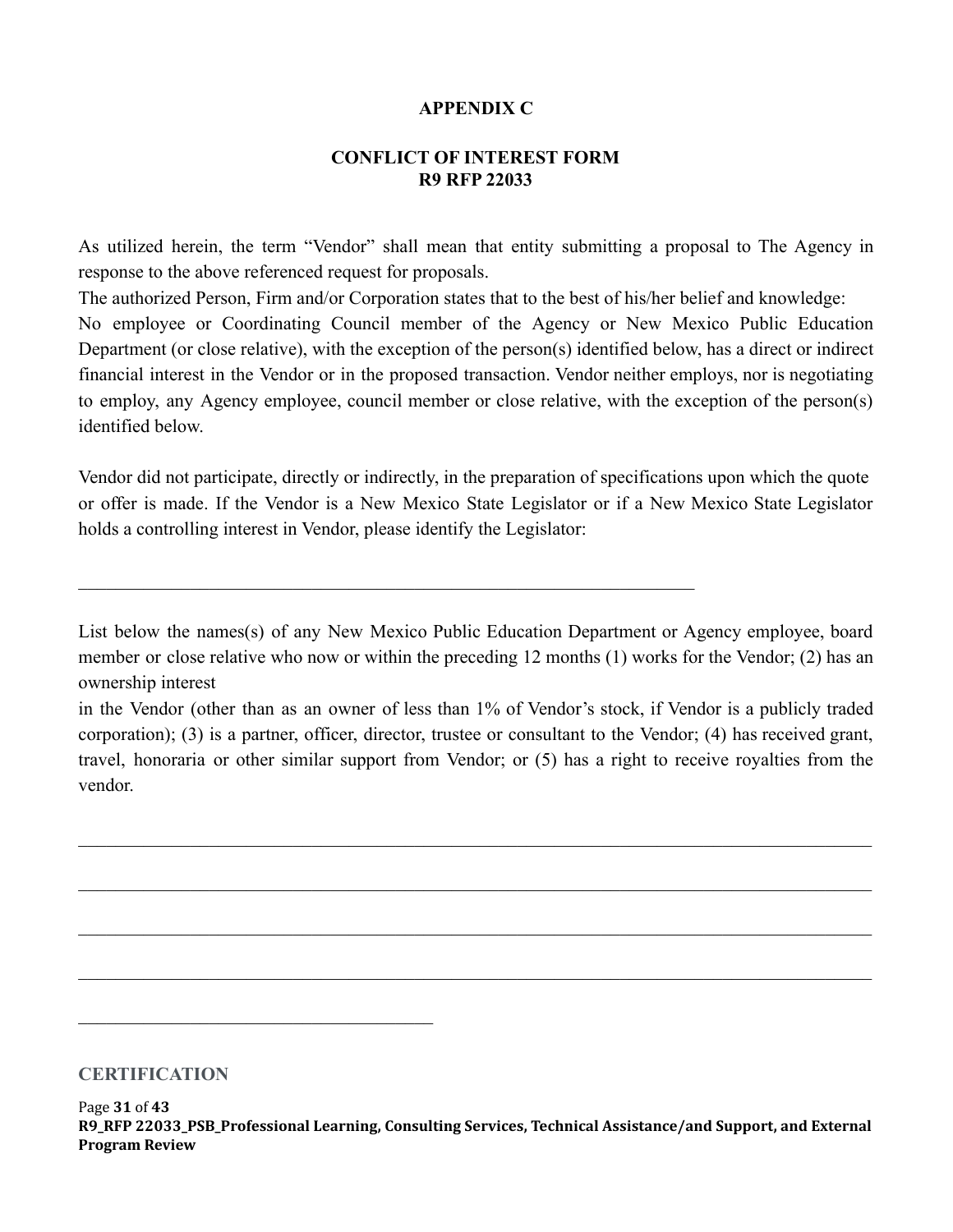The undersigned hereby certifies that he/she has read the above CONFLICT OF INTEREST Status requirements and that he/she understands and will comply with these requirements. The undersigned further certifies that they have the authority to certify compliance for the vendor named and that the information contained in this document is true and accurate to the best of their knowledge.

Signature of Offeror: \_\_\_\_\_\_\_\_\_\_\_\_\_\_\_\_\_\_\_\_\_\_\_\_\_\_\_\_\_\_\_\_\_\_\_\_\_\_\_\_

Date: \_\_\_\_\_\_\_\_\_\_\_\_\_\_\_\_\_\_\_\_\_\_\_\_\_\_\_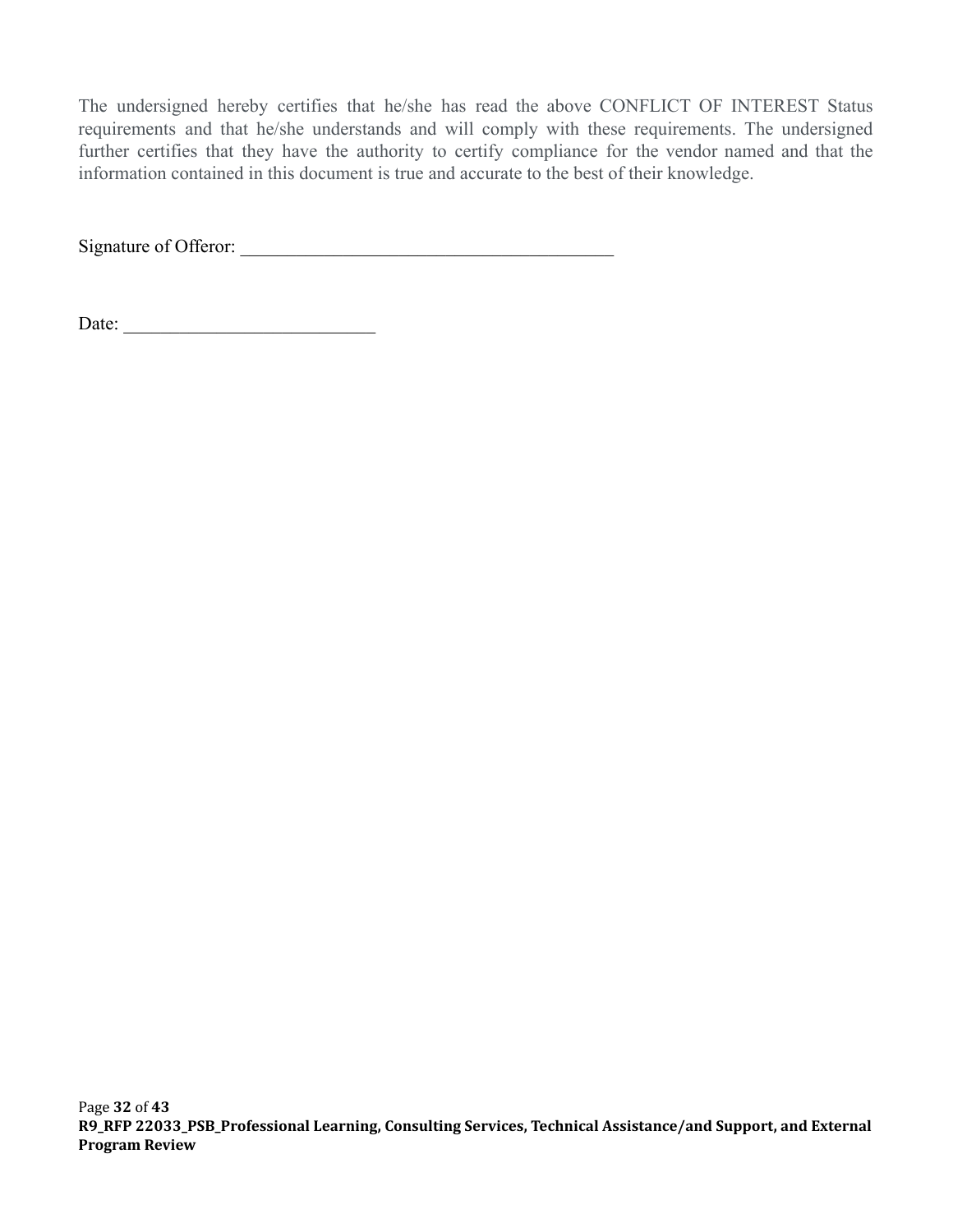# **APPENDIX D SUSPENSION STATUS FORM R9 RFP 22033**

<span id="page-32-0"></span>The Vendor certifies that it is not suspended, debarred or ineligible from entering into contracts with the Federal Government, or any State agency or local public body, or in receipt of a notice or proposed debarment from any Federal or State agency or local public body. The Vendor agrees to provide immediate notice to the Agency Procurement Department in the event of being suspended, debarred or declared ineligible by any department or agency of the Federal government, or any agency of local public body of the State of New Mexico, or upon receipt of a notice or proposed debarment that is received after the submission of the quote or offer but prior to the award of the purchase order or contract.

#### **CERTIFICATION**

The undersigned hereby certifies that he/she has read the above CONFLICT OF INTEREST Status requirements and that he/she understands and will comply with these requirements. The undersigned further certifies that they have the authority to certify compliance for the vendor named and that the information contained in this document is true and accurate to the best of their knowledge.

Signature of Offeror: \_\_\_\_\_\_\_\_\_\_\_\_\_\_\_\_\_\_\_\_\_\_\_\_\_\_\_\_\_\_\_\_\_\_\_\_\_\_\_\_

Date: \_\_\_\_\_\_\_\_\_\_\_\_\_\_\_\_\_\_\_\_\_\_\_\_\_\_\_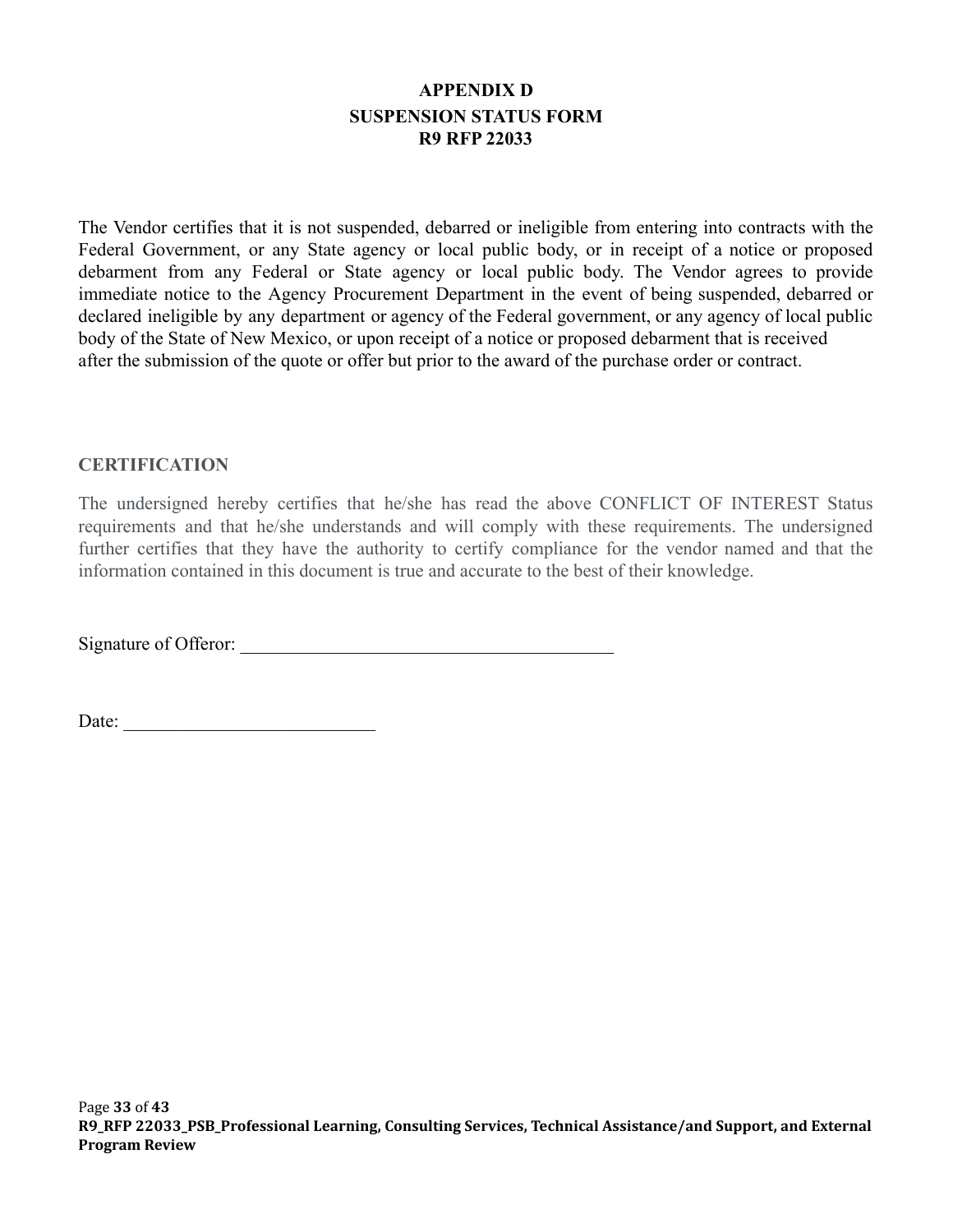### **APPENDIX E**

#### <span id="page-33-0"></span>**RESPONSE TO R9 CONTRACT TERMS AND CONDITIONS R9 RFP 22033**

# **Select one of the following:**

| Appendix F Sample Contract | Offeror does <b>NOT</b> take any exceptions to the Contract Terms and Conditions as outlined in |
|----------------------------|-------------------------------------------------------------------------------------------------|
| <b>Offeror Signature:</b>  | Date:                                                                                           |
|                            |                                                                                                 |

⬜ Offeror DOES take exceptions to the Contract terms and Conditions as outlined in *Appendix F Sample Contract*

| Offeror Signature: |  | Jate: |  |
|--------------------|--|-------|--|
|--------------------|--|-------|--|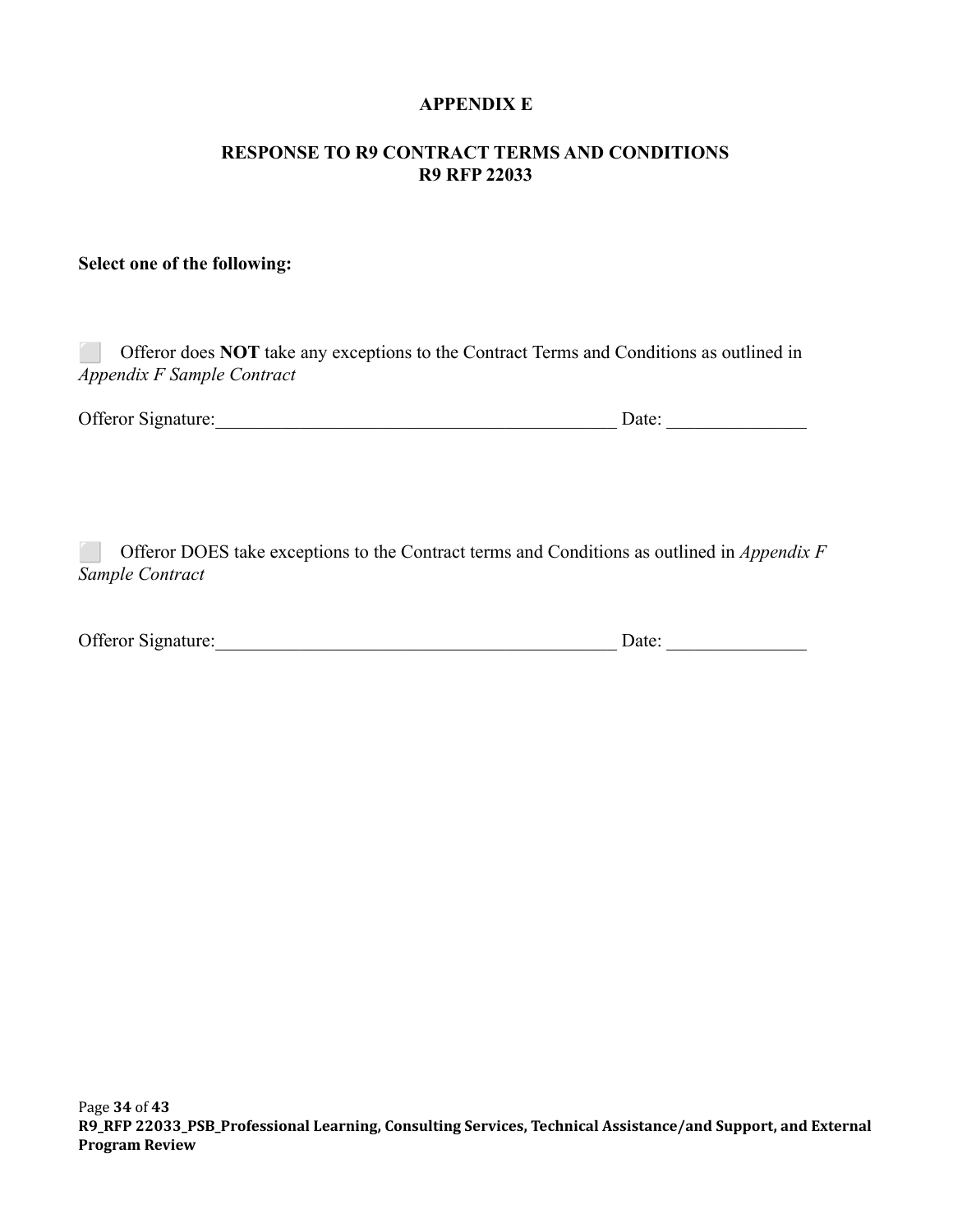# **APPENDIX F SAMPLE CONTRACT**

#### PROFESSIONAL SERVICES CONTRACT

#### Contract # 229980000XX

<span id="page-34-0"></span>THIS AGREEMENT is made and entered into by and between the State of New Mexico, **REGION IX EDUCATION COOPERATIVE (REC IX)**, hereinafter referred to as the "Agency," and **<CONTRACTOR NAME>** hereinafter referred to as the "Contractor," and is effective as of the date set forth below upon which it is executed by the REC IX Executive Director.

#### IT IS AGREED BETWEEN THE PARTIES:

#### **1. Engagement of Contractor.**

Agency agrees to engage Contractor on a non-exclusive basis to perform the services set forth herein, on a non-exclusive basis, to the Agency during the term of this Agreement in such amounts as the Agency shall require in its sole discretion. There is no requirement imposed upon the Agency pursuant to this Agreement to purchase any quota of services hereunder. Contractor agrees to perform, on a non-exclusive basis, the services under the terms and conditions set forth in this Agreement. Contractor is an independent contractor and is not an employee of the Agency. Contractor has provided, or intends to provide, similar services (as described in this Agreement) to others as a Contractor.

#### **2. Scope of Work.**

The Contractor shall provide professional services pursuant to the detailed scope of work and budget attached as Addendum A.

#### **3. Compensation***.*

A. The Agency shall pay to the Contractor monthly payments for authorized services satisfactorily performed and expenses incurred pursuant to "ADDENDUM A," such compensation not to exceed **<XXXXX> (\$XXXXX)**, inclusive of gross receipts tax (GRT). Such compensation is a maximum and not a guarantee that the work assigned to be performed by Contractor under this Agreement shall equal the amount stated herein. There is no requirement imposed upon the Agency pursuant to this Agreement to purchase any quota of services hereunder.

B Nothing contained in this Agreement shall require Agency to pay for any unsatisfactory work, as determined by Agency, or for work that is not in compliance with the terms of this Agreement. In no event will the Contractor be paid for services provided in excess of the total compensation amount without this Agreement being amended in writing prior to those services in excess of the total compensation amount being provided. Contractor is responsible for notifying the Agency when the services provided under this Agreement reach the total compensation amount.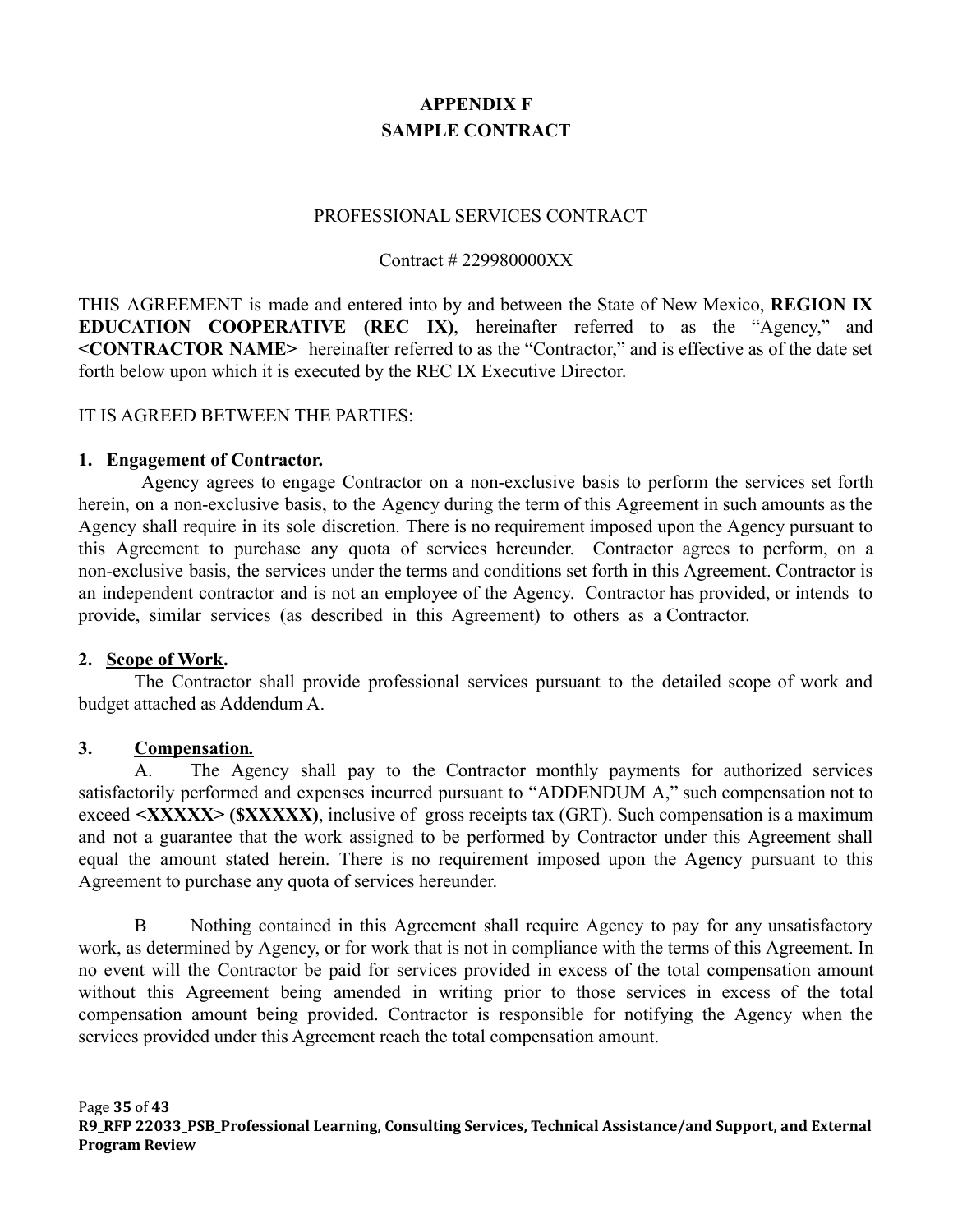C. Payment is subject to availability of funds pursuant to the Appropriations provisions set forth in Paragraph 6 below and to any negotiations between the parties from year to year pursuant to Paragraph 2, Scope of Work. All invoices MUST BE received by the Agency **<<FINAL INVOCE DUE DATE>>**. Invoices received after such date WILL NOT BE PAID.

D. Contractor shall submit monthly detailed invoices accounting for all services performed and expenses incurred. If the Agency finds that the invoiced services or expenses are not acceptable, within thirty days after the date of receipt of written notice from the Contractor that payment is requested, it shall provide the Contractor a letter of exception explaining the defect or objection to the services or expenses, and outlining steps the Contractor may take to provide remedial action. Upon certification by the Agency that the services or expenses have been received and accepted, payment shall be tendered to the Contractor within thirty days after the date of acceptance. If payment is made by mail, the payment shall be deemed tendered on the date it is postmarked. However, the agency shall not incur late charges, interest, or penalties for failure to make payment within the time specified herein.

## **4. Term.**

THIS AGREEMENT SHALL NOT BECOME EFFECTIVE UNTIL SIGNED BY THE REC IX EXECUTIVE DIRECTOR. This Agreement shall terminate on **<<END DATE>>** unless terminated pursuant to paragraph 5 (Termination), or paragraph 6 (Appropriations).

# **5. Termination.**

A. Grounds. The Agency may terminate this Agreement prior to the end of the term for convenience or cause, as set forth in Paragraphs 5.B.1 and 5.B.3. below The Contractor may terminate this Agreement as set forth in Paragraph 5.B.2 below.

## B. Notice; Agency Opportunity to Cure.

1. Except as otherwise provided in Paragraph 5.B.3., the Agency shall give Contractor written notice of termination at least thirty (30) days prior to the intended date of termination. Agency shall pay Contractor only for authorized Services performed up to the date of termination.

2. Contractor shall give Agency written notice termination at least sixty (60) days prior to the intended date of termination. Agency may agree, in writing, to waive such sixty (60) day notice requirement.

3. Notwithstanding the foregoing, this Agreement may be terminated immediately upon Agency's written notice to the Contractor if (i) the Contractor becomes unable to perform the services contracted for, as determined by the Agency; (ii) during the term of this Agreement, the Contractor is suspended or debarred by the State Purchasing Agent; or (iii) the Agreement is terminated pursuant to Paragraph 6, "Appropriations", of this Agreement.

C. Liability. Except as otherwise expressly allowed or provided under this Agreement, the Agency's sole liability upon termination shall be to pay for acceptable work performed prior to the Contractor's receipt or issuance of a notice of termination; provided, however, that a notice of termination shall not nullify or otherwise affect either party's liability for pre-termination defaults under or breaches of this Agreement. The Contractor shall submit an invoice for such work within thirty (30) days of receiving or sending the notice of termination. *THIS PROVISION IS NOT EXCLUSIVE AND DOES NOT WAIVE THE AGENCY'S OTHER LEGAL RIGHTS AND REMEDIES CAUSED BY THE*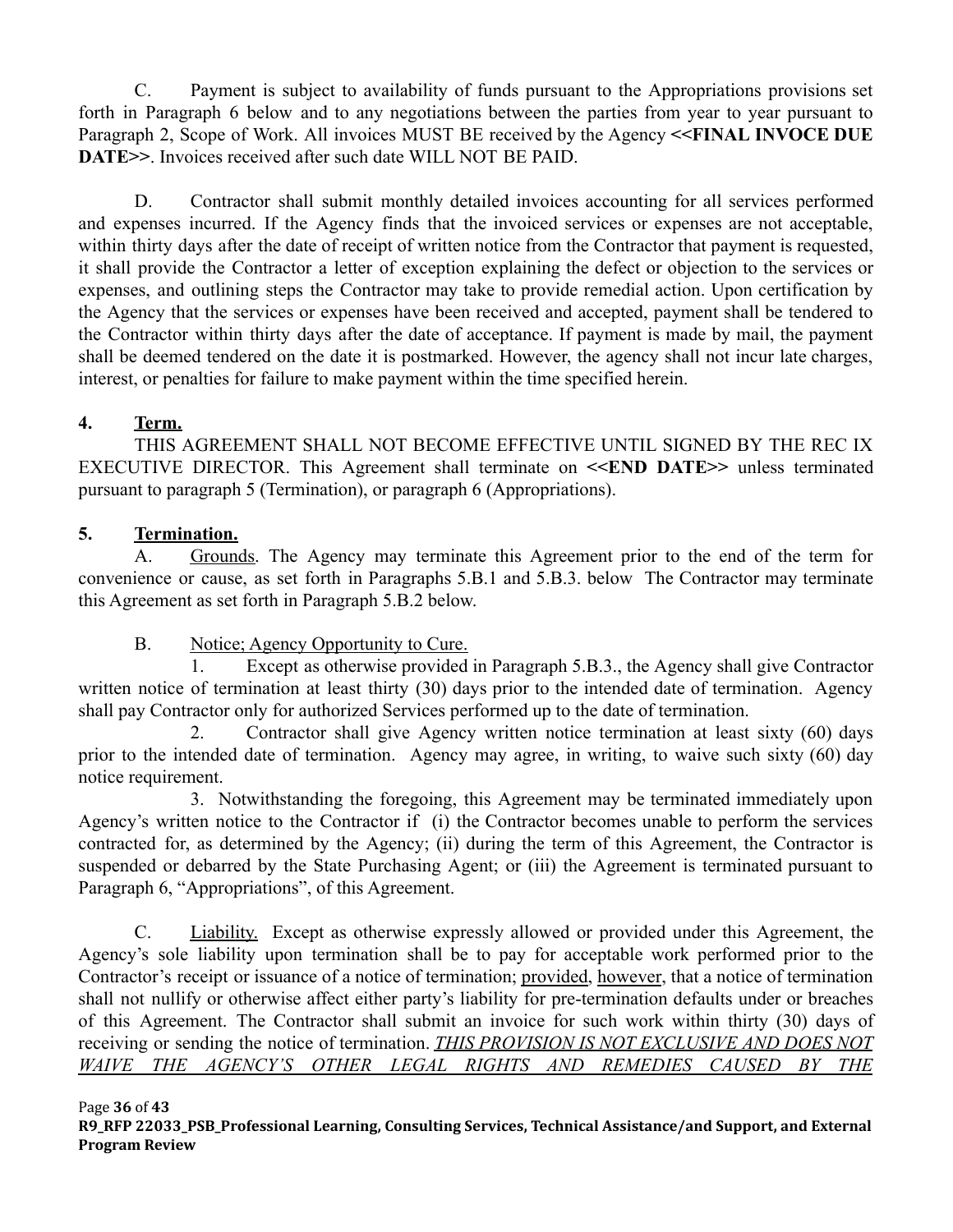## *CONTRACTOR'S DEFAULT/BREACH OF THIS AGREEMENT.*

D. Termination Management. Immediately upon receipt by either the Agency or the Contractor of notice of termination of this Agreement, the Contractor shall: 1) not incur any further obligations for salaries, services or any other expenditure of funds under this Agreement without written approval of the Agency; 2) comply with all directives issued by the Agency in the notice of termination as to the performance of work under this Agreement; and 3) take such action as the Agency shall direct for the protection, preservation, retention or transfer of all property titled to the Agency and records generated under this Agreement. Any non-expendable personal property or equipment provided to or purchased by the Contractor with contract funds shall become property of the Agency upon termination and shall be submitted to the agency as soon as practicable.

## **6***.* **Appropriations.**

The terms of this Agreement are contingent upon sufficient appropriations and authorization being made by the Legislature of New Mexico for the performance of this Agreement. If sufficient appropriations and authorization are not made by the Legislature, this Agreement shall terminate immediately upon written notice being given by the Agency to the Contractor. The Agency's decision as to whether sufficient appropriations are available shall be accepted by the Contractor and shall be final. If the Agency proposes an amendment to the Agreement to unilaterally reduce funding, the Contractor shall have the option to terminate the Agreement or to agree to the reduced funding, within thirty (30) days of receipt of the proposed amendment.

## **7. Status of Contractor.**

The Contractor and its agents and employees are independent contractors performing professional services for the Agency and are not employees of the Agency. The Contractor and its agents and employees shall not accrue leave, retirement, insurance or any other benefits afforded to employees of the Agency as a result of this Agreement. The Contractor acknowledges that all sums received hereunder are reportable by the Contractor for tax purposes, including without limitation, self-employment and business income tax. The Contractor agrees not to purport to bind the Agency unless the Contractor has express written authority to do so, and then only within the strict limits of that authority.

### **8. Assignment.**

The Contractor shall not assign or transfer any interest in this Agreement or assign any claims for money due or to become due under this Agreement without the prior written approval of the Agency.

## **9. Subcontracting.**

The Contractor shall not subcontract any portion of the services to be performed under this Agreement **without the prior written approval of the Agency**. No such subcontract shall relieve the primary Contractor from its obligations and liabilities under this Agreement, nor shall any subcontract obligate direct payment from the Agency. A copy of an approved subcontract shall be sent to the Agency within 15 days of final execution.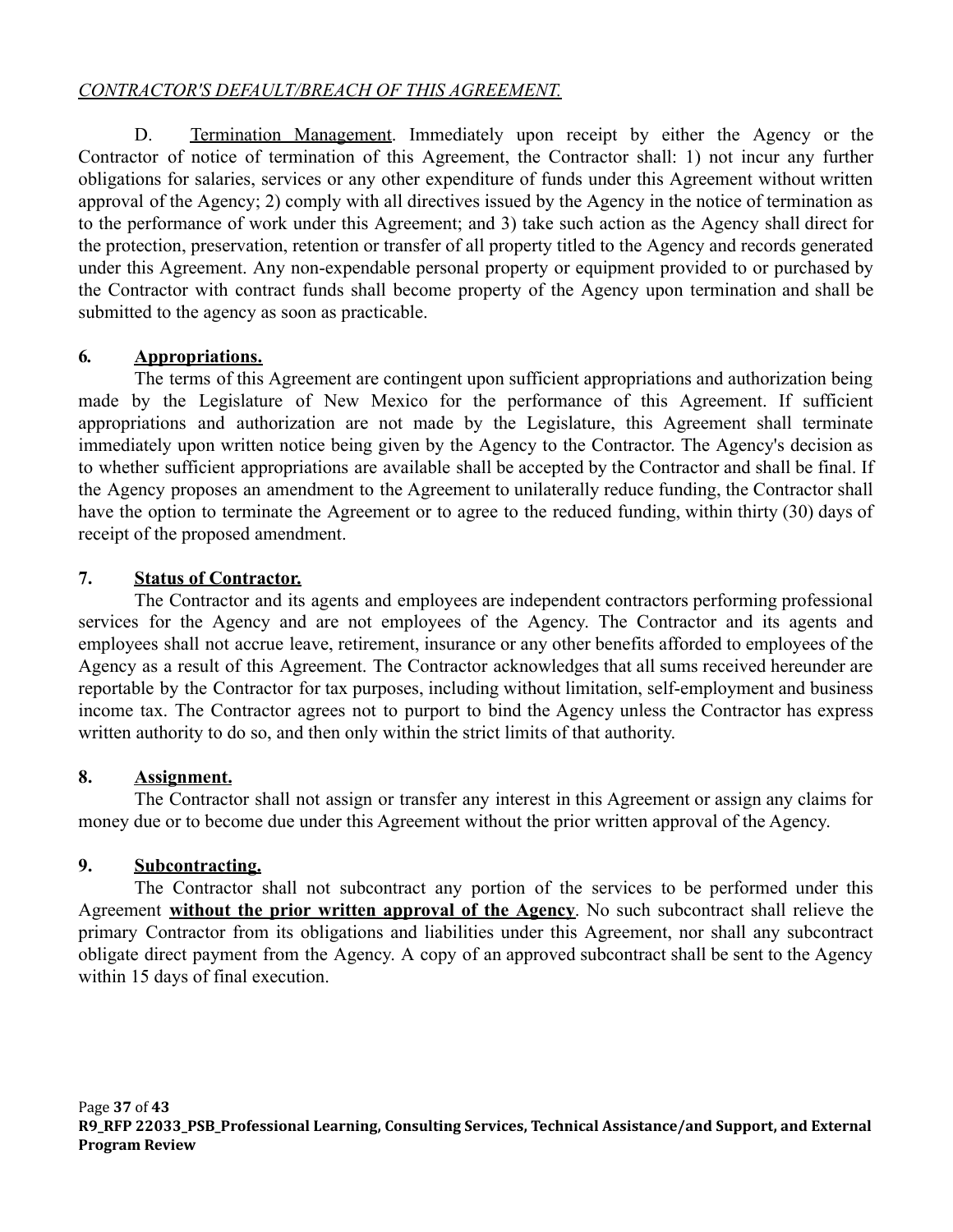#### **10. Release.**

Final payment of the amounts due under this Agreement shall operate as a release of the Agency, its officers and employees, and the State of New Mexico from all liabilities, claims and obligations whatsoever arising from or under this Agreement.

### **11. Confidentiality.**

Any confidential information provided to or developed by the Contractor in the performance of this Agreement shall be kept confidential and shall not be made available to any individual or organization by the Contractor without the prior written approval of the Agency. Contractor further agrees to comply with all provisions of the Family Educational and Privacy Act (FERPA), 20 U.S.C. Sec. 1232 (g) and to hold Agency harmless from claims, complaints or causes of action arising from an alleged violation of FERPA.

### **12. Compliance with Law and Policies**.

In the performance of this Agreement, Contractor shall abide by applicable laws of the State of New Mexico, the rules of the Public Education Department, and the policies and regulations of the Agency, as they may exist or be hereafter amended.

## **13. Product of Service -- Copyright.**

All materials developed or acquired by the Contractor under this Agreement shall become the property of the Agency and shall be delivered to the Agency no later than the termination date of this Agreement. Nothing developed or produced, in whole or in part, by the Contractor under this Agreement shall be the subject of an application for copyright or other claim of ownership by or on behalf of the Contractor. Contractor shall further not cite to materials, data, analyses or reports developed or acquired under this Agreement without written permission of the Agency Executive Director or the Executive Director's Designee. The Contractor agrees to prepare and execute any licenses or transfers of copyright necessary to vest ownership in the Agency of any materials developed or acquired by the Contractor under this Agreement.

### **14. Amendment.**

A. This Agreement shall not be altered, changed or amended except by instrument in writing executed by the parties hereto and all other required signatories.

B. If the Agency proposes an amendment to the Agreement to unilaterally reduce funding due to budget or other considerations, the Contractor shall, within thirty (30) days of receipt of the proposed Amendment, have the option to terminate the Agreement, pursuant to the termination provisions as set forth in Article 4 herein, or to agree to the reduced funding.

## **15. Merger.**

This Agreement incorporates all the Agreements, covenants and understandings between the parties hereto concerning the subject matter hereof, and all such covenants, Agreements and understandings have been merged into this written Agreement. No prior Agreement or understanding, oral or otherwise, of the parties or their agents shall be valid or enforceable unless embodied in this Agreement.

### Page **38** of **43**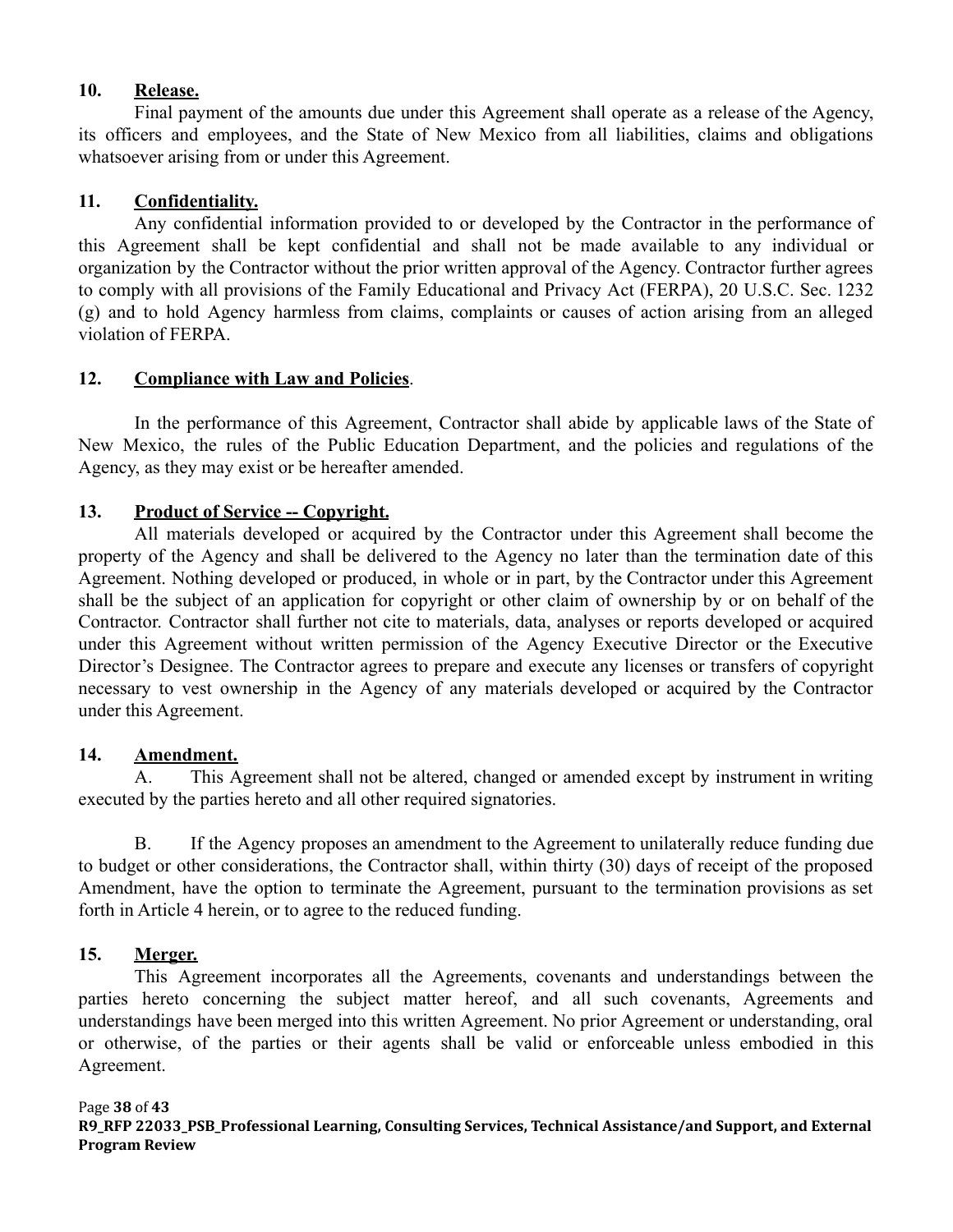### **16. Penalties for violation of law.**

The Procurement Code, NMSA 1978 §§ 13-1-28 through 13-1-199, imposes civil and criminal penalties for its violation. In addition, the New Mexico criminal statutes impose felony penalties for illegal bribes, gratuities and kickbacks.

# **17. Applicable Law.**

The laws of the State of New Mexico shall govern this Agreement, without giving effect to its choice of law provisions. Jurisdiction and venue shall be proper only in a New Mexico court of competent jurisdiction in accordance with NMSA 1978, § 38-3-1 (G). By execution of this Agreement, Contractor acknowledges and agrees to the jurisdiction of the courts of the State of New Mexico over any and all lawsuits arising under or out of any term of this Agreement.

# **18***.* **Records and Financial Audit.**

A. The Contractor shall maintain detailed time and expenditure records that indicate the date; time, nature and cost of services rendered during the Agreement's term and effect and retain them for a period of three (3) years from the date of final payment under this Agreement. The records shall be subject to inspection by the Agency and the State Auditor. The Agency shall have the right to audit billings both before and after payment. Payment under this Agreement shall not foreclose the right of the Agency to recover excessive or illegal payments.

B. Contractor shall provide background checks for any employees or sub-contractors that may have contact with children.

## **19. Indemnification.**

The Contractor shall defend, indemnify and hold harmless the Agency and the State of New Mexico from all actions, proceeding, claims, demands, costs, damages, attorneys' fees and all other liabilities and expenses of any kind from any source which may arise out of the performance of this Agreement, caused by the negligent act or failure to act of the Contractor, its officers, employees, servants, subcontractors or agents, or if caused by the actions of any client of the Contractor resulting in injury or damage to persons or property during the time when the Contractor or any officer, agent, employee, servant or subcontractor thereof has or is performing services pursuant to this Agreement. In the event that any action, suit or proceeding related to the services performed by the Contractor or any officer, agent, employee, servant or subcontractor under this Agreement is brought against the Contractor, the Contractor shall, as soon as practicable but no later than two (2) days after it receives notice thereof, notify the Agency by certified mail.

## **20. Invalid Term or Condition.**

If any term or condition of this Agreement shall be held invalid or unenforceable, the remainder of this Agreement shall not be affected and shall be valid and enforceable.

## **21. Enforcement of Agreement.**

A party's failure to require strict performance of any provision of this Agreement shall not waive or diminish that party's right thereafter to demand strict compliance with that or any other provision. No waiver by a party of any of its rights under this Agreement shall be effective unless express and in writing,

### Page **39** of **43**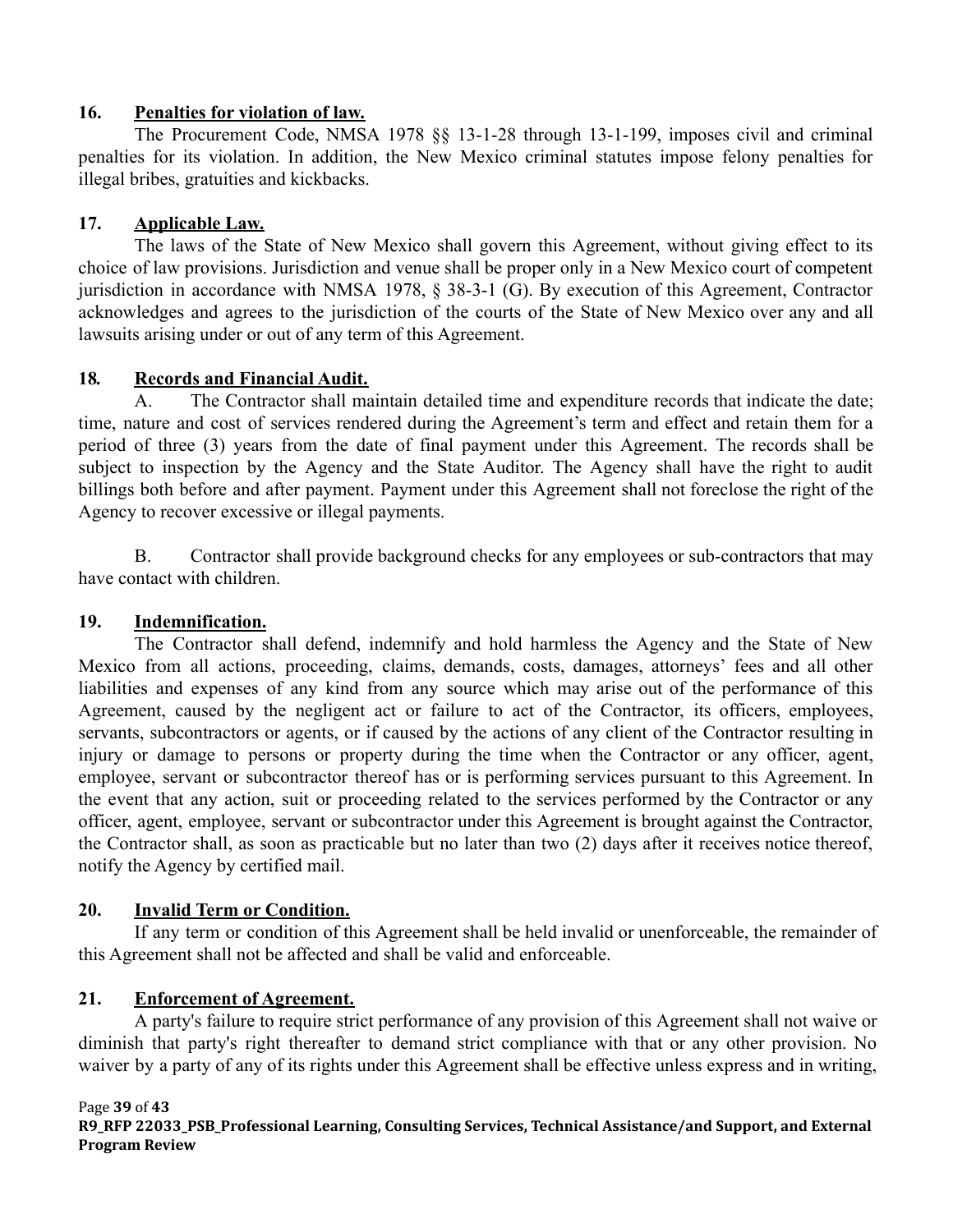and no effective waiver by a party of any of its rights shall be effective to waive any other rights.

### **22. Notices.**

Notice by either party shall be in writing and shall be delivered by courier service, or U.S. mail, or by electronic mail to the receiving party designee as specified below. Electronic notification shall be deemed received at the time the party sending electronic notice receives written verification of receipt by the receiving party, including but not limited, to a read receipt.

To the Agency: Arissa Klumker 2002 Sudderth Dr. Ruidoso, NM 88345 [arissa.klumker@regionix.org](mailto:arissa.klumker@regionix.org)

To the Contractor: <,CONTRACTOR NAME or AGENCY>  $\langle\langle\cdot\rangle\langle\rangle\rangle$ <ADDRESS> <CITY>, <STATE> <ZIP CODE> <PHONE NUMBER> <EMAIL>

## **23. Authority.**

If Contractor is other than a natural person, the individual(s) signing this Agreement on behalf of Contractor represents and warrants that he or she has the power and authority to bind Contractor, and that no further action, resolution, or approval from Contractor is necessary to enter into a binding contract.

### **24. Insurance.**

Contractor shall maintain in force during the entire term of this Agreement comprehensive general liability insurance and shall produce a copy of policy if requested by the Agency. Contractor understands and agrees that REC IX shall not provide insurance coverage of any kind for Contractor or Contractor's employees or contract personnel. REC IX recommends that Contractor obtain the insurance coverage that Contractor determines is appropriate. Contractor understands that Contractor may be personally liable for injuries or damages if Contractor does not obtain insurance coverage. REC IX recommends that Contractor consult with an attorney if Contractor is uncertain about the need for or desirability of obtaining insurance.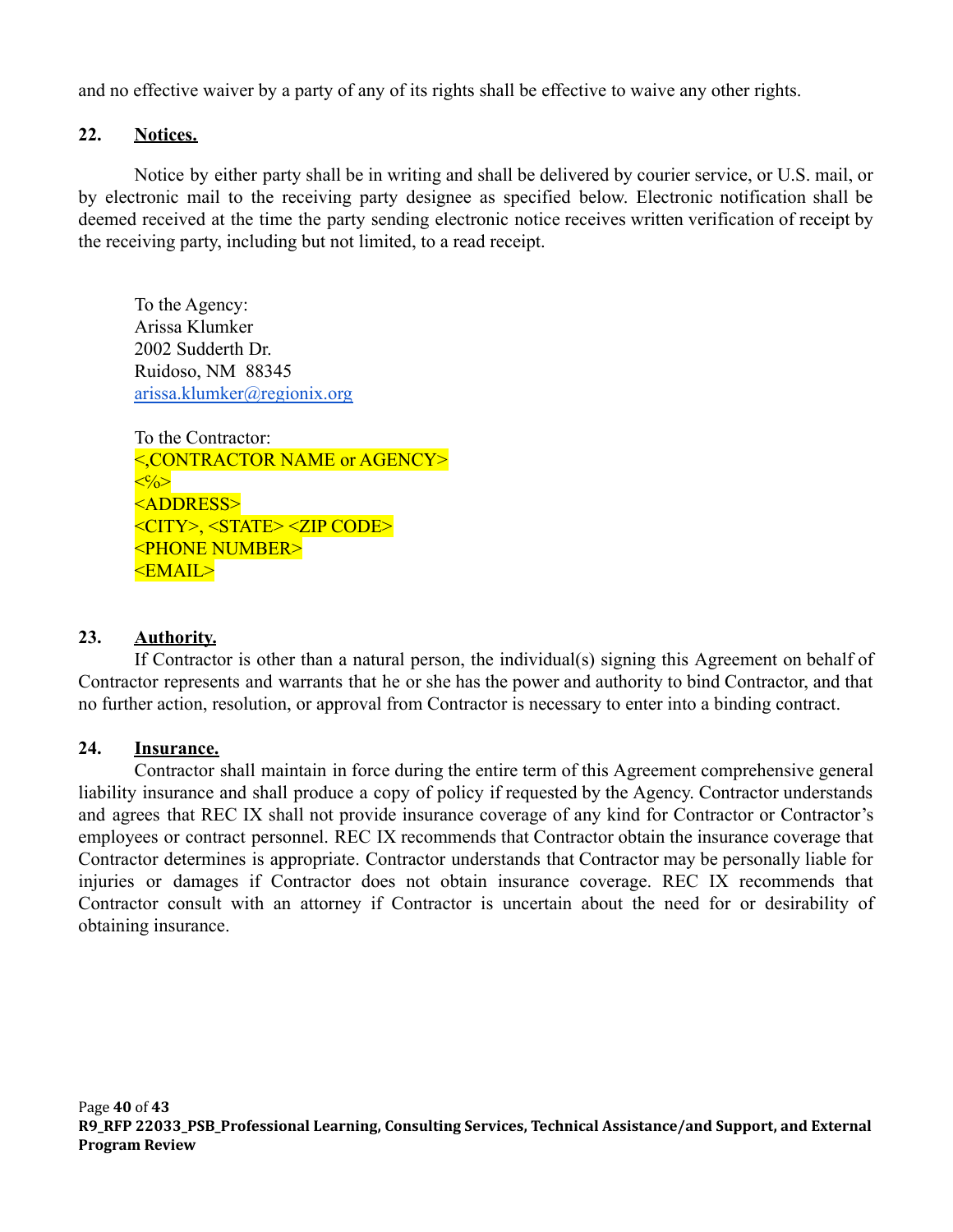**IN WITNESS WHEREOF, the parties have executed this Agreement as of the date of signature by the AGENCY EXECUTIVE DIRECTOR below.**

By: <u>Date:</u> Date:

Bryan Dooley, REC IX Executive Director

By: <u>Date:</u> <AUTHORIZED SIGNER NAME> <AUTHORIZED SIGNER TITLE> <AGENCY (if applicable)>

 $\_$  , and the set of the set of the set of the set of the set of the set of the set of the set of the set of the set of the set of the set of the set of the set of the set of the set of the set of the set of the set of th

REVIEWED BY REC IX CPO

Signature Date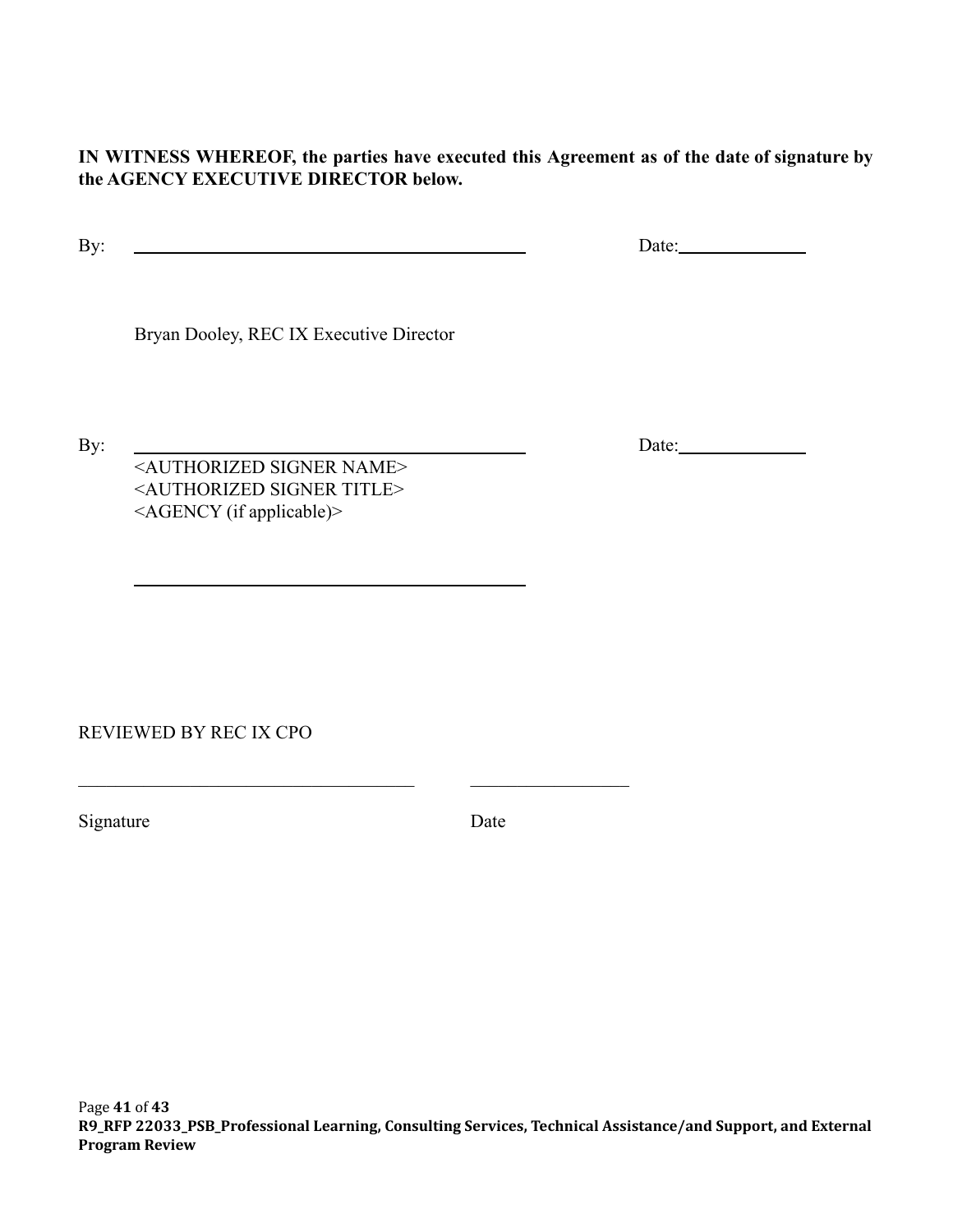### **Addendum A**

This Addendum is attached to and forms part of the Contract between REC IX and <CONTRACTOR NAME>. It is an integral part of the Contract and except as set forth herein, subject to its terms and conditions.

### **A. Scope of Work.**

<INSERT SOW>

Start Date:\*Contingent upon fully executed contract End Date: June 24, 2022

#### **B. Budget.**

This is a <FEE FOR SERVICE> or <FIXED PRICE> contract.

<BUDGET TABLE INSERT HERE>

The total amount of monies payable to the contractor under this Agreement shall not exceed **\$XXXXX**.

#### **C. Administrative.**

#### **a. Prior to start date, Contractor must provide:**

- 1. Proof of Professional Liability Insurance
- 2. R9 Vendor Forms (if applicable)
	- a. Direct Deposit Form
	- b. Vendor Information Form
	- c. ERB Screening Form
	- d. Federal W-9
- 3. Background Check (If applicable)

### **b. Gross receipts tax (GRT)**

The contract amount is inclusive of gross receipts tax (GRT). Gross receipts tax (GRT) is the responsibility of the Contractor, for questions about GRT please consult a tax professional.

#### **c. Invoicing**

Invoices shall align with the *Budget* and shall only include allowable costs as expressly written in *Addendum A, B. Budget.* Billing costs, including but not limited to, tax and professional services in excess of, or that do NOT align with the *Budget* shall only be allowable upon written approval from REC IX. Invoices will be subject to review and approval; billing inconsistencies may be subject to non-payment.

Invoices are to be submitted **monthly** to REC IX. Remit invoices to: *[R9Contracts@regionix.org](mailto:R9Contracts@regionix.org)*